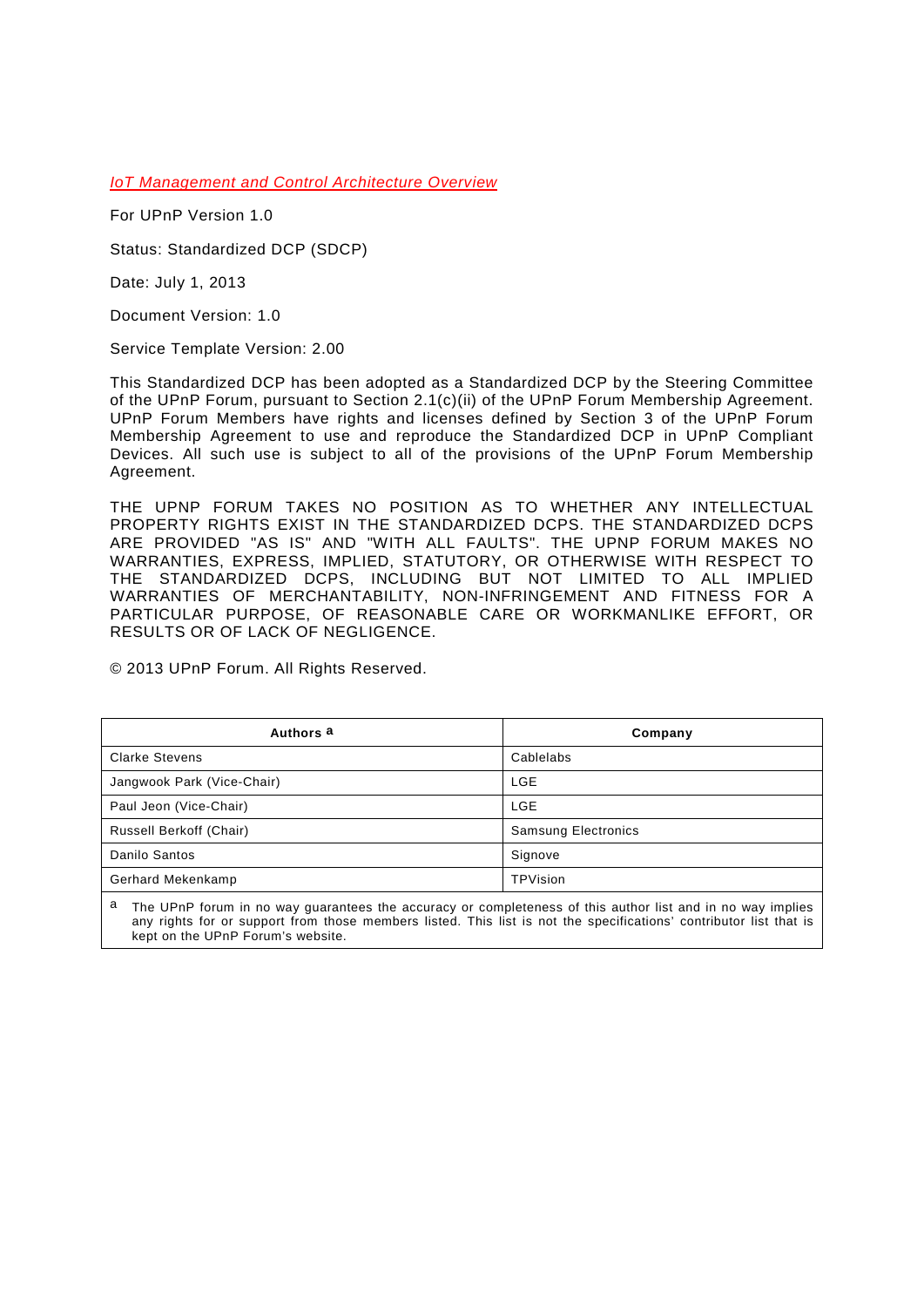NOTE: While the name of this document is IoT Management and Control to make clear that it provides many of the interfaces needed for support of a complete IoT environment implemented using UPnP technology, the name used in normative sections is SensorManagement. SensorManagement continues to be supported at this level for historical reasons.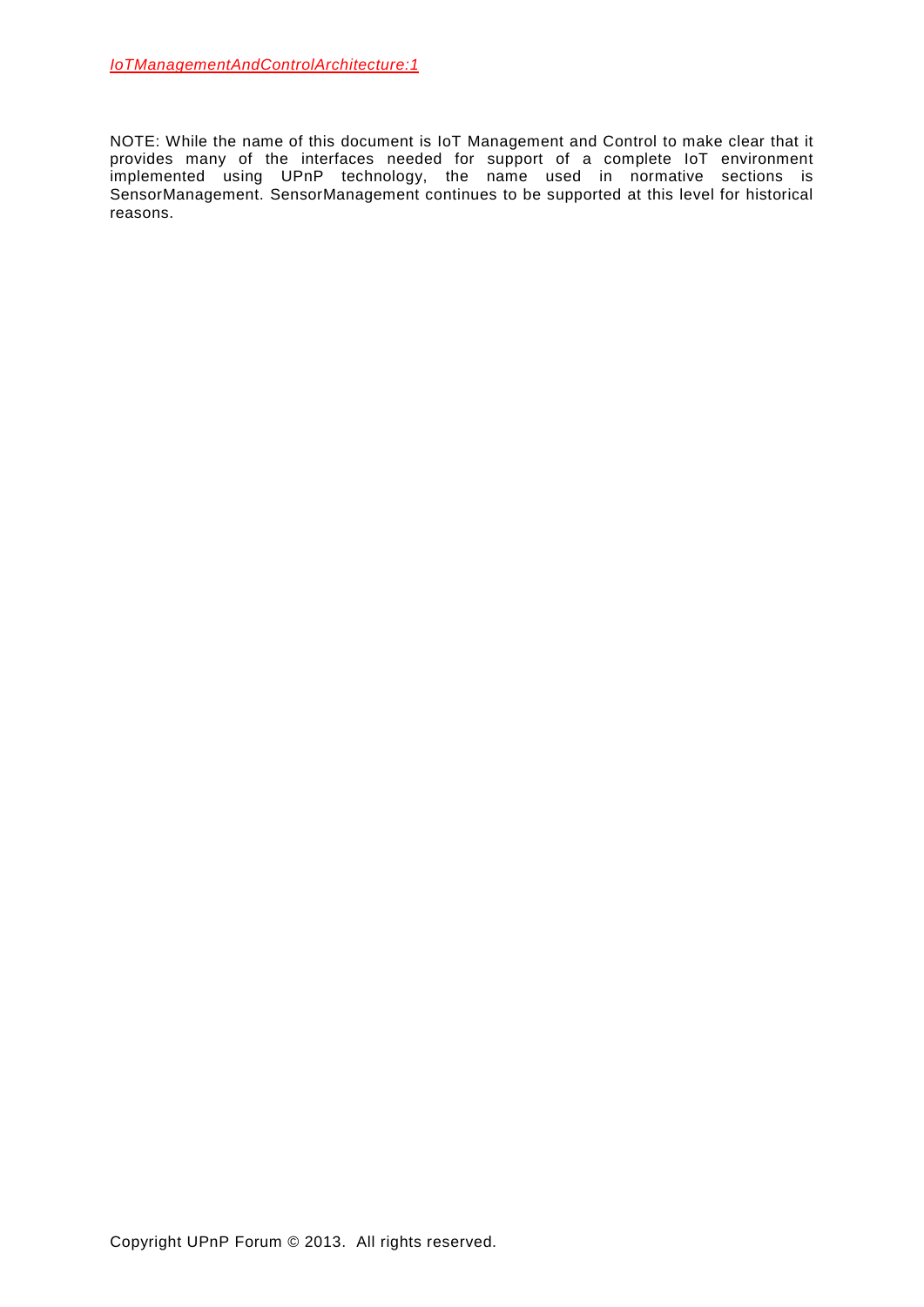# **CONTENTS**

| $\mathbf{1}$ |     |       |  |  |
|--------------|-----|-------|--|--|
|              | 1.1 |       |  |  |
|              | 1.2 |       |  |  |
|              | 1.3 |       |  |  |
|              | 1.4 |       |  |  |
| 2            |     |       |  |  |
| 3            |     |       |  |  |
|              | 3.1 |       |  |  |
|              | 3.2 |       |  |  |
|              | 3.3 |       |  |  |
|              | 3.4 |       |  |  |
| 4            |     |       |  |  |
|              | 4.1 |       |  |  |
|              |     | 4 1 1 |  |  |
|              |     | 4.1.2 |  |  |
|              |     | 4.1.3 |  |  |
|              |     | 4.1.4 |  |  |
|              |     | 4.1.5 |  |  |
|              |     | 4.1.6 |  |  |
|              |     | 4.1.7 |  |  |
|              |     | 4.1.8 |  |  |
|              |     | 4.1.9 |  |  |
|              | 4.2 |       |  |  |
|              |     | 4.2.1 |  |  |
|              |     | 4.2.2 |  |  |
|              |     | 4.2.3 |  |  |
|              |     | 4.2.4 |  |  |
|              |     | 4.2.5 |  |  |
|              |     | 4.2.6 |  |  |
|              | 4.3 |       |  |  |
|              |     |       |  |  |
|              |     | 4.3.2 |  |  |
|              |     | 4.3.3 |  |  |
|              |     | 4.3.4 |  |  |
|              |     | 4.3.5 |  |  |
|              | 4.4 |       |  |  |
|              |     | 4.4.1 |  |  |
|              |     | 4.4.2 |  |  |
|              |     | 4.4.3 |  |  |
|              | 4.5 |       |  |  |
|              |     | 4.5.1 |  |  |
|              |     | 4.5.2 |  |  |
|              |     | 4.5.3 |  |  |
|              |     | 4.5.4 |  |  |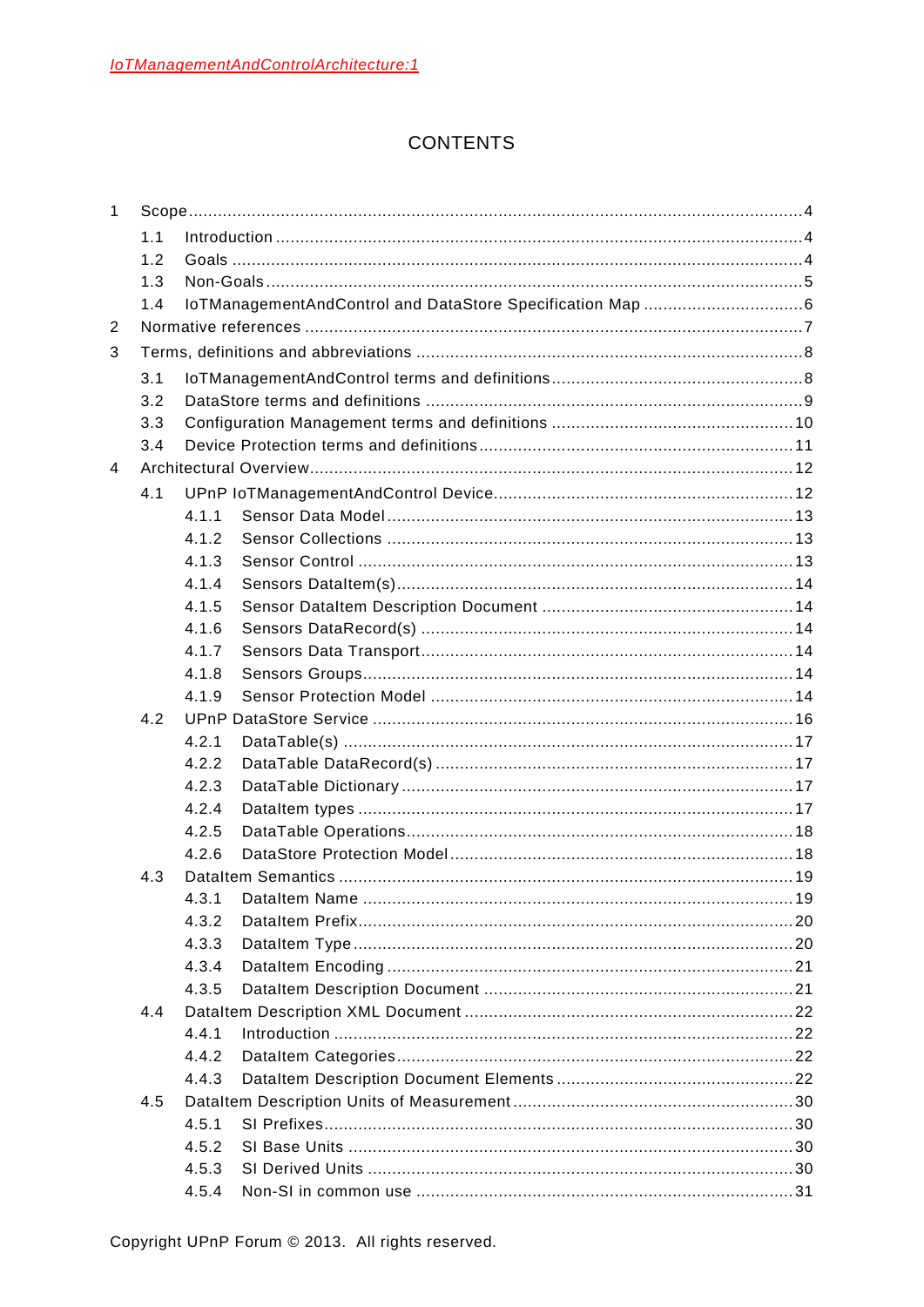|     | 4.5.5 |                                                                   |  |
|-----|-------|-------------------------------------------------------------------|--|
|     | 4.5.6 |                                                                   |  |
|     | 4.5.7 |                                                                   |  |
|     | 4.5.8 |                                                                   |  |
| 4.6 |       |                                                                   |  |
|     | 4.6.1 |                                                                   |  |
|     | 4.6.2 |                                                                   |  |
|     |       |                                                                   |  |
|     |       |                                                                   |  |
|     |       |                                                                   |  |
|     |       |                                                                   |  |
|     |       |                                                                   |  |
|     |       |                                                                   |  |
|     |       |                                                                   |  |
|     |       |                                                                   |  |
|     |       |                                                                   |  |
|     |       | Table 4 - accumulation= attribute allowed values (measurement) 25 |  |
|     |       |                                                                   |  |
|     |       |                                                                   |  |
|     |       |                                                                   |  |
|     |       |                                                                   |  |
|     |       |                                                                   |  |
|     |       |                                                                   |  |

# **1 Scope**

#### $1.1$ **Introduction**

This document describes the overall UPnP IoTManagementAndControl Architecture, which forms the foundation for the UPnP IoTManagementAndControl device [\[11\]](#page-6-0) and UPnP DataStore service [\[13\]](#page-6-1) specifications. The IoTManagementAndControl device hosts services to bridge sensor devices connected to both UPnP networks as well as non-UPnP based networks. The DataStore service provides persistent retention and distribution of both sensor data as well as data from mobile devices which may leave the UPnP network at any time. This service can be hosted within the UPnP IoTManagementAndControl device as well as within other UPnP compliant devices.

#### $1.2$ **Goals**

The UPnP IoTManagementAndControl Architecture was explicitly defined to meet the following goals:

- Describe sensors and actuators residing on both UPnP and non-UPnP networks.
- Provide data transport services for sensors and actuators to UPnP network clients.
- Define a service to describe, retain and distribute data received from sensors as well as other non-persistent data sources.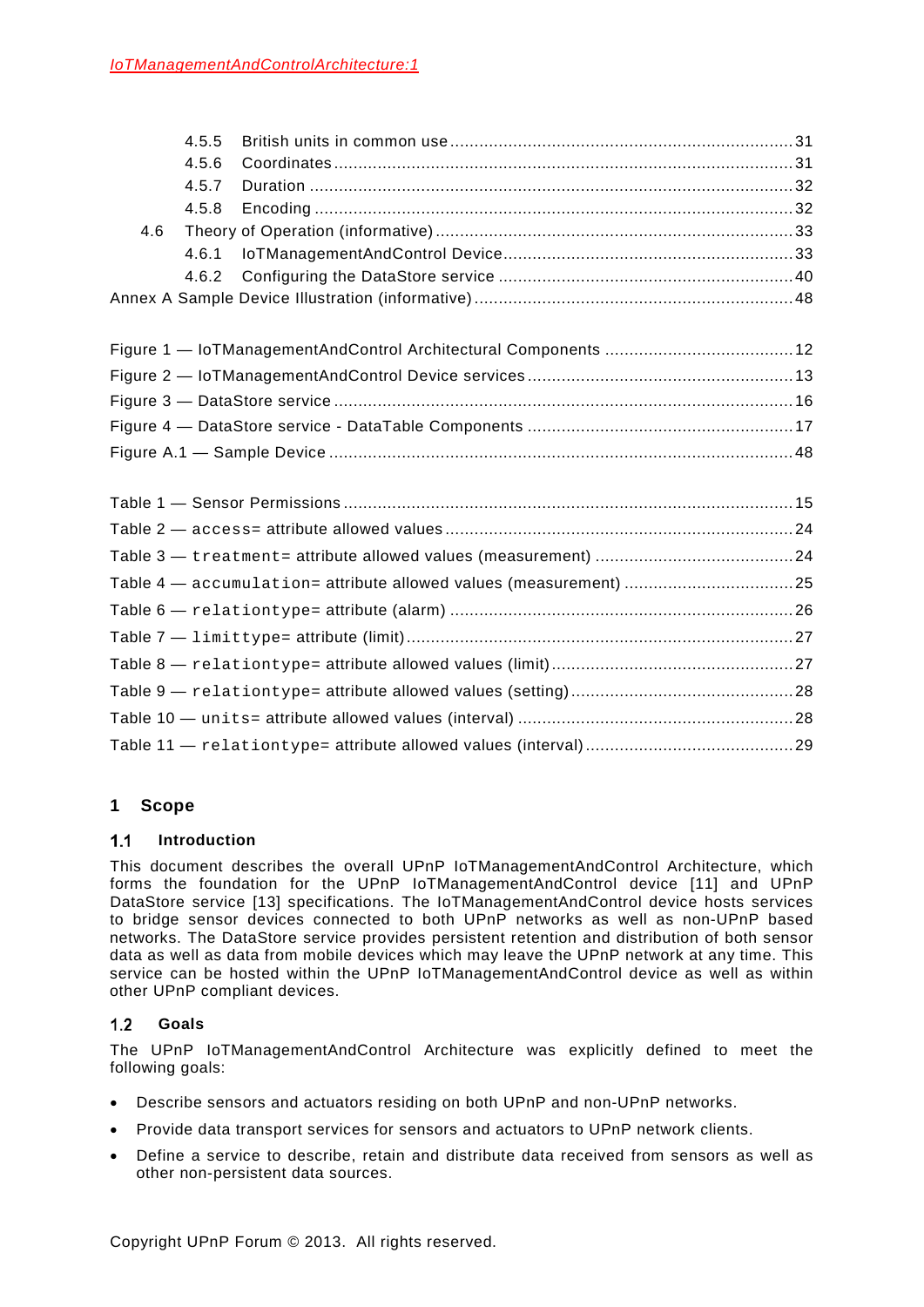• Define an allowed device protection model for both the sensor and data retention components.

#### $1.3$ **Non-Goals**

The following are not initial goals of the IoTManagementAndControl architecture:

• Low-level control of bridged networks

The initial version of UPnP IoTManagementAndControl treats Sensors and Actuators as abstract data sources and sinks and does not expose details or provide direct access to bridging network protocols. Low-level control of selected bridged network protocols will be considered in subsequent versions of the architecture.

• Low-latency control of sensors and actuators

The initial version of UPnP IoTManagementAndControl treats sensors and actuators as autonomous objects requiring relatively infrequent supervision from home-network clients. Closed loop control of sensor and actuator pairs is better accomplished directly within the internal vendor-device sensor/actuator architecture with UPnP home-network clients providing overall supervision. However, UPnP IoTManagementAndControl does support sensors which have substantial throughput requirements using transport connections.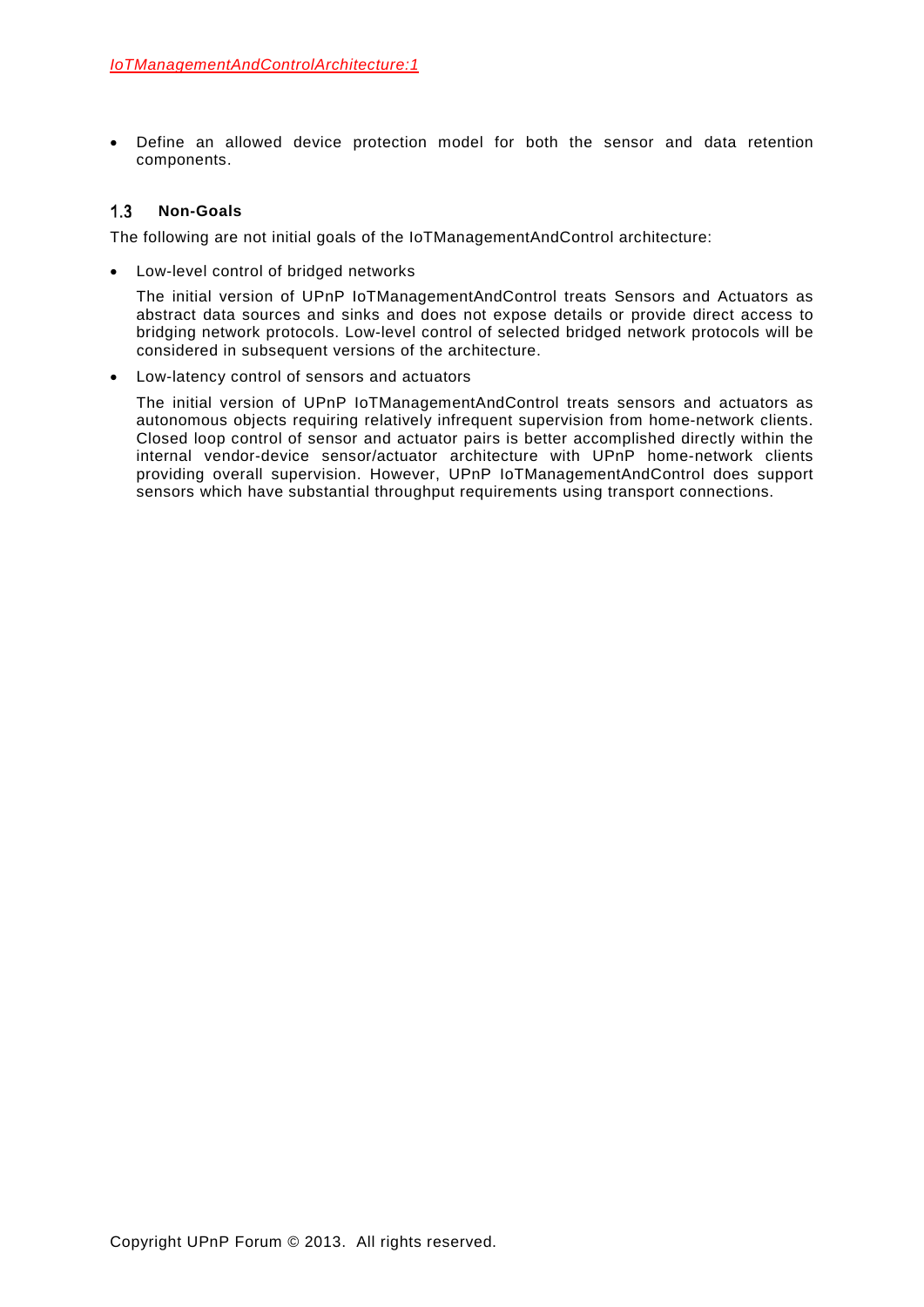#### $1.4$ **IoTManagementAndControl and DataStore Specification Map**

# **IoTManagementAndControl Architecture Overview**  [\[10\]](#page-6-3)

- Sensor Discovery and Description
	- IoTManagementAndControl Detail Overview
	- Sensor Protection Model
	- DataStore Detail Overview
	- DataStore Protection Model
	- DataItem Description and Semantics
	- Sample Implementation Theory of Operation

| <b>IoTManagementAndControl Device Specification [11]</b><br>Sensor Components High-Level Overview<br>IoTManagementAndControl Required/Allowed Services |
|--------------------------------------------------------------------------------------------------------------------------------------------------------|
| <b>Service</b><br><b>DataModel</b><br><b>IoTManagementAndControl</b><br>Sensor                                                                         |
| Specification [14]                                                                                                                                     |
| Sensor Discovery and Description                                                                                                                       |
| Sensor URN Description                                                                                                                                 |
| - Sensor Event Model Description                                                                                                                       |
| ConfigurationManagement service action(s)                                                                                                              |
| Mandatory DataItem(s)                                                                                                                                  |
| Common Sensor Collection types                                                                                                                         |
| - Sensor Data Model                                                                                                                                    |
| IEEE-11073 Medical Device Data Model                                                                                                                   |
| SensorTransportGeneric Service Specification [12]                                                                                                      |
| Sensor Transport (SOAP/HTTP)                                                                                                                           |
| Sensor Transport action(s)                                                                                                                             |
| Sensor Data Record(s)                                                                                                                                  |
| DataStore Service Specification [13]                                                                                                                   |
| <b>Persistent Data Retention</b>                                                                                                                       |
| DataStore URN Description                                                                                                                              |
| DataStore (LastChange) Event Model                                                                                                                     |
| - DataStore action(s)                                                                                                                                  |
| DataTable schema(s)                                                                                                                                    |
| <b>Device Protection Service Specification</b> [15]                                                                                                    |
| <b>Device Protection</b>                                                                                                                               |
| Device Protection action(s)                                                                                                                            |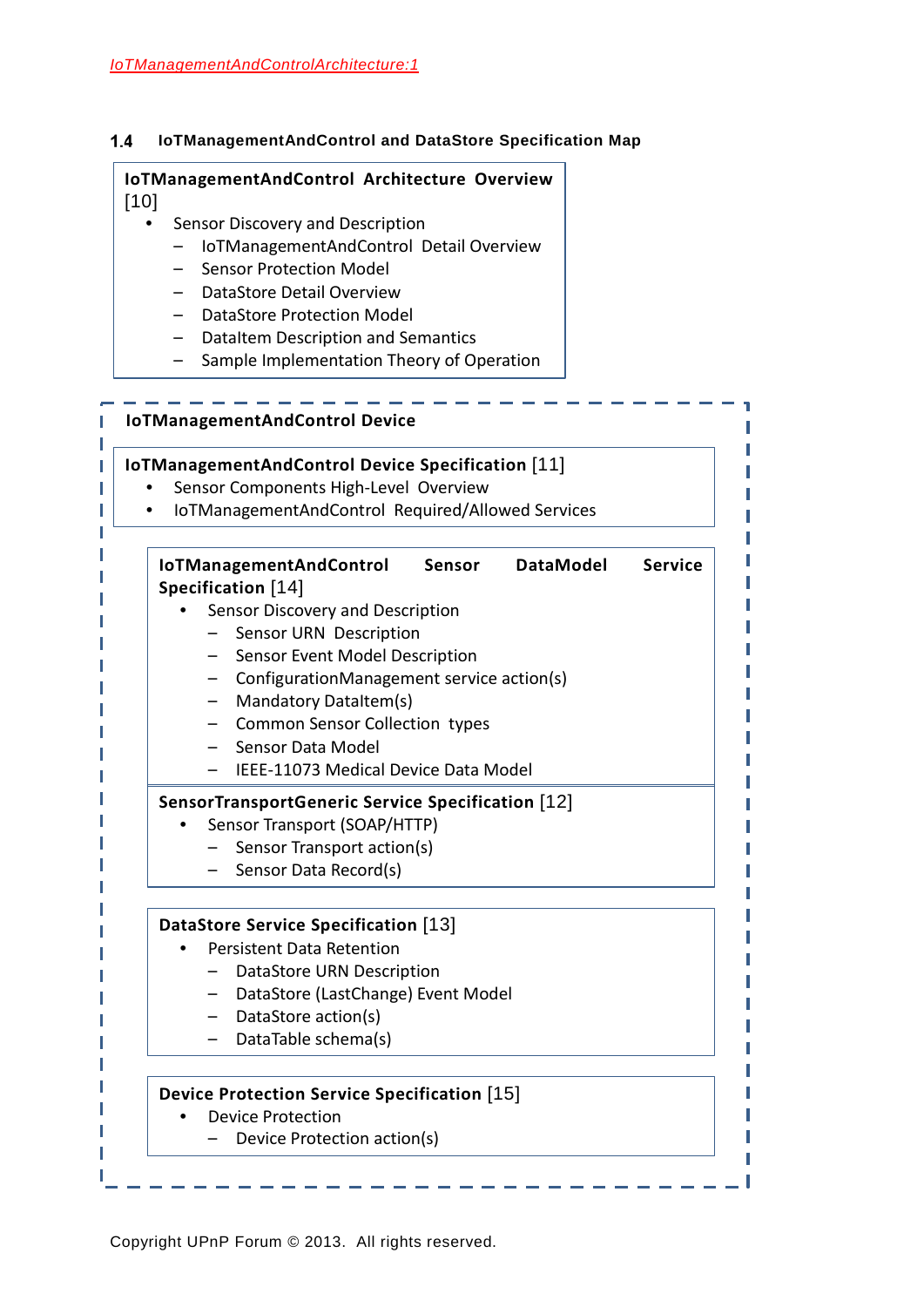## **2 Normative references**

The following documents, in whole or in part, are normatively referenced in this document and are indispensable for its application. For dated references, only the edition cited applies. For undated references, the latest edition of the referenced document (including any amendments) applies.

[1] UPnP Device Architecture, version 1.0, UPnP Forum, June 13, 2000. Available at: [http://upnp.org/specs/arch/UPnPDA10\\_20000613.pdf.](http://upnp.org/specs/arch/UPnPDA10_20000613.pdf) Latest version available at: [http://upnp.org/specs/arch/UPnP-arch-DeviceArchitecture-v1.0.pdf.](http://upnp.org/specs/arch/UPnP-arch-DeviceArchitecture-v1.0.pdf)

[2] ISO 8601 Data elements and interchange formats – Information interchange -- Representation of dates and times, International Standards Organization, December 21, 2000. Available at: [ISO 8601:2000.](http://www.iso.org/iso/en/CatalogueDetailPage.CatalogueDetail?CSNUMBER=26780&ICS1=1&ICS2=140&ICS3=30)

[3] IETF RFC 2119, Key words for use in RFCs to Indicate Requirement Levels, S. Bradner, 1997. Available at: [http://www.faqs.org/rfcs/rfc2119.html.](http://www.faqs.org/rfcs/rfc2119.html)

[4] HyperText Transport Protocol – HTTP/1.1, R. Fielding, J. Gettys, J. Mogul, H. Frystyk, L. Masinter, P. Leach, T. Berners-Lee, June 1999. Available at: [http://www.ietf.org/rfc/rfc2616.txt.](http://www.ietf.org/rfc/rfc2616.txt)

[5] IETF RFC 3339, Date and Time on the Internet: Timestamps, G. Klyne, Clearswift Corporation, C. Newman, Sun Microsystems, July 2002. Available at: [http://www.ietf.org/rfc/rfc3339.txt.](http://www.ietf.org/rfc/rfc3339.txt)

[6] Extensible Markup Language (XML) 1.0 (Third Edition), François Yergeau, Tim Bray, Jean Paoli, C. M. Sperberg-McQueen, Eve Maler, eds., W3C Recommendation, February 4, 2004. Available at: [http://www.w3.org/TR/2004/REC-xml-20040204.](http://www.w3.org/TR/2004/REC-xml-20040204/)

[7] XML Schema Part 2: Data Types, Second Edition, Paul V. Biron, Ashok Malhotra, W3C Recommendation, 28 October 2004. Available at: [http://www.w3.org/TR/2004/REC](http://www.w3.org/TR/2004/REC-xmlschema-2-20041028/)[xmlschema-2-20041028.](http://www.w3.org/TR/2004/REC-xmlschema-2-20041028/)

<span id="page-6-5"></span>[8] XML Path Language (XPATH) Version 1.0. James Clark, Steve DeRose, W3C Recommendation 16 November 1999. Available from: [http://www.w3.org/TR/1999/REC-xpath-](http://www.w3.org/TR/1999/REC-xpath-19991116)[19991116.](http://www.w3.org/TR/1999/REC-xpath-19991116)

<span id="page-6-4"></span>[9] ISO/IEEE-11073-20601 Health informatics - Personal health device communication - Part 20601: Application Profile - Optimized exchange protocol, 2010. Available at: [http://www.iso.org/iso/search.htm?qt=11073&searchSubmit=Search&sort=rel&type=simple&pu](http://www.iso.org/iso/search.htm?qt=11073&searchSubmit=Search&sort=rel&type=simple&published=true) [blished=true](http://www.iso.org/iso/search.htm?qt=11073&searchSubmit=Search&sort=rel&type=simple&published=true)

<span id="page-6-3"></span>[10] UPnP Sensor and DataStore Architecture Overview, UPnP Forum, July 1, 2013. Available at: [http://www.upnp.org/specs/smgt/UPnP-smgt-](http://www.upnp.org/specs/smgt/UPnP-smgt-SensorManagementArchitectureOverview-v1-20130701.pdf)[IoTManagementAndControlArchitectureOverview-v1-20130701.pdf.](http://www.upnp.org/specs/smgt/UPnP-smgt-SensorManagementArchitectureOverview-v1-20130701.pdf) Latest version available at: [http://www.upnp.org/specs/smgt/UPnP-smgt-](http://www.upnp.org/specs/smgt/UPnP-smgt-SensorManagementArchitectureOverview-v1.pdf)

[IoTManagementAndControlArchitectureOverview-v1.pdf.](http://www.upnp.org/specs/smgt/UPnP-smgt-SensorManagementArchitectureOverview-v1.pdf)

<span id="page-6-0"></span>[11] UPnP IoTManagementAndControl:1 Device, UPnP Forum July 1, 2013. Available at: [http://www.upnp.org/specs/smgt/UPnP-smgt-IoTManagementAndControl-v1-Device-](http://www.upnp.org/specs/smgt/UPnP-smgt-SensorManagement-v1-Device-20130701.pdf)[20130701.pdf.](http://www.upnp.org/specs/smgt/UPnP-smgt-SensorManagement-v1-Device-20130701.pdf) Latest version available at: [http://www.upnp.org/specs/smgt/UPnP-smgt-](http://www.upnp.org/specs/smgt/UPnP-smgt-SensorManagement-v1-Device.pdf)[IoTManagementAndControl-v1-Device.pdf.](http://www.upnp.org/specs/smgt/UPnP-smgt-SensorManagement-v1-Device.pdf)

<span id="page-6-2"></span>[12] UPnP SensorTransportGeneric:1 Service, UPnP Forum July 1, 2013. Available at: [http://www.upnp.org/specs/smgt/UPnP-smgt-SensorTransportGeneric-v1-Service-](http://www.upnp.org/specs/smgt/UPnP-smgt-SensorTransportGeneric-v1-Service-20130701.pdf)[20130701.pdf.](http://www.upnp.org/specs/smgt/UPnP-smgt-SensorTransportGeneric-v1-Service-20130701.pdf) Latest version available at: [http://www.upnp.org/specs/smgt/UPnP-smgt-](http://www.upnp.org/specs/smgt/UPnP-smgt-SensorTransportGeneric-v1-Service.pdf)[SensorTransportGeneric-v1-Service.pdf.](http://www.upnp.org/specs/smgt/UPnP-smgt-SensorTransportGeneric-v1-Service.pdf)

<span id="page-6-1"></span>[13] UPnP DataStore:1 Service, UPnP Forum, July 1, 2013. Available at: [http://www.upnp.org/specs/smgt/UPnP-smgt-DataStore-v1-Service-20130701.pdf.](http://www.upnp.org/specs/smgt/UPnP-smgt-DataStore-v1-Service-20130701.pdf) Latest version available at: [http://www.upnp.org/specs/smgt/UPnP-smgt-DataStore-v1-Service.pdf.](http://www.upnp.org/specs/smgt/UPnP-smgt-DataStore-v1-Service.pdf)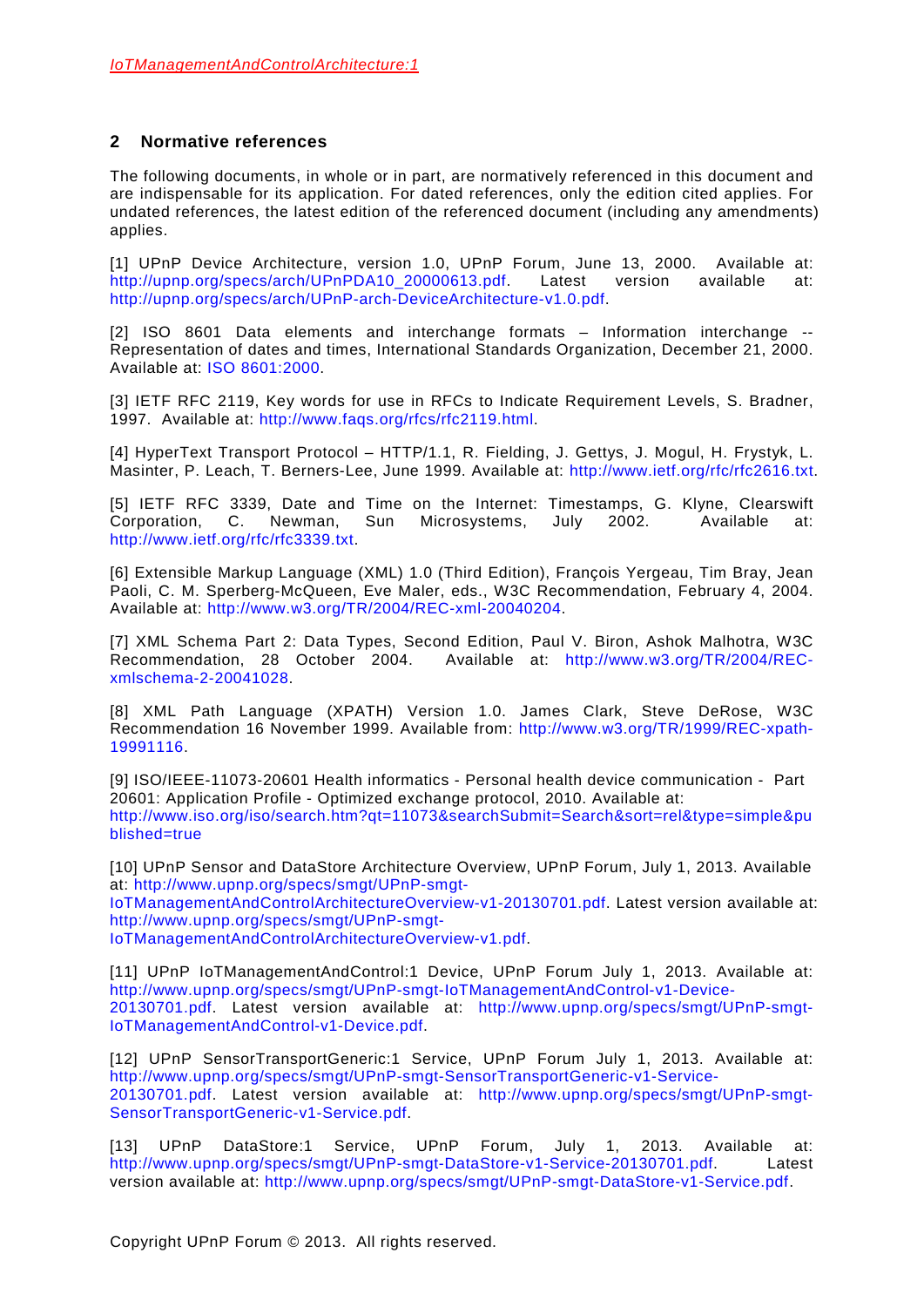<span id="page-7-0"></span>[14] UPnP IoTManagementAndControl Sensor DataModel Service, UPnP Forum, July 1, 2013. Available at: [http://www.upnp.org/specs/smgt/UPnP-smgt-SensorDataModel-v1-Service-](http://www.upnp.org/specs/smgt/UPnP-smgt-SensorManagementDataModel-v1-Service-20130701.pdf)[20130701.pdf.](http://www.upnp.org/specs/smgt/UPnP-smgt-SensorManagementDataModel-v1-Service-20130701.pdf) Latest version available at: [http://www.upnp.org/specs/smgt/UPnP-smgt-](http://www.upnp.org/specs/smgt/UPnP-smgt-SensorDataModel-v1-Service.pdf)[SensorDataModel-v1-Service.pdf.](http://www.upnp.org/specs/smgt/UPnP-smgt-SensorDataModel-v1-Service.pdf)

<span id="page-7-1"></span>[15] UPnP DeviceProtection:1 Service, UPnP Forum, February 24, 2011.<br>Available at: http://www.upnp.org/specs/gw/UPnP-gw-DeviceProtection-v1-Service[http://www.upnp.org/specs/gw/UPnP-gw-DeviceProtection-v1-Service-](http://www.upnp.org/specs/gw/UPnP-gw-DeviceProtection-v1-Service-20110224.pdf)[20110224.pdf.](http://www.upnp.org/specs/gw/UPnP-gw-DeviceProtection-v1-Service-20110224.pdf) Latest version available at: [http://www.upnp.org/specs/gw/UPnP-gw-](http://www.upnp.org/specs/gw/UPnP-gw-DeviceProtection-v1-Service.pdf)[DeviceProtection-v1-Service.pdf.](http://www.upnp.org/specs/gw/UPnP-gw-DeviceProtection-v1-Service.pdf)

<span id="page-7-2"></span>[16] UPnP ConfigurationManagement:2 Service, UPnP Forum, February 16, 2012. Available at: [http://www.upnp.org/specs/dm/UPnP-dm-ConfigurationManagement-v2-Service-](http://www.upnp.org/specs/dm/UPnP-dm-ConfigurationManagement-v2-Service-20120216.pdf)[20120216.pdf.](http://www.upnp.org/specs/dm/UPnP-dm-ConfigurationManagement-v2-Service-20120216.pdf) Latest version available at: [http://www.upnp.org/specs/dm/UPnP-dm-](http://www.upnp.org/specs/dm/UPnP-dm-ConfigurationManagement-v2-Service.pdf)[ConfigurationManagement-v2-Service.pdf.](http://www.upnp.org/specs/dm/UPnP-dm-ConfigurationManagement-v2-Service.pdf)

[17] XML Schema DataStore LastChange Eventing, UPnP Forum, July 1, 2013. Available at: [http://www.upnp.org/schemas/ds/dsevent-v1-20130701.xsd.](http://www.upnp.org/schemas/ds/dsevent-v1-20130701.xsd) Latest version available at: [http://www.upnp.org/schemas/ds/dsevent.xsd.](http://www.upnp.org/schemas/ds/dsevent.xsd)

[18] XML Schema UPnP DataStore DataStoreInfo, UPnP Forum, July 1, 2013. Available at: [http://www.upnp.org/schemas/ds/dsinfo-v1-20130701.xsd.](http://www.upnp.org/schemas/ds/dsinfo-v1-20130701.xsd) Latest version available at: [http://www.upnp.org/schemas/dsinfo.xsd.](http://www.upnp.org/schemas/dsinfo.xsd)

<span id="page-7-4"></span>[19] XML Schema UPnP DataStore DataTableInfo, UPnP Forum, July 1, 2013. Available at: [http://www.upnp.org/schemas/ds/dtinfo-v1-20130701.xsd.](http://www.upnp.org/schemas/ds/dtinfo-v1-20130701.xsd) Latest version available at: [http://www.upnp.org/schemas/ds/dtinfo.xsd.](http://www.upnp.org/schemas/ds/dtinfo.xsd)

[20] XML Schema UPnP DataStore DataStoreGroups, UPnP Forum, July 1, 2013. Available at: [http://www.upnp.org/schemas/ds/dsgroups-v1-20130701.xsd.](http://www.upnp.org/schemas/ds/dsgroups-v1-20130701.xsd) Latest version available at: [http://www.upnp.org/schemas/ds/dsgroups.xsd.](http://www.upnp.org/schemas/ds/dsgroups.xsd)

<span id="page-7-5"></span>[21] XML Schema UPnP DataStore DataRecord, UPnP Forum, July 1, 2013. Available at: [http://www.upnp.org/schemas/ds/drecs-v1-20130701.xsd.](http://www.upnp.org/schemas/ds/drecs-v1-20130701.xsd) Latest version available at: [http://www.upnp.org/schemas/ds/drecs.xsd.](http://www.upnp.org/schemas/ds/drecs.xsd)

[22] XML Schema UPnP DataStore DataRecordFilter, UPnP Forum, July 1, 2013. Available at: [http://www.upnp.org/schemas/ds/drecfilter-v1-20130701.xsd.](http://www.upnp.org/schemas/ds/drecfilter-v1-20130701.xsd) Latest version available at: [http://www.upnp.org/schemas/ds/drecfilter.xsd.](http://www.upnp.org/schemas/ds/drecfilter.xsd)

[23] XML Schema UPnP DataStore DataRecord Status, UPnP Forum, July 1, 2013. Available at: [http://www.upnp.org/schemas/ds/drecstatus-v1-20130701.xsd.](http://www.upnp.org/schemas/ds/drecstatus-v1-20130701.xsd) Latest version available at: [http://www.upnp.org/schemas/ds/drecstatus.xsd.](http://www.upnp.org/schemas/ds/drecstatus.xsd)

[24] XML Schema UPnP IoTManagementAndControl DataRecord Information, UPnP Forum, July 1, 2013. Available at: [http://www.upnp.org/schemas/smgt/srecinfo-v1-20130701.xsd.](http://www.upnp.org/schemas/smgt/srecinfo-v1-20130701.xsd) Latest version available at: [http://www.upnp.org/schemas/smgt/srecinfo.xsd.](http://www.upnp.org/schemas/smgt/srecinfo.xsd)

<span id="page-7-3"></span>[25] XML Schema UPnP IoTManagementAndControl Sensor DataModel DataItem Description, UPnP Forum, July 1, 2013. Available at: [http://www.upnp.org/schemas/smgt/sdmdid-v1-](http://www.upnp.org/schemas/smgt/sdmdid-v1-20130701.xsd) [20130701.xsd.](http://www.upnp.org/schemas/smgt/sdmdid-v1-20130701.xsd) Latest version available at: [http://www.upnp.org/schemas/smgt/sdmdid.xsd.](http://www.upnp.org/schemas/smgt/sdmdid.xsd)

## **3 Terms, definitions and abbreviations**

For initial readers of this document, it may be helpful to proceed to subclause [4,](#page-11-0) "Architectural Overview" and refer to this section for terms and definitions as needed.

#### $3.1$ **IoTManagementAndControl terms and definitions**

The following terms apply to the IoTManagementAndControl Device [\[11\],](#page-6-0) IoTManagementAndControl Sensor DataModel Service [\[14\],](#page-7-0) and IoTManagementAndControl SensorTransportGeneric Service [\[12\]](#page-6-2) specifications.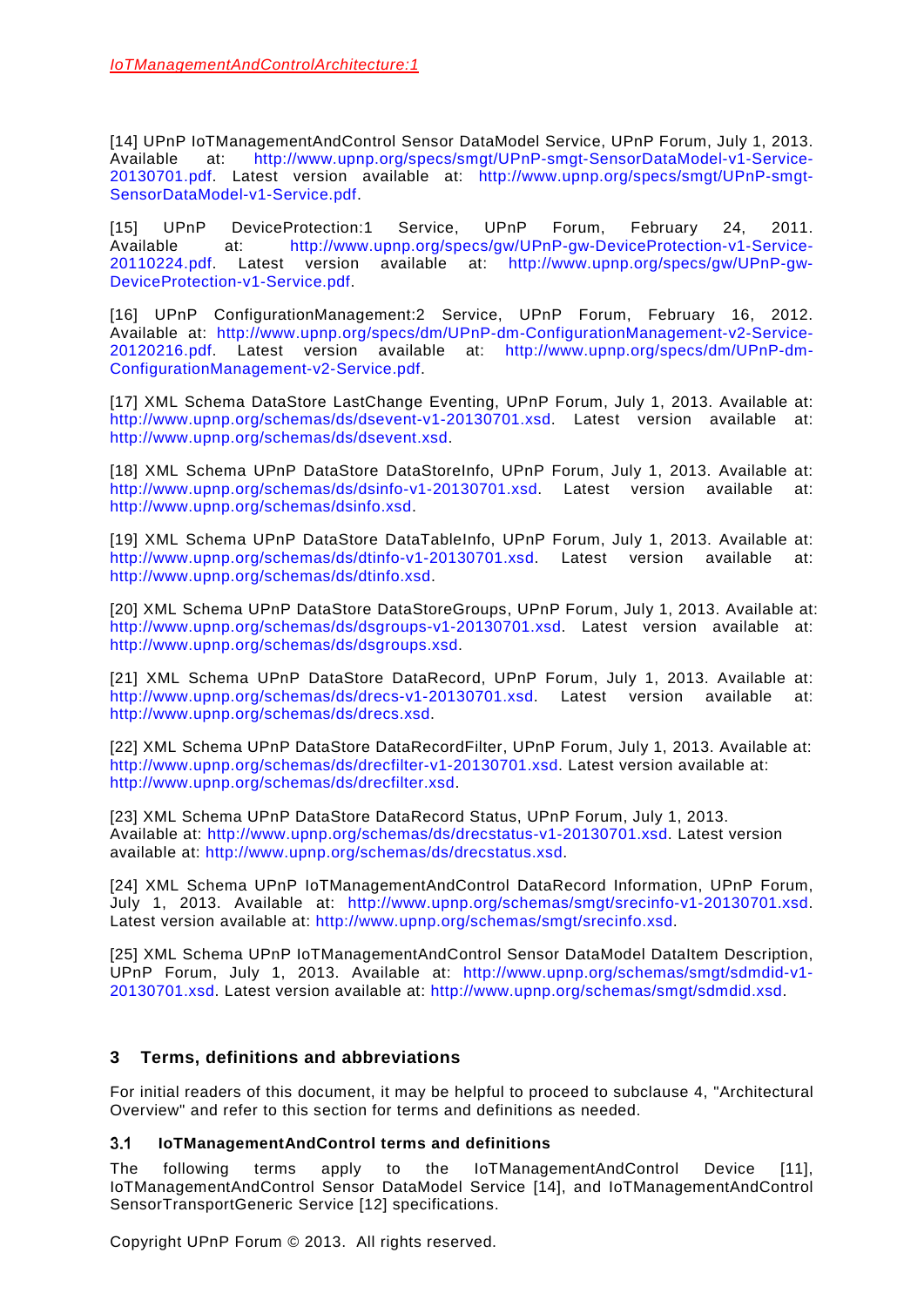# $3.1.1$

### **Sensor**

A Sensor defines sets of named DataItem(s) (see subclause [3.2\)](#page-8-0) which can be read and/or written via the SensorTransportGeneric service [\[12\].](#page-6-2) Access to Sensor DataItem(s) is provided by UPnP SOAP actions or via HTTP sensor transport connections. Discovery, control and status of Sensor(s) are provided through parameter(s) defined by the IoTManagementAndControl Sensor DataModel service [\[14\].](#page-7-0) Depending on the type of Sensor, additional sensor control and status parameters may also be defined by additional sensor ecosystem specific specifications.

## $3.1.2$

### **SensorCollection**

A SensorCollection contains zero or more Sensors. The Sensors enumerated within a SensorCollection typically relate to a real world device. In some instances the Sensors may be directly related to the operation of the device such as an IEEE-11073 Medical Device System [\[9\],](#page-6-4) while in other instances, Sensors may indirectly assist in performing monitoring and possibly control operations on the device; such as sensors within a refrigerator or home thermostat. SensorCollections may identify other UPnP Devices which can provide additional command and control functionality.

### $3.1.3$

### **SensorGroup**

Sensors can be grouped using SensorGroup(s). An individual Sensor may participate (be a member of) zero or more SensorGroup(s). SensorGroup(s) may include Sensors from multiple SensorCollection(s). In addition to identifying related Sensors, SensorGroup(s) also can be assigned DeviceProtection permissions which can then be used as DeviceProtection Roles.

## $3.1.4$

### **SensorID**

A SensorID is an identifier which uniquely identifies a Sensor to SOAP actions implemented by the SensorTransportGeneric service [\[12\].](#page-6-2) SensorID values are provided by the IoTManagementAndControl Sensor DataModel service [\[14\]](#page-7-0) *SensorID* parameter node.

## $3.1.5$

### **SensorNode**

A SensorNode is a set of IoTManagementAndControl Sensor DataModel [\[14\]](#page-7-0) nodes which describe a Sensor and the DataItem(s) it supports. The required and allowed SensorNode<br>parameters and corresponding syntax and semantics are detailed by parameters and corresponding syntax and semantics are detailed by IoTManagementAndControl Sensor DataModel service specification.

### $3.1.6$

### **SensorPath**

A PartialPath (see subclause [3.3\)](#page-9-0) to a SensorNode.

## $3.1.7$

## **SensorURN**

A SensorURN(s) identifies sets of required and allowed DataItem(s) that a Sensor provides. The syntax and semantics of SensorURN(s) is detailed in the IoTManagementAndControl Sensor DataModel service specification [\[14\],](#page-7-0) and subclause 5.2.6, "Sensor Normative Type Identifiers".

#### <span id="page-8-0"></span> $3.2$ **DataStore terms and definitions**

The following terms apply to the DataStore Service specification [\[13\],](#page-6-1)

## $3.2.1$

## **DataItem**

A DataItem identifies an output from a Sensor (or input to an Actuator). A DataItem is defined by a name, data type and encoding. See subclause [4.3,](#page-18-0) "DataItem Semantics" for a detailed description of DataItem(s).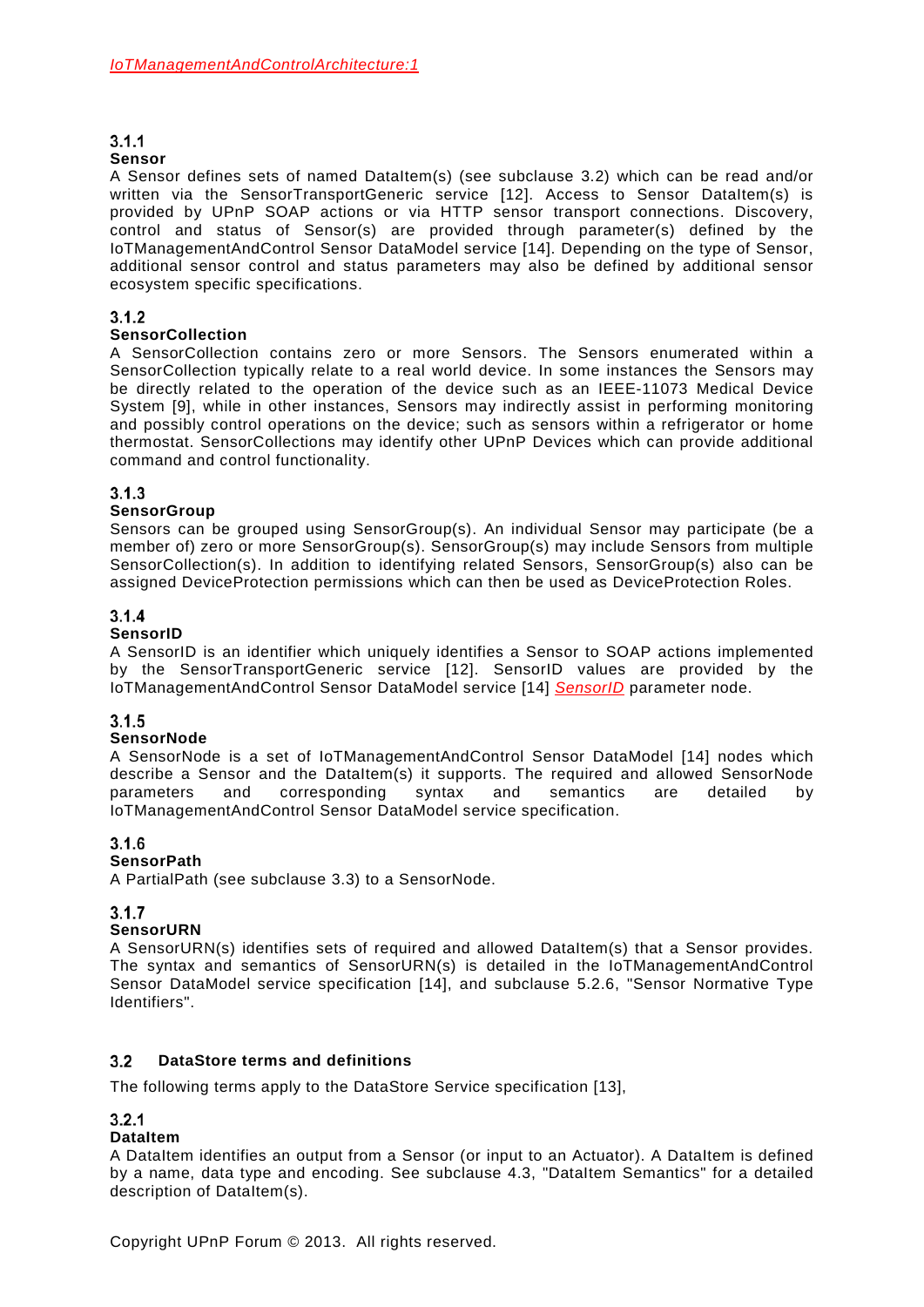# $3.2.2$

### **DataRecord**

A DataRecord consists of a defined set of DataItem(s). DataRecord(s) may contain DataItem(s) from multiple sensor types as well as containing DataItem(s) from multiple sensors of the same type.

## $3.2.3$

### **DataStore**

A DataStore is a collection of DataTable(s).

## $324$

### **DataStore Group**

DataTable(s) within a DataStore shall be a member of one or more groups. Membership in a group indicates the participating DataTable(s) are related in some way. A given DataTable may participate in multiple groups. The DataStore service however, only defines membership in a group and access rights to a group. Additional ecosystem specific requirements may provide further rules and meaning attached to group membership.

## $3.2.5$

## **DataTable**

A DataTable consists of a collection of DataRecord(s) and a key/value Dictionary managed by a DataStore service. All DataRecord(s) in a DataTable share a common DataRecord format.

## $3.2.6$

### **DataTable Dictionary**

A DataTable provides a key/value data structure containing information about the DataTable. DataItem(s) stored in the DataTable records may refer to entries stored in the DataTable's Dictionary.

### $3.2.7$

## **DataTable GUID**

A globally unique identifier of a DataTable.

## $3.2.8$

### **DataTableID**

A UPnP action argument identifying a specific DataTable (see DataTable GUID).

### $3.2.9$

### **DataTable URN**

A uniform resource name (URN) which identifies the contents stored in a DataTable. See DataStore service [\[13\],](#page-6-1) subclause 5.3.4, "DataTable URN" for further information.

#### <span id="page-9-0"></span> $3.3$ **Configuration Management terms and definitions**

The following terms apply to the ConfigurationManagement Service [\[16\].](#page-7-2) The IoTManagementAndControl Sensor DataModel service [\[14\]](#page-7-0) defines a profile of ConfigurationManagement service.

## $3.3.1$

**Leaf**

A leaf element in the data model's logical tree.

## $3.3.2$

### **Node**

An element in the logical tree that represents the hierarchical structure of the data model.

## $3.3.3$

## **Path**

A string representation of the sequence of Node(s) starting with a Root Node and ending at the Node of interest. Specifically it's the concatenation of the Node names.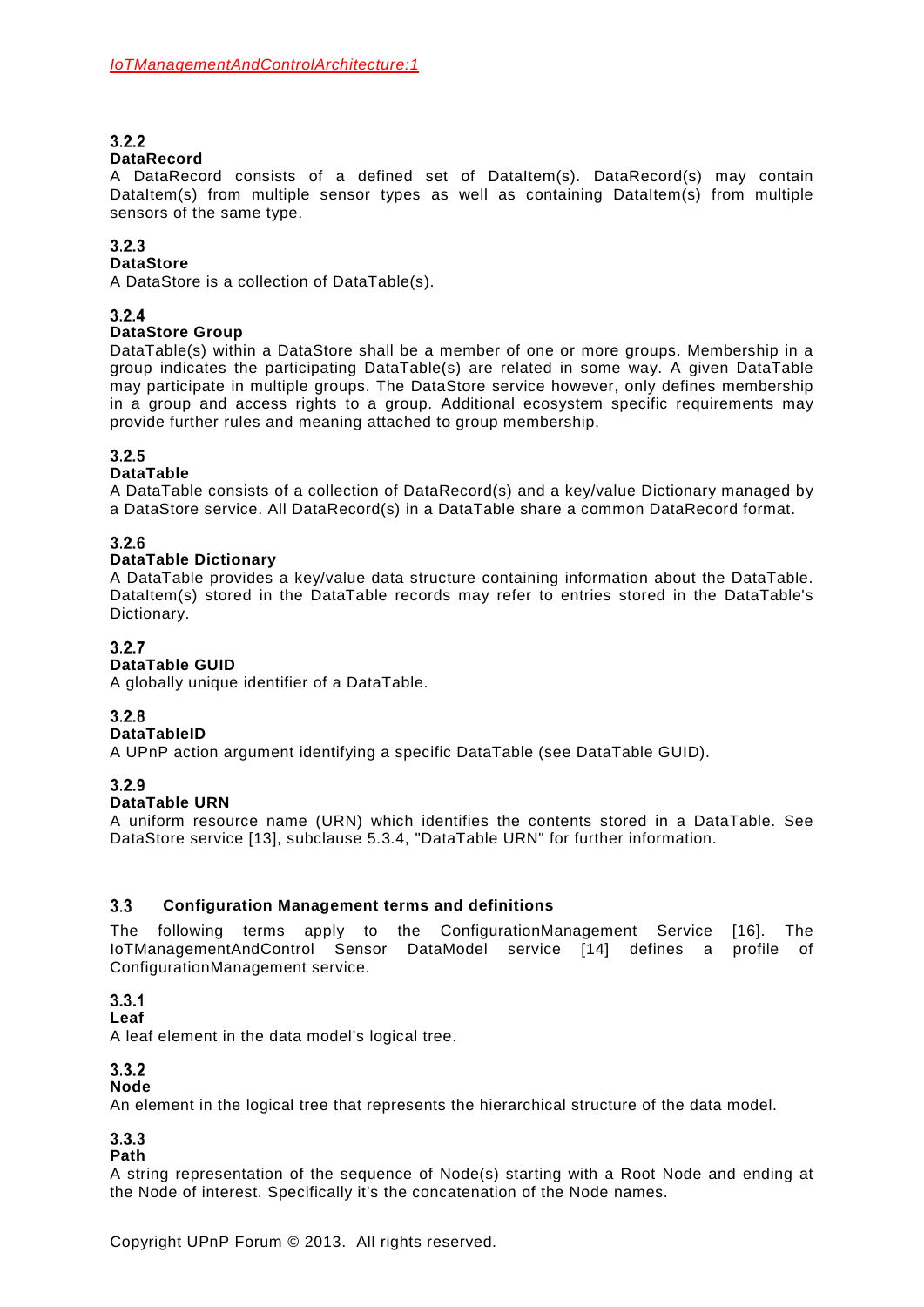## $3.3.4$

### **PartialPath**

A Path from the Root to a Node in the data model tree which is not a Leaf.

## $3.3.5$

## **ParameterInitializationPath**

A sequence of Node(s) starting from SingleInstance Node and ending to the Leaf Node.

## $3.3.6$

### **Root**

The root element of the data model's logical tree.

#### $3.4$ **Device Protection terms and definitions**

The following terms apply to the DeviceProtection service [\[15\].](#page-7-1)

## $3.4.1$

### **Device Protection Roles**

The UPnP DeviceProtection service associates control points with device protection roles which define allowable operations a control point may perform on a UPnP service. UPnP DeviceProtection service roles are a union of basic roles defined by the UPnP DeviceProtection service and device protection roles defined by the UPnP service subject to device protection. See UPnP DeviceProtection service [\[15\]](#page-7-1) and subclause [4.1.9,](#page-13-0) "Sensor Collection Protection Model" and subclause [4.2.6,](#page-17-0) "DataStore Protection Model" for further details.

## $3.4.2$

### **Control Point Identity**

The UPnP DeviceProtection service associates control point identities with device protection roles. A UPnP control point may have its own assigned roles as well as roles resulting from particular end-users being associated with the control point.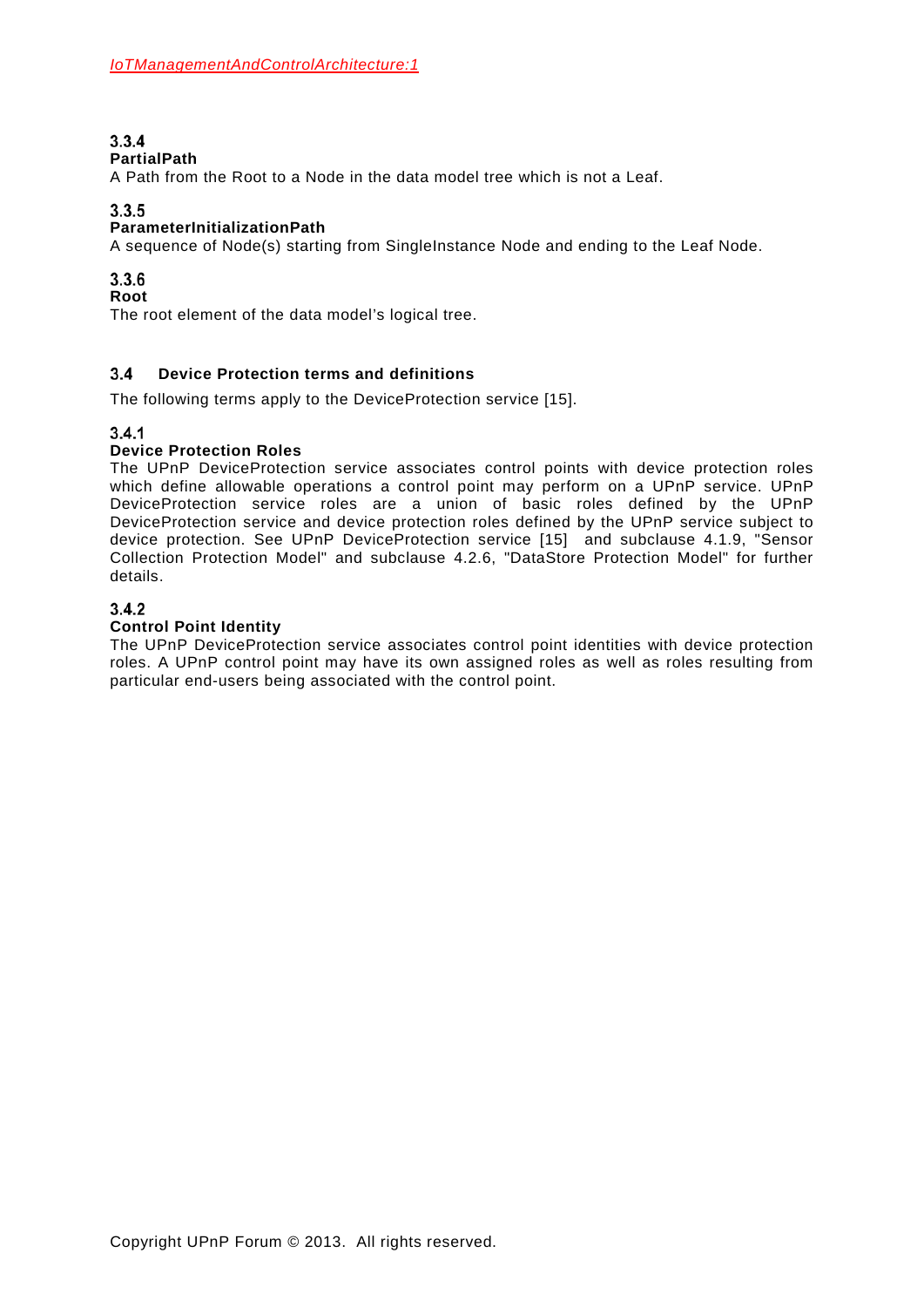## <span id="page-11-0"></span>**4 Architectural Overview**

The following figure shows the high-level relationship of various components within the UPnP Sensor Management ecosystem. On the left side of the diagram are various Home Automation, Personal Health and Mobile/Lifestyle devices which can support non-UPnP remote network protocols. The UPnP IoTManagementAndControl device near the center of this figure provides services to discover and connect these devices to clients on the UPnP Home-Network. The UPnP DataStore service which can be hosted in the IoTManagementAndControl device and/or in one or more UPnP Home-Network devices can retain data from both UPnP IoTManagementAndControl devices as well as other UPnP home-network clients.



## **Figure 1 — IoTManagementAndControl Architectural Components**

#### $4.1$ **UPnP IoTManagementAndControl Device**

The IoTManagementAndControl device provides the following services:

- Sensor Description
- Sensor Data Transport
- Device Protection (opt)
- Vendor defined services (opt)

The following figure shows component services contained in the UPnP IoTManagementAndControl device: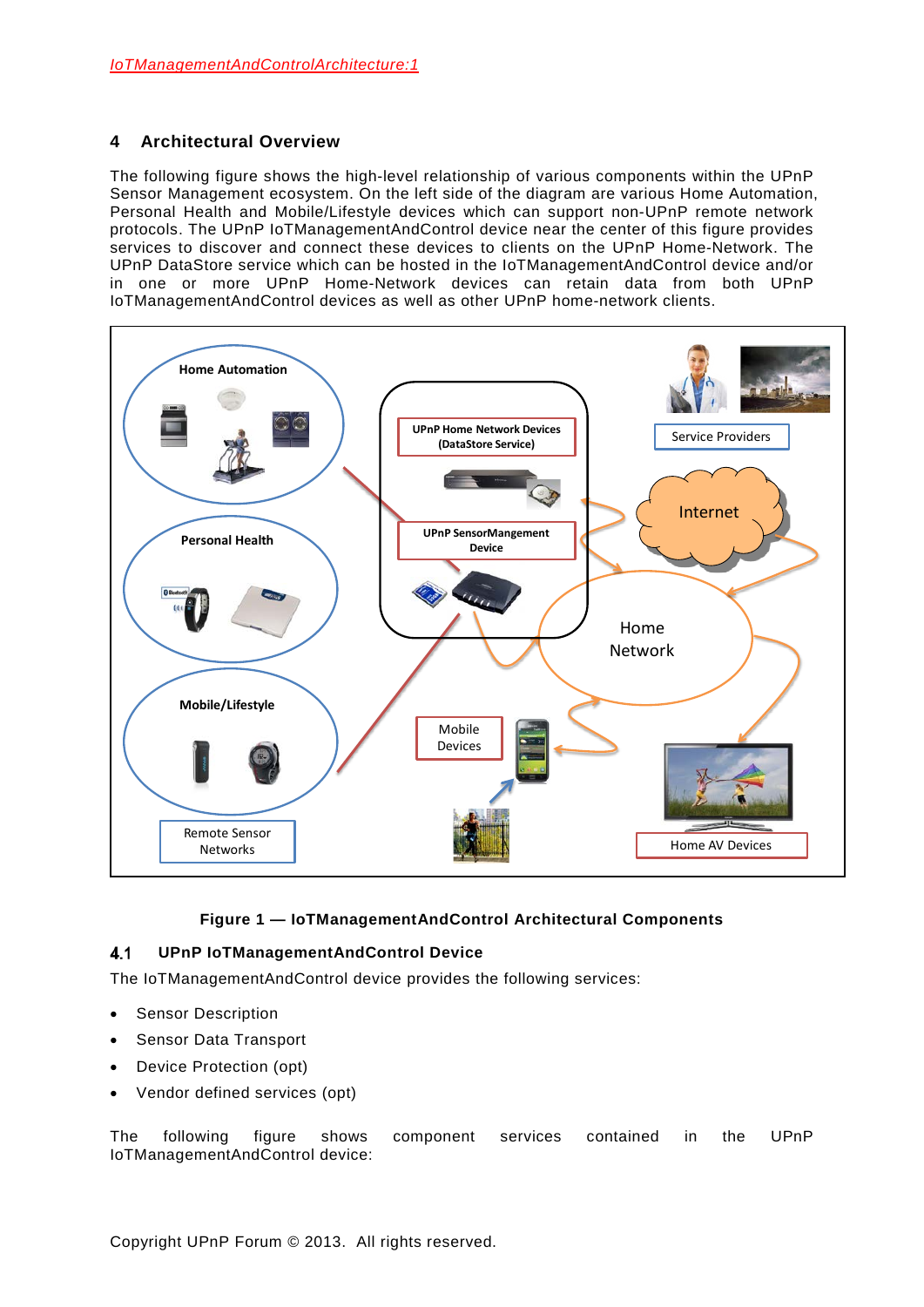

**Figure 2 — IoTManagementAndControl Device services**

#### $4.1.1$ **Sensor Data Model**

The UPnP IoTManagementAndControl device includes an instance of the UPnP ConfigurationManagement service [\[16\].](#page-7-2) The UPnP IoTManagementAndControl Sensor DataModel service specification [\[14\]](#page-7-0) defines the IoTManagementAndControl Sensor DataModel service and a profile for hosting the ConfigurationManagement service within the IoTManagementAndControl device. The IoTManagementAndControl Sensor DataModel service provides the primary method for UPnP home-network clients to identify sensors and actuators supported by the IoTManagementAndControl device.

#### $4.1.2$ **Sensor Collections**

UPnP IoTManagementAndControl groups Sen*sors* within SensorCollections(s) which provide both physical and logical context for otherwise unrelated sensors. A simple example would be a refrigerator. This device would likely support a number of different types of sensors which perform various functions such as compartment temperature control and monitoring, power usage and door status. However, given the myriad of real-world uses of sensors, UPnP does not typically attempt to define a standard sensor model for refrigerators. Instead, UPnP IoTManagementAndControl advertises the type of the collection, allowing UPnP control points which recognize the advertised collection type to provide user-interface and control services.

#### $4.1.3$ **Sensor Control**

Sensors managed by UPnP IoTManagementAndControl are generally expected to operate<br>without direct supervision by UPnP home-network clients. However, the without direct supervision by UPnP home-network clients. However, the IoTManagementAndControl device does provide basic facilities to enable automatic polling of sensors which require it. These facilities are controlled by parameter nodes in the UPnP IoTManagementAndControl Sensor DataModel service [\[14\].](#page-7-0) In addition, sensor types which require more detailed controls may define additional control parameters under the *CollectionSpecific* and *SensorSpecific* nodes of the UPnP IoTManagementAndControl Sensor DataModel service.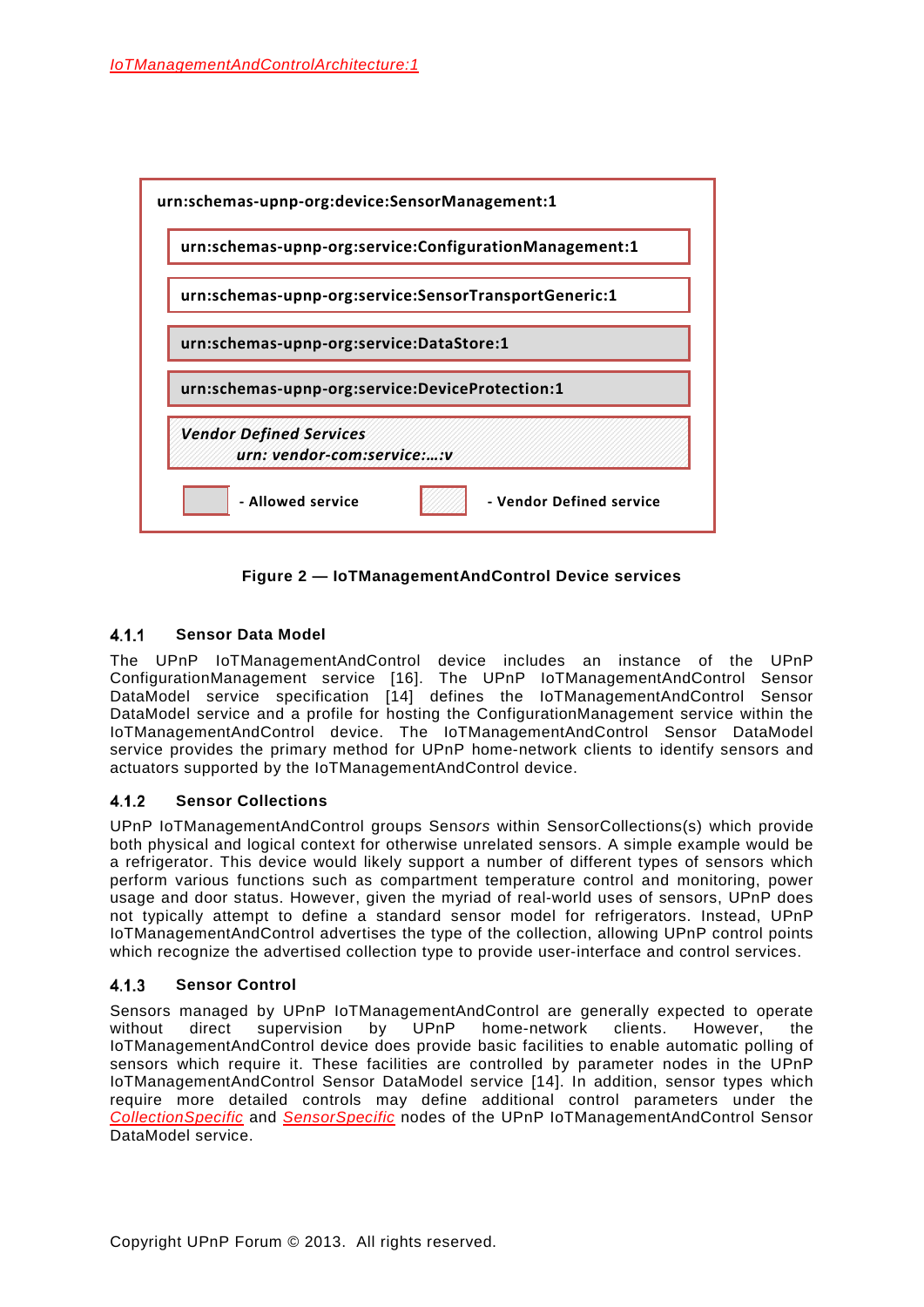#### $4.1.4$ **Sensors DataItem(s)**

UPnP treats Sensor(s) as sources of data. UPnP defines the term DataItem as a data source (or sink) with a "name", an associated "type" and "encoding". The data type associated with a Sensor DataItem may range from simple scalar quantities to an XML document depending on sensor's parent ecosystem. Each Sensor may define multiple DataItem(s) which are grouped under a *SensorURN* node.

#### $4.1.5$ **Sensor DataItem Description Document**

Many sensors generate simple data and in these instances a text-based description of the sensor accompanied by information on the method of sampling, (average, instantaneous) and the units of the measurement are sufficient to interpret the information provided by a DataItem. To facilitate the description of DataItem(s), UPnP IoTManagementAndControl defines DataItem Descriptive XML schema [\[25\].](#page-7-3) This XML document is provided by the Sensor's DataItem's *Description* parameter node (see subclause [4.4,](#page-21-0) "DataItem Description XML Document").

#### 416 **Sensors DataRecord(s)**

A UPnP IoTManagementAndControl device can advertise sensors which may generate one or more DataItem(s). A UPnP client can then inspect the DataItem(s) advertised for the target Sensor and can request generation of DataRecord(s) consisting of a requested subset of DataItem(s) provided by the Sensor.

#### $4.1.7$ **Sensors Data Transport**

A UPnP IoTManagementAndControl devices supports two methods for obtaining sensor data:

- HTTP/HTTPS based transport connections
- SOAP based transport

When using HTTP transport connections, a IoTManagementAndControl control point provides a transport URL that can accept DataRecord(s) produced by the IoTManagementAndControl device. The control point then issues SOAP actions to the IoTManagementAndControl device providing the transport URL and the DataItem(s) to be included in the DataRecord(s) provided. Once established, the IoTManagementAndControl device will connect directly to the HTTP server identified by the transport URL and will deliver DataRecord directly without further control point interaction. This method is suited to cases where a sensor may either generate large amounts of data as well as sensors which generate infrequent data requests. In addition, this method allows the IoTManagementAndControl device to support multiple independent transport connections allowing sensor data to be replicated to multiple UPnP clients.

When using SOAP based transport, the IoTManagementAndControl device generates an event indicating one or more Sensor(s) has data available to be read. A UPnP IoTManagementAndControl control point can then issue a SOAP action to request DataRecord(s) from the Sensor IoTManagementAndControl device SensorGenericTransport service.

#### 4.1.8 **Sensors Groups**

While SensorCollections relate sensors within a particular device, additional sensor relationships are useful both for implementing DeviceProtection as well as for context based discovery of related sensors. For example temperature measurement sensors may appear in a number of contexts such as inside of a refrigerator as well as within a room thermostat or hot-water system. Therefore SensorGroup(s) support relating sensor(s) which participate in one or more context-based groups, such a group named "HomeTemperatureControl" allow UPnP clients to locate sets of sensors that serve a particular context.

#### <span id="page-13-0"></span> $4.1.9$ **Sensor Protection Model**

SensorGroup(s) may also be used to construct DeviceProtection roles for Sensors. In this usage a DeviceProtection role is constructed from a SensorPermission and a SensorGroup name as follows: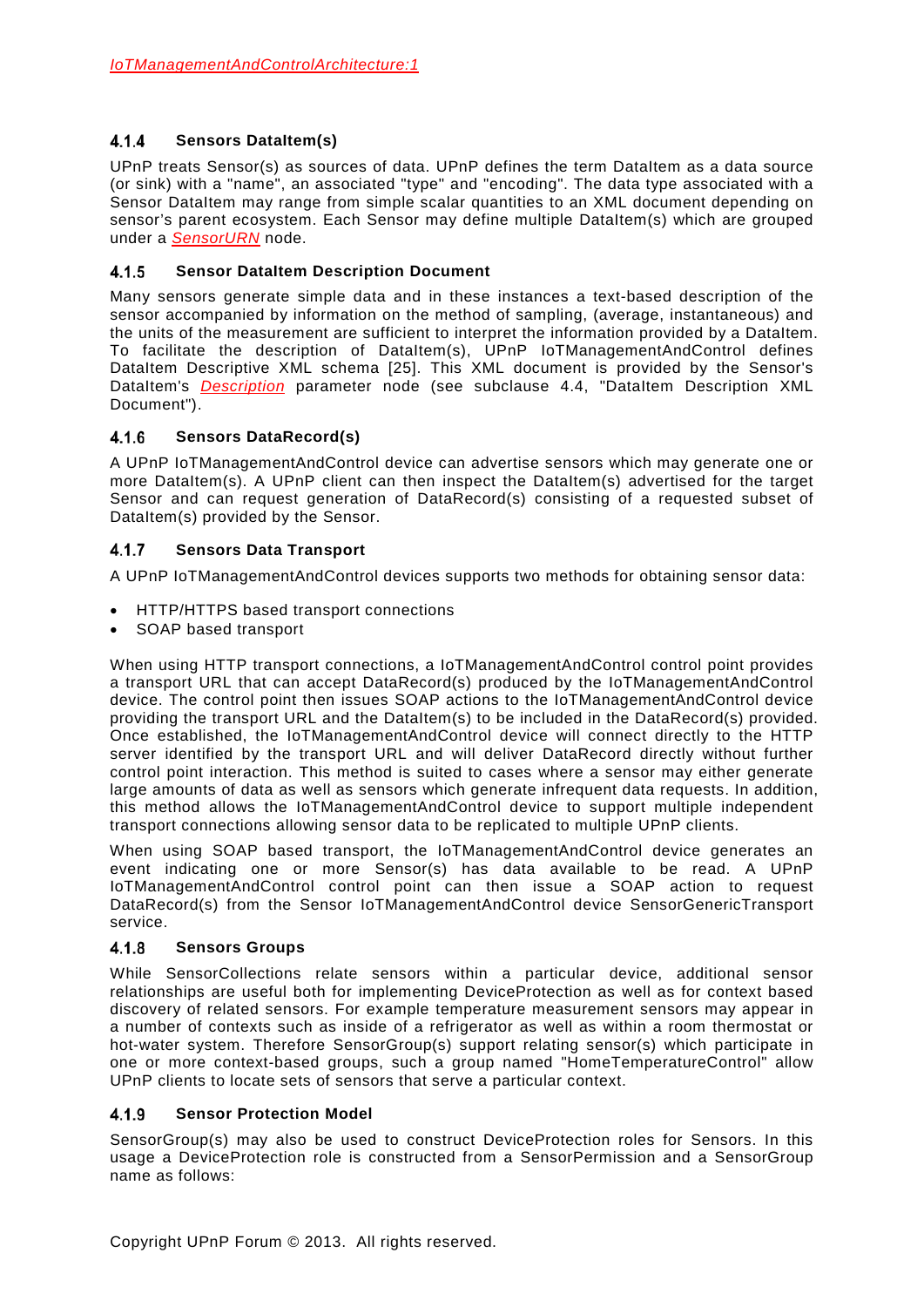[SensorRole]::=[SensorPermission]#[SensorGroup]

| <b>Permission</b>  | <b>Description</b>                                                                                                          |  |
|--------------------|-----------------------------------------------------------------------------------------------------------------------------|--|
| smgt:ReadSensor    | A control point is permitted to issue ReadSensor() actions to the<br>corresponding Sensor.                                  |  |
| smgt: WriteSensor  | A control point is permitted to issue <i>WriteSensor()</i> actions to the<br>corresponding Sensor.                          |  |
| smat:ConnectSensor | A control point is permitted to issue <i>ConnectSensor()</i> and<br>DisconnectSensor() actions to the corresponding Sensor. |  |
| smat:CommandSensor | A control point is permitted to modify IoTManagementAndControl<br>properties in the DataModel.                              |  |
| smat: ViewSensor   | A control point is permitted to view IoTManagementAndControl properties<br>for this Sensor.                                 |  |

### **Table 1 — Sensor Permissions**

When the DeviceProtection feature is implemented the IoTManagementAndControl Sensor DataModel service shall support the following roles:

- *Admin* A control point with the *Admin* role can view/read/write/connect/command any sensor.
- *Public*  A control point with the *Public* role can read or write specific Sensors which permit this access.
- *Basic*  A control point with the *Basic* role can read or write specific Sensors which permit this access.

See the following IoTManagementAndControl Sensor DataModel service parameter for further details on the implementation of default DeviceProtection roles:

*/UPnP/SensorMgt/SensorCollections/#/Sensors/#/SensorDefaultPermissions/*

In addition, the IoTManagementAndControl Sensor DataModel service which implements the DeviceProtection feature shall support the following group roles:

- *smgt:ReadSensor#[SensorGroup]* A control point with this role is permitted to issue *ReadSensor()* actions to Sensor(s) belonging to the corresponding SensorGroup.
- *smgt:WriteSensor#[SensorGroup]* A control point with this role is permitted to issue *WriteSensor()* actions to Sensor(s) belonging to the corresponding SensorGroup.
- *smgt:CommandSensor#[SensorGroup]* A control point with this role is permitted to write IoTManagementAndControl Sensor DataModel service parameter values to Sensor(s) belonging to the corresponding SensorGroup.
- *smgt:ViewSensor#[SensorGroup]* A control point with this role is permitted to view IoTManagementAndControl properties for Sensor(s) belonging to the corresponding SensorGroup.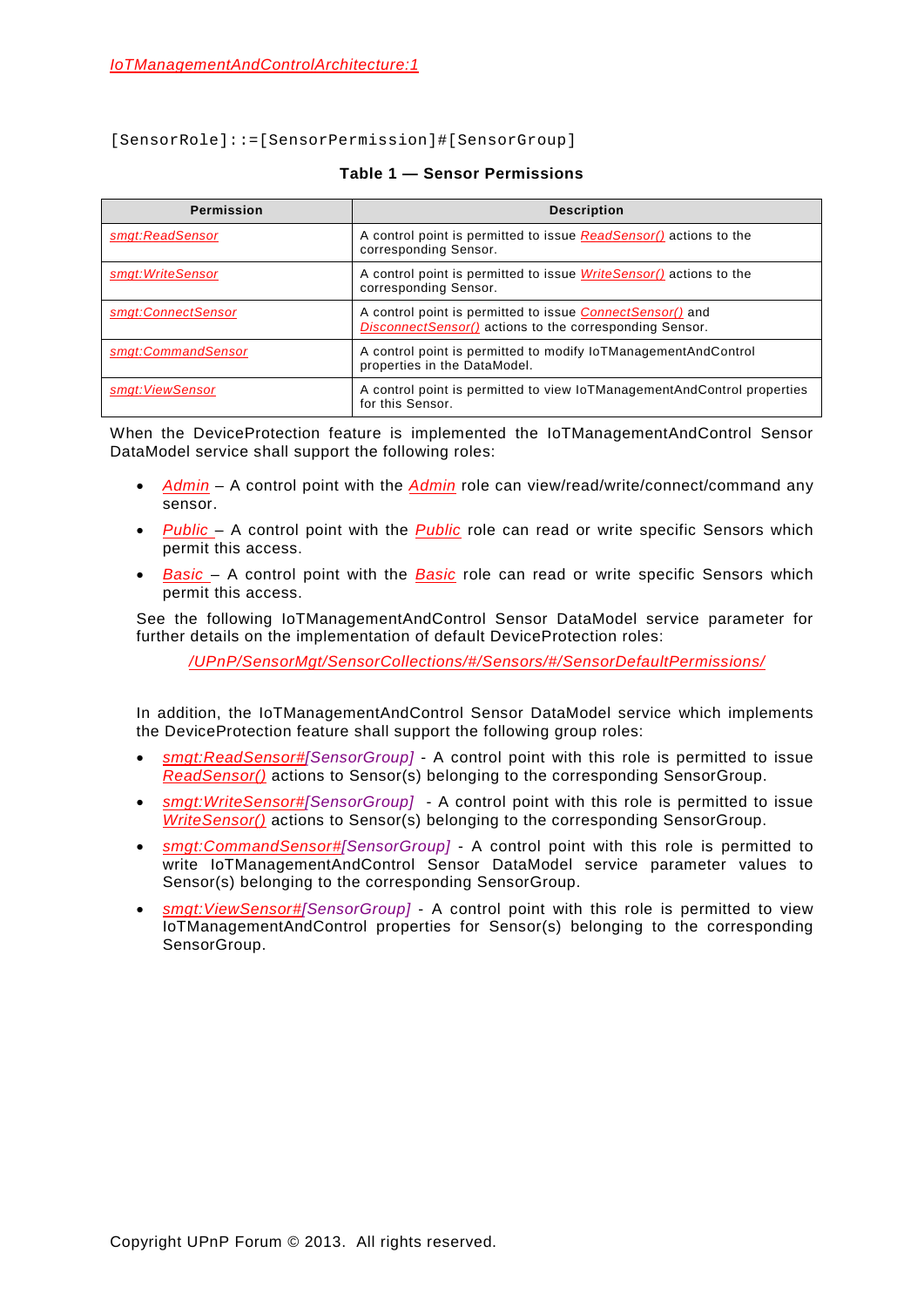#### $4.2$ **UPnP DataStore Service**



**Figure 3 — DataStore service**

The DataStore service provides the ability to acquire and persistently store information for later access. This service allows UPnP devices such as mobile phones and sensors to make information available for subsequent retrieval. This increase the flexibility of the UPnP ecosystem by eliminating requirements to have an immediate nexus between information sources and sinks on the UPnP network. The *DataStore* service additionally allows UPnP devices with limited or temporary storage capabilities to persist information for subsequent retrieval. The *DataStore* service constructs are intended to be modelled after and compatible with well-established database models.

The service defined herein provides the following functionality:

- Methods to define, create and delete tables of data records.
- Methods to define and identify the contents a data records.
- Methods to accept data records from both streaming and programmed sources.
- Methods to select and retrieve data record contents.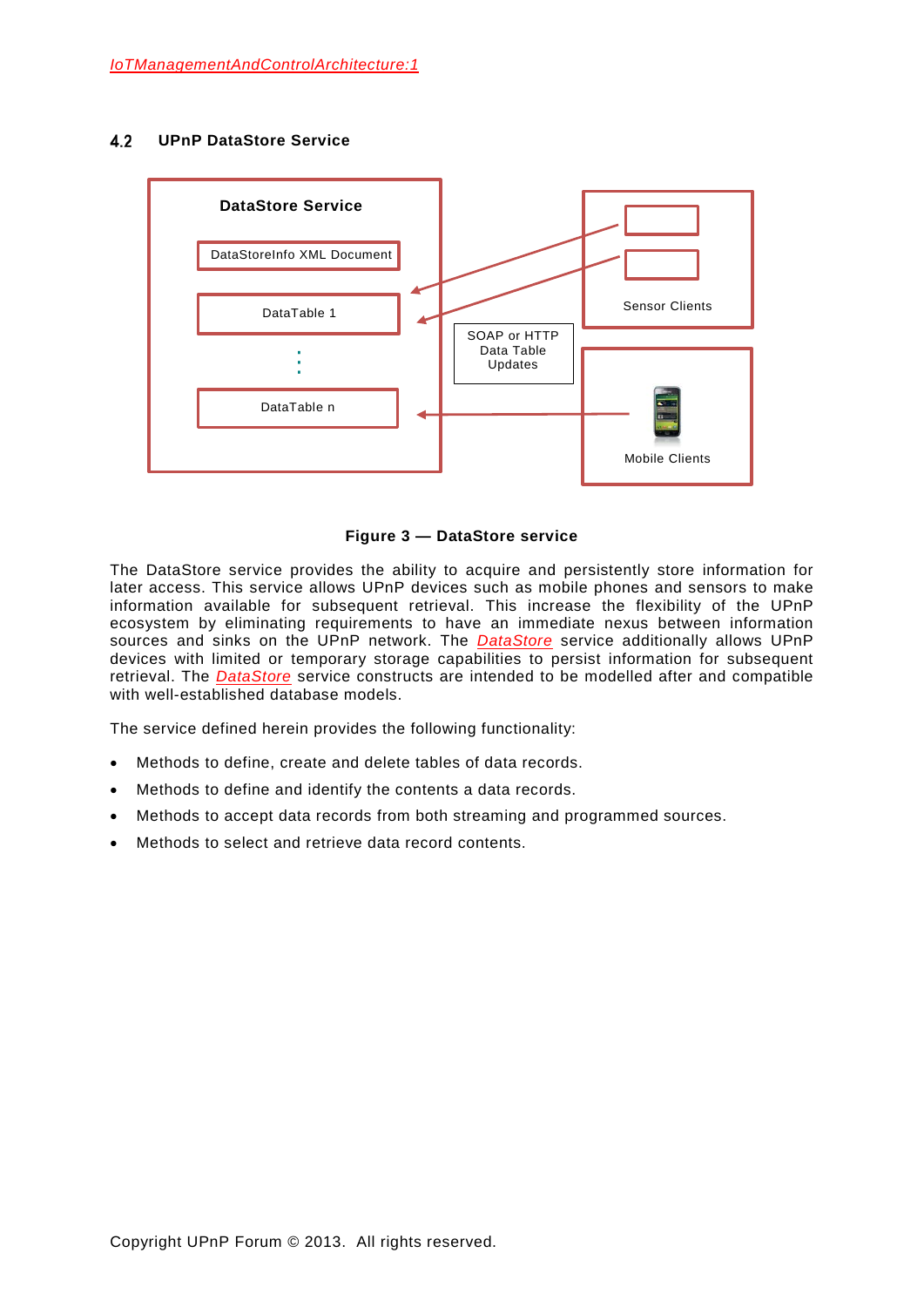#### $4.2.1$ **DataTable(s)**



**Figure 4 — DataStore service - DataTable Components**

A DataTable consists of identifying metadata, a set of DataRecord(s) and a Dictionary. The DataStore service also is allowed to provide access control to DataTable(s) via the UPnP DeviceProtection service. The device hosting the DataStore service may create pre-defined DataTable(s) or the DataStore service may allow control points to dynamically create DataTable(s).

#### $4.2.2$ **DataTable DataRecord(s)**

When a DataTable is created (or pre-defined) a DataRecord format is established for the table. Information about each DataTable is conveyed by an XML document including identifying information, DeviceProtection roles, and DataRecord contents (see XML Schema UPnP DataStore DataStoreInfo [\[19\]\)](#page-7-4). The recorded information in a DataTable is conveyed via DataRecord(s) consisting of fields each identifying a DataItem with an associated name and value (see XML Schema UPnP IoTManagementAndControl DataRecord Information [\[21\]\)](#page-7-5).

#### $4.2.3$ **DataTable Dictionary**

Each DataTable has an associated Dictionary. The DataTable's Dictionary is organized as a key-value structure. The values stored in the Dictionary are always of type utf-8, although the string values may contain encoded data types such as XML or Base64. DataTable record field(s) can refer to key(s) in the DataTable's Dictionary. When a DataTable record is read the DataStore service can automatically resolve Dictionary references by substituting the corresponding the Dictionary value for the Dictionary key contained in the stored DataRecord.

#### $4.2.4$ **DataItem types**

The DataStore service always conveys stored DataItem(s) as strings. However, the contents of the stored strings may be XML documents, integer(s) or binary content (conveyed as Base64 encoded strings). The DataTable's DataRecord format indicates the data type for each DataItem. For data types of simple or moderate complexity, the DataItem's XML description document (see XML Schema UPnP IoTManagementAndControl Sensor DataModel service DataItem Description [\[25\]\)](#page-7-3) may be stored in the DataTable's Dictionary for each named DataItem. Alternatively, definitions associated the DataTable's URN may be used to identify sets of definitions for abstract data types.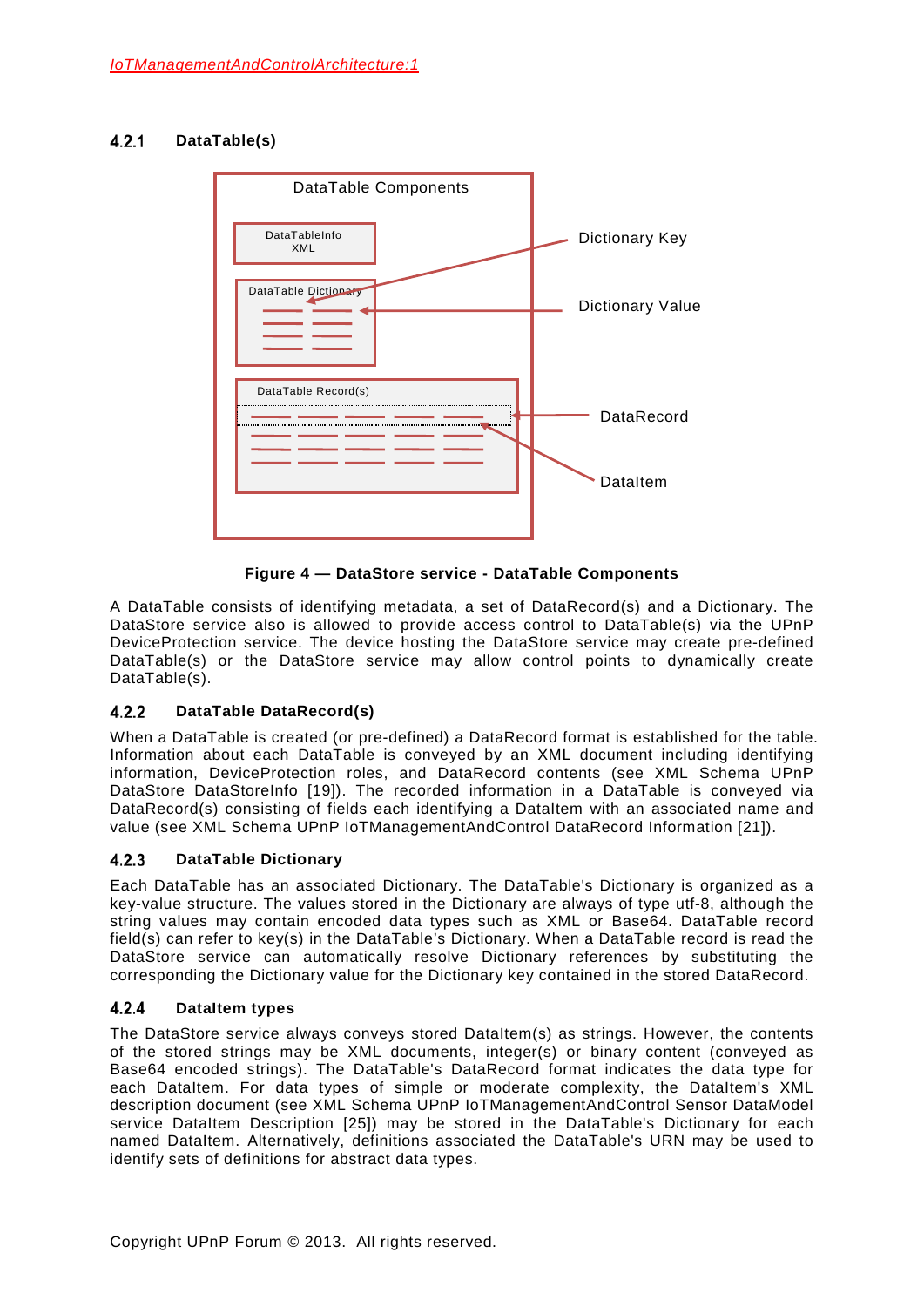#### $4.2.5$ **DataTable Operations**

DataTable(s) are created and deleted via SOAP actions. In addition to DataTable creation, SOAP clients may either directly write DataTable records via SOAP actions or may arrange transport connections via the DataStore service allowing asynchronous writing of DataTable records. DataTable records are retrieved via SOAP actions. DataTable Dictionary entries are read and written via SOAP actions.

#### <span id="page-17-0"></span>**DataStore Protection Model**  $4.2.6$

The DataStore service [\[13\]](#page-6-1) is allowed to restrict control point access to DataTable(s) using the DeviceProtection service [\[15\].](#page-7-1) When the DeviceProtection feature is implemented the DataStore service shall support the following roles:

- *Admin* A control point with the *Admin* role can create/read/write/delete any DataStore Table and can create or remove any DataStore group.
- *Public*  A control point with the *Public* role can read or write specific DataStore tables which permit this access.
- *Basic*  A control point with the *Basic* role can read or write specific DataStore tables which permit this access.

In addition the DataStore service [\[13\]](#page-6-1) which implements the DeviceProtection feature shall support the following group roles:

- *ds:Master#[GroupName]* A control point with a *ds:Master#[GroupName]* identity for the indicated DataStore group may create or delete the corresponding group and may create or delete DataTable(s) belonging to that DataStore group. If a created or deleted DataTable participates in multiple DataStore groups, then the control point is required to have corresponding *ds:Master* identities for all groups the target DataTable references.
- *ds:Reader#[GroupName]* A control point with a *ds:Reader#[GroupName]* identity for the indicated DataStore group may read DataTable(s) which are a member of the identified group.
- *ds:Writer#[GroupName]* A control point with a *ds:Writer#[GroupName]* identity for the indicated DataStore group may write DataTable(s) which are a member of the identified group.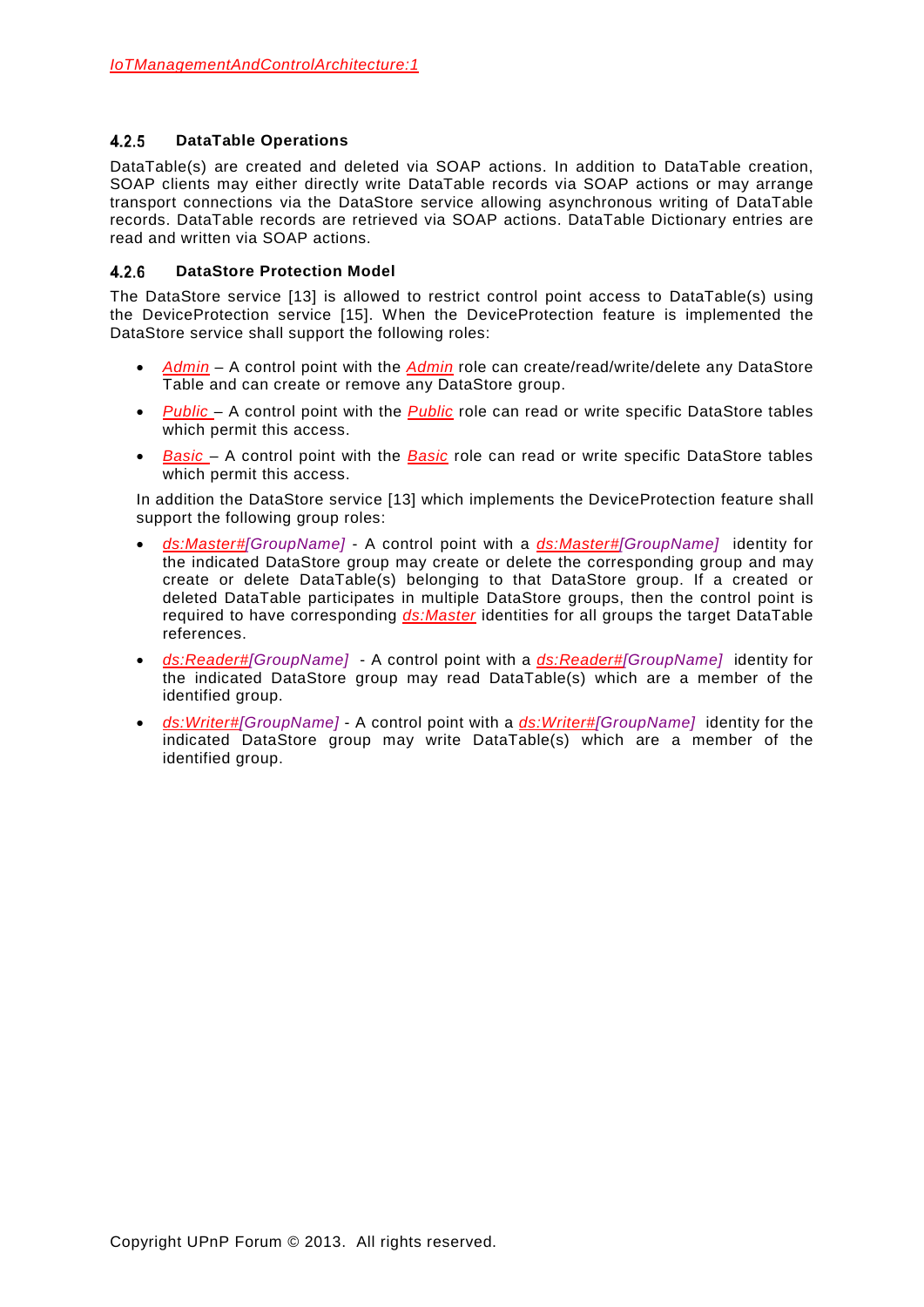#### <span id="page-18-0"></span> $4.3$ **DataItem Semantics**

The IoTManagementAndControl Sensor DataModel service and DataStore service use DataItem(s) to information. These DataItem(s) may include simple scalars, CSVs, abstract data types or XML documents. IoTManagementAndControl uses four components to describe each DataItem. These components may be conveyed differently:

For example:

The IoTManagementAndControl Sensor DataModel service [\[14\]](#page-7-0) defines these components as Parameter nodes:

DataItems/#/Name DataItems/#/Type DataItems/#/Encoding DataItems/#/Description

See UPnP Sensor Sensor DataModel service [\[14\],](#page-7-0) Annex A.1.1.34, ...#/SensorURNs/#/DataItems/" for further details.

While the DataStore service provides these components as <field> element attribute values:

```
<field
  name="..."
   type="..."
   encoding="..." />
```
See UPnP DataStore:1 Service [\[13\],](#page-6-1) subclause 5.5.12, "*A\_ARG\_TYPE\_DataTableInfo*" for further details.

The following clause(s) discuss the underlying information conveyed so the services can interoperate correctly.

#### $4.3.1$ **DataItem Name**

Each DataItem shall have a name which identifies a specific occurrence of a data item.

DataItem names may have additional syntax requirements defined by the underlying sensor ecosystem.

Examples of DataItem names:

```
RoomThermostat
FreezerCompartmentTemperature
2b88f740-b151-11e2-9e96-0800200c9a66
$1-Obs
```
### **4.3.1.1 DataItem Name Requirements**

DataItem name(s) shall conform to the following requirements:

- A set of DataItems described by a SensorURN shall each have a distinct name. DataItem name(s) while being distinct are not required to be globally unique.
- DataItem name(s) shall be restricted to the following ranges of allowed characters unless additional characters are specifically defined by the SensorURN.

"A" - "Z" (U+0041 - U+005A) "a" - "z" (U+0061 - U+007A) "0" - "9" (U+0030 - U+0039) "\_" (U+005F) "-" (U+002D)

• DataItem name(s) shall not include the following characters: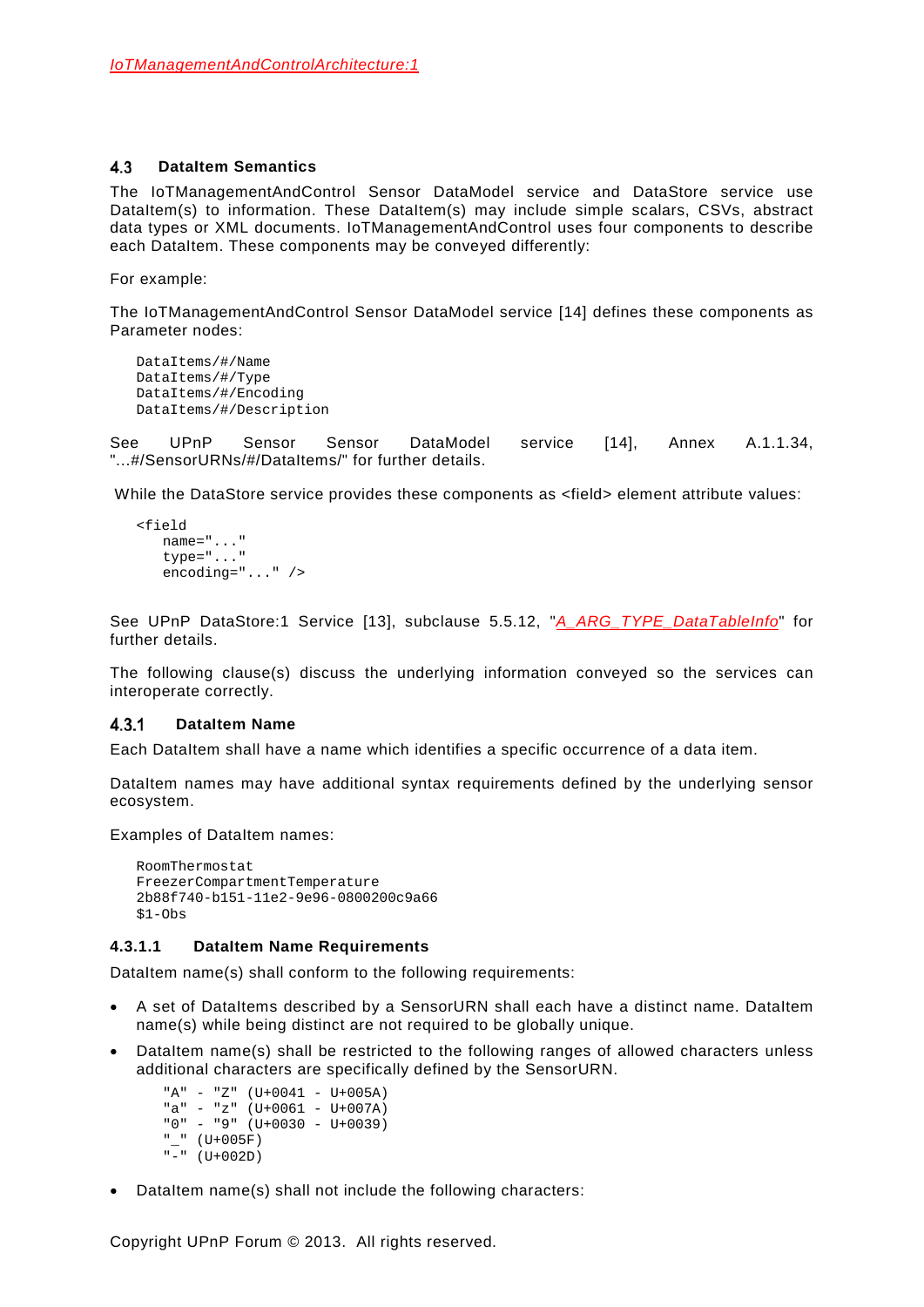"[" (U+005B) "]" (U+005D)  $" : " (U+003A)$ 

DataItem name(s) shall conform to any additional ecosystem requirement defined by the SensorURN.

#### $4.3.2$ **DataItem Prefix**

A DataItem prefix is a set of characters appended to a DataItem during transmission to make the DataItem name unique.

For example:

*A household may deploy identical thermostat device(s) in each room. Although a Sensor Management device would consider these devices as distinct Sensors, it would likely use the same set of named DataItem(s) to describe each Sensor. To enable the DataStore service to aggregate measurements from these Sensors in a single DataTable, the IoTManagementAndControl Sensor Transport Generic service may be configured to append a prefix string to each reported DataItem on a per-Connection basis.*

[LivingRoom]Thermostat [Bedroom]Thermostat [Kitchen]Thermostat

## **4.3.2.1 DataItem Prefix Requirements**

DataItem prefix(es) shall conform to the following requirements:

DataItem prefix(es) shall be restricted to the following ranges of allowed characters unless additional characters are specifically defined by SensorURN naming conventions.

 $"A" - "Z"$  (U+0041 - U+005A)  $"a" - "z"$  (U+0061 - U+007A) "0" - "9" (U+0030 - U+0039) "\_" (U+005F) "-" (U+002D)

- DataItem prefix(es) shall not be included in DataItem name(s) reported by the IoTManagementAndControl Sensor DataModel service. DataItem prefix(es) are selected on a per-connection basis when a transport connection to a Sensor is requested. The requested prefix is only attached the DataItem prior to transmission.
- DataItem prefix(es) appended to the DataItem name shall be enclosed in the "[" and "]" characters.
- DataItem prefix(es) conform to any additional ecosystem requirement defined by the SensorURN.

#### $4.3.3$ **DataItem Type**

Each DataItem shall have a type which identifies the underlying data type of the data item.

DataItem type(s) rely on existing data type ontologies. The contents of the DataItem type field shall be used to identify the data type ontology and a specific data type defined by that ontology.

The following are examples of DataItem types:

```
uda:ui4
xsd:duration
xml:http://vendor.com/schemas/myschema.xsd:MyRootElementNS
```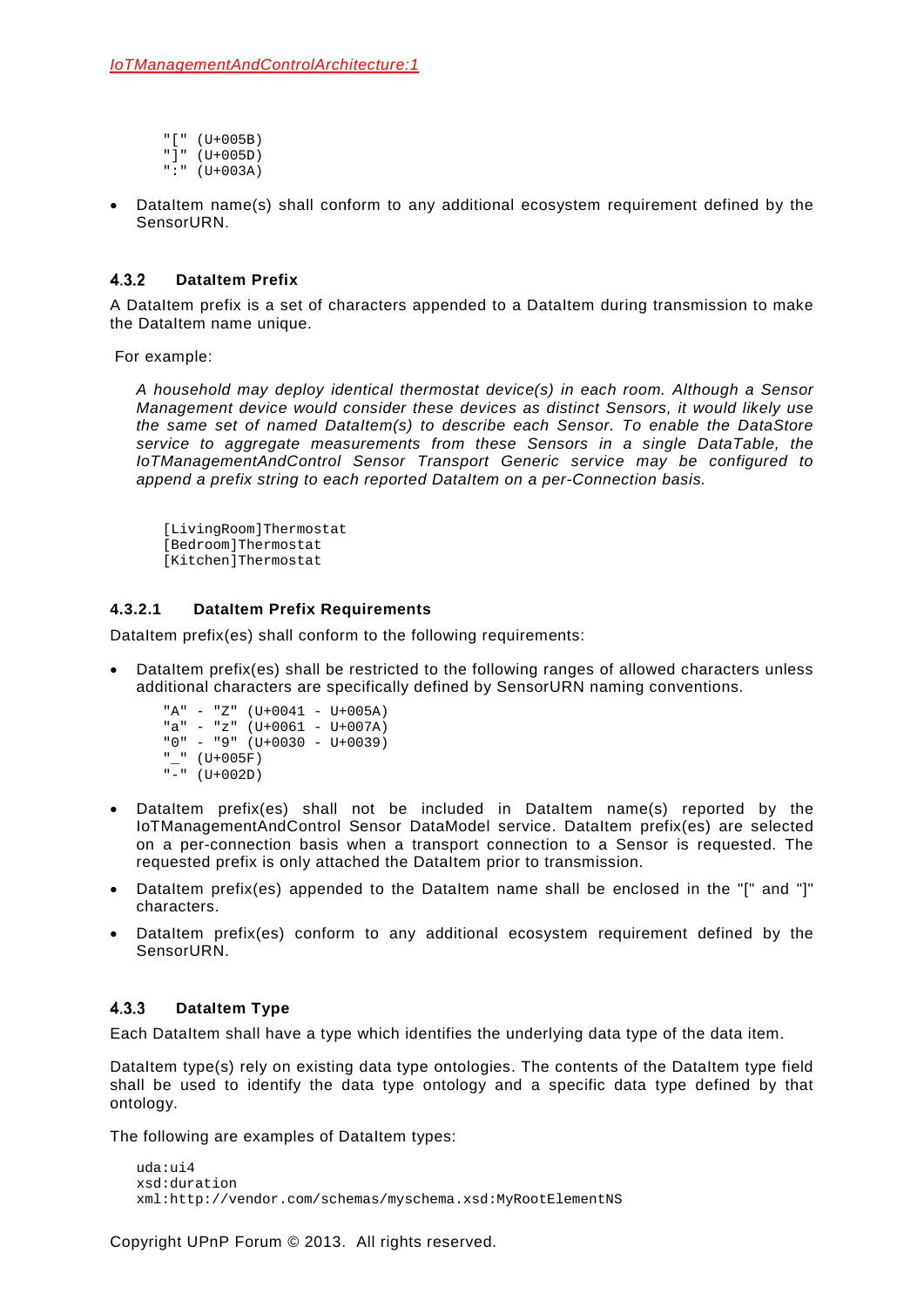upnp:urn:schemas-upnp-org:service:AVTransport:3:A\_ARG\_TYPE\_SeekMode

A DataItem composed of multiple values shall be conveyed in CSV (Comma Separated Variable) format. The corresponding DataItem type shall provide a CSV of the data type(s) for the sub-components of each CSV item. The corresponding DataItem Description Document may provide additional context information for the sub-components of each CSV item.

### **4.3.3.1 DataItem Type Requirements**

DataItem type values shall conform to the following requirements:

• A DataItem type shall have the following format:

```
[DataItem type]::=
   [identifier] [":" [Information field(s)]] ":" [Type field] ["," [DataItem
```
type]]

| Identifier    | Information field                            | Data type                           | Description                                                             |  |
|---------------|----------------------------------------------|-------------------------------------|-------------------------------------------------------------------------|--|
| <u>uda</u>    | None                                         | UDA defined type                    | A data type is defined specifically by UPnP<br>Device Architecture.     |  |
| <u>xsd</u>    | None                                         | XSD built-in type(s)                | A built-in data type as defined by<br>http://www.w3.org/2001/XMLSchema. |  |
| xml           | Schema Location                              | Root element namespace              | Namespace of an XML document.                                           |  |
| upnp          | <b>UPnP Service URN</b>                      | UPnP service state<br>variable name | A variable defined by a UPnP SCPD.                                      |  |
| mds           | <b>Medical Device</b><br>System (IEEE-11073) |                                     |                                                                         |  |
| $<$ other $>$ | Per ecosystem<br>SensorURN                   | Per ecosystem<br>SensorURN          | Type defined by specific sensor ecosystem.                              |  |

The following table defines type

Note: A UPnP Sensor Transport client (such as a DataStore service is permitted to accept DataItem(s) with types it does not directly support; provided it can correctly store and forward the received type information to the next destination.

#### $4.3.4$ **DataItem Encoding**

Each DataItem shall have an encoding which identifies the format of the original DataItem.

### **4.3.4.1 DataItem Encoding Requirements**

The following DataItem encoding values shall be supported:

| Encoding     | Description                                                            |
|--------------|------------------------------------------------------------------------|
| ascii        | Dataltem consists of ASCII characters in the range $(U+0000 - U+007F)$ |
| <u>utf-8</u> | Dataltem shall conform to UTF-8 encoding                               |
| base64       | Dataltem is binary data encoded as Base64                              |

#### $4.3.5$ **DataItem Description Document**

Each DataItem is allowed to provide an XML document that provides additional information about the DataItem. See the following section.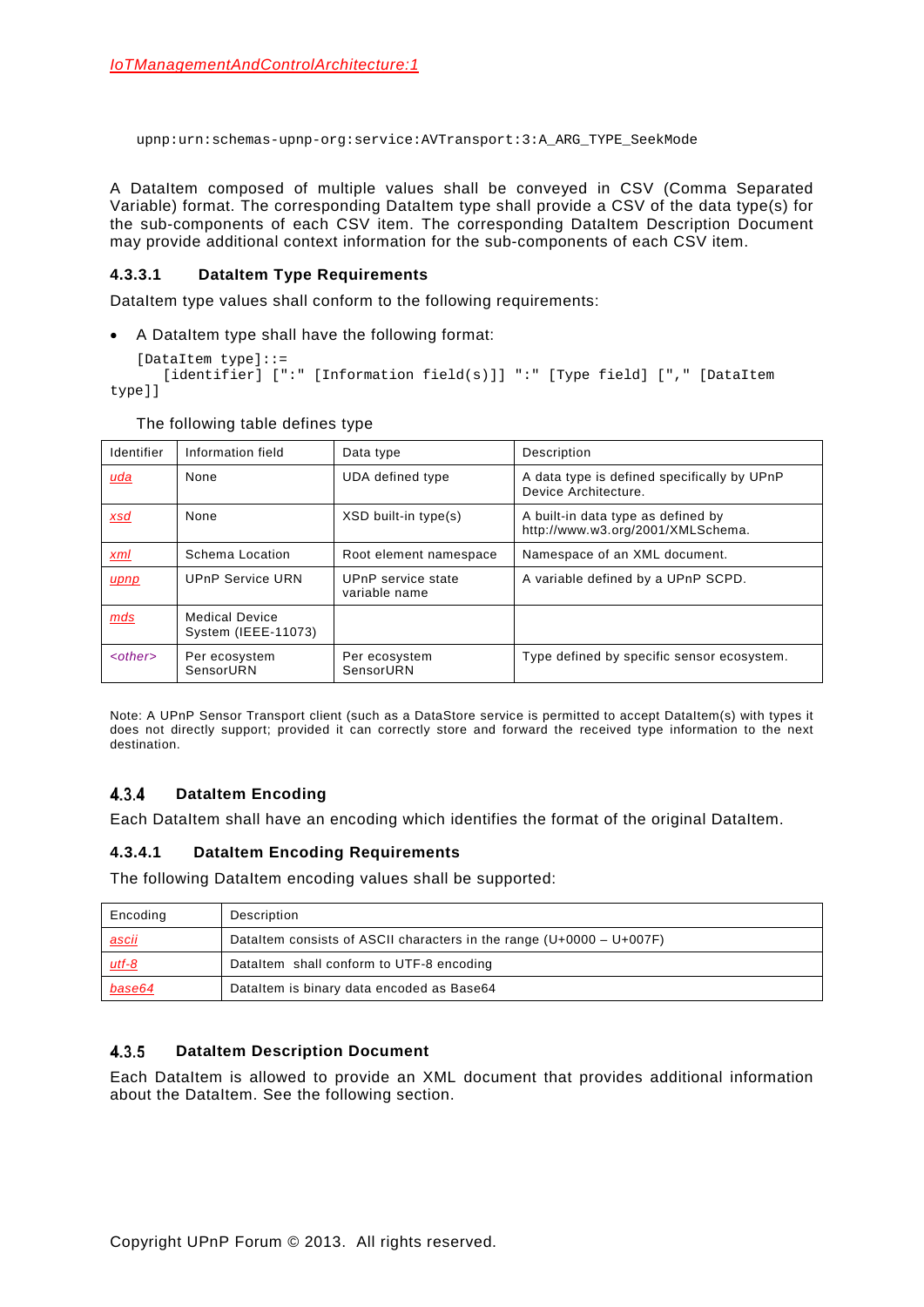#### <span id="page-21-0"></span> $4.4$ **DataItem Description XML Document**

#### $4.4.1$ **Introduction**

DataItem(s) may provide an informational XML document which describes the characteristics of each DataItem.

#### **DataItem Categories**  $4.4.2$

Information provided by DataItem(s) may be grouped under the following categories. DataItem(s) in CSV format may contain multiple categories.

• Measurement

This DataItem (or DataItem CSV component) is a measured quantity. The DataItem description document provides information concerning the measurement units and the measurement method, i.e. average, cumulative, or current.

• Limit

This DataItem (or DataItem CSV component) serves as a limit for a measured quantity. This item is typically related to an Alarm which indicates when the measured quantity has exceeded the specified limit.

**Interval** 

This DataItem (or DataItem CSV component) provides a measurement interval.

• Setting

This DataItem (or DataItem CSV component) represents a setting such as a thermostat setting, or may be an actuator input.

• Alarm

.

This DataItem (or DataItem CSV component) represents an Alarm indicating an unusual condition. The Alarm may be set as the result of other subsystem alarms or may be directly related to a measured quantity or limit.

#### $4.4.3$ **DataItem Description Document Elements**

If a DataItem provides a simple scalar quantity then one of the above categories will likely apply and the DataItem Description document shall contain a corresponding descriptive element such as <measurement>, <limit>, <interval>, <alarm>, or <setting>. If the DataItem is related to other named DataItems then the <relateditem> element should be present to describe the relationships to peer DataItems. The DataItem may also be a CSV containing multiple categories such as a measurement, a limiting value and an alarm. In this case, multiple category elements are included to describe to component values of the CSV. If a DataItem provides an XML document; the corresponding DataItem description XML document can use an XPath [\[8\]](#page-6-5) expression to identify XML elements within the target DataItem document. The XPath expression is supplied by the path= attribute of the descriptive element within the DataItem description XML document.

## **4.4.3.1 DataItem Description Document Template**

The DataItem Description parameter value shall be set to an XML document conforming to the XML Schema UPnP IoTManagementAndControl Sensor DataModel service DataItem Description [\[25\]](#page-7-3) and as described below:

<?xml version="1.0" encoding="UTF-8"?> <DataItemDescription xmlns="urn:schemas-upnp-org:smgt:sdmdid" xmlns:xsd="http://www.w3.org/2001/XMLSchema" xmlns:xsi="http://www.w3.org/2001/XMLSchema-instance" xsi:schemaLocation="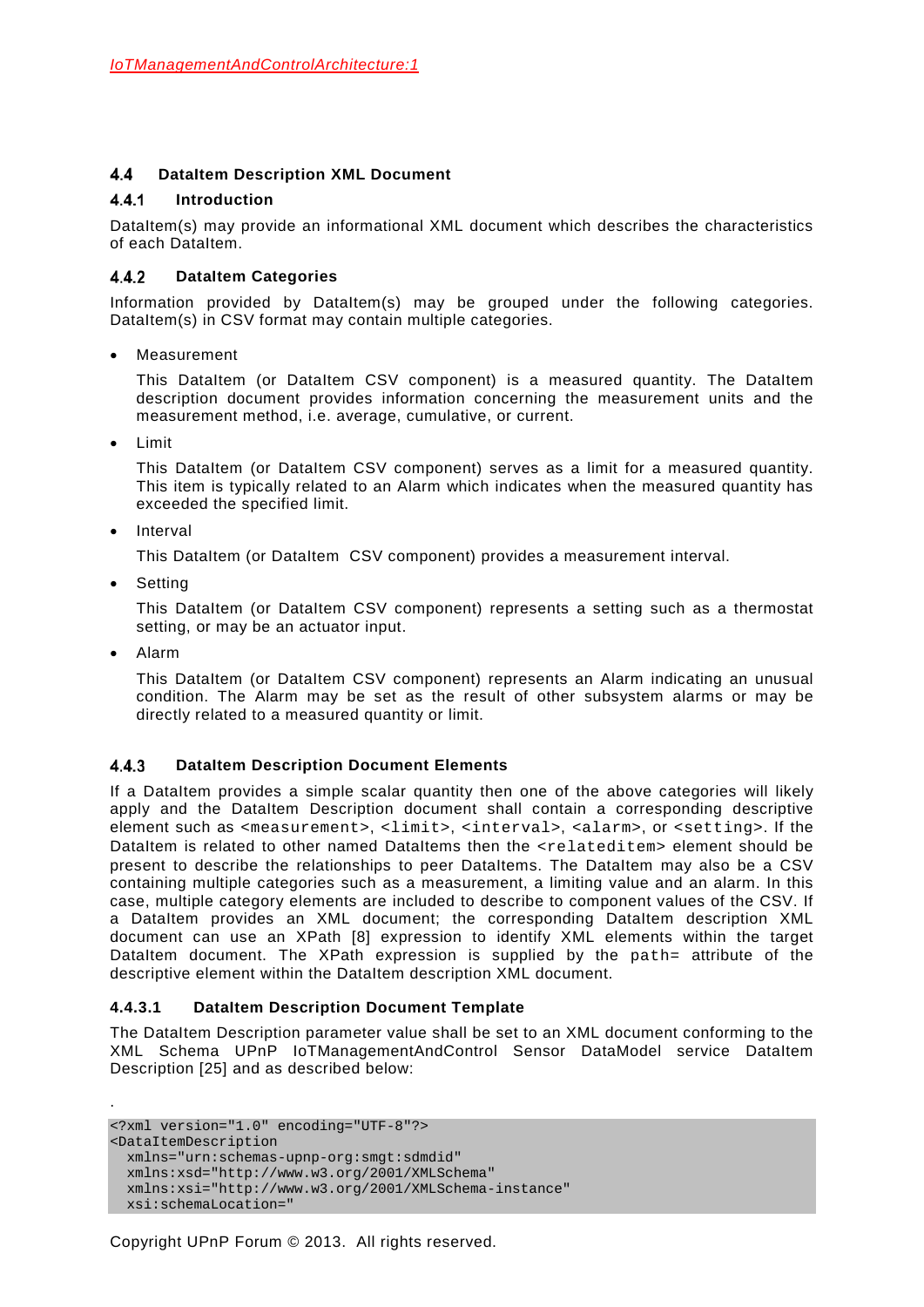```
 urn:schemas-upnp-org:smgt:sdmdid.xsd
     http://www.upnp.org/schemas/smgt/sdmdid-v1.xsd"
   itemname="Name parameter for this DataItem"
   access="read/read-write/write access for this DataItem">
   <description>
     Description of this DataItem (suitable for end-user display)
   </description>
   <measurement
     units="Units of measurement"
     treatment="Treatment for this measurement (current,average)"
    accumulation="Accumulation timeframe for this measurement"
     access="read/read-write/write access for this quantity"
    path="For XML based DataItem(s) XPath spec to element/attr">
     <relateditem 
       itemname="Name parameter of DataItem related to this DataItem"
       relationtype="Type of relationship" />
   </measurement>
   <limit
    units="Units of measurement"
    type="Type of limit (high,low,timeout)"
     access="read/read-write/write access for this quantity"
    path="For XML based DataItem(s) XPath spec to element/attr">
     <relateditem 
       itemname="Name parameter of DataItem related to this DataItem"
       relationtype="Type of relationship" />
   </limit>
   <setting
    units="Units of setting"
     access="read/read-write/write access for this quantity"
     path="For XML based DataItem(s) XPath spec to element/attr">
     <relateditem 
       itemname="Name parameter of DataItem related to this DataItem"
       relationtype="Type of relationship" />
   </setting>
   <interval
    units="Units of measurement"
     access="read/read-write/write access for this quantity"
     path="For XML based DataItem(s) XPath spec to element/attr">
     <relateditem 
       itemname="Name parameter of DataItem related to this DataItem"
       relationtype="Type of relationship" />
   </interval>
   <alarm
    access="read/read-write/write access for this quantity"
    path="For XML based DataItem(s) XPath spec to element/attr">
     <relateditem 
       itemname="Name parameter of DataItem related to this DataItem"
       relationtype="Type of relationship" />
   </alarm>
</DataItemDescription>
```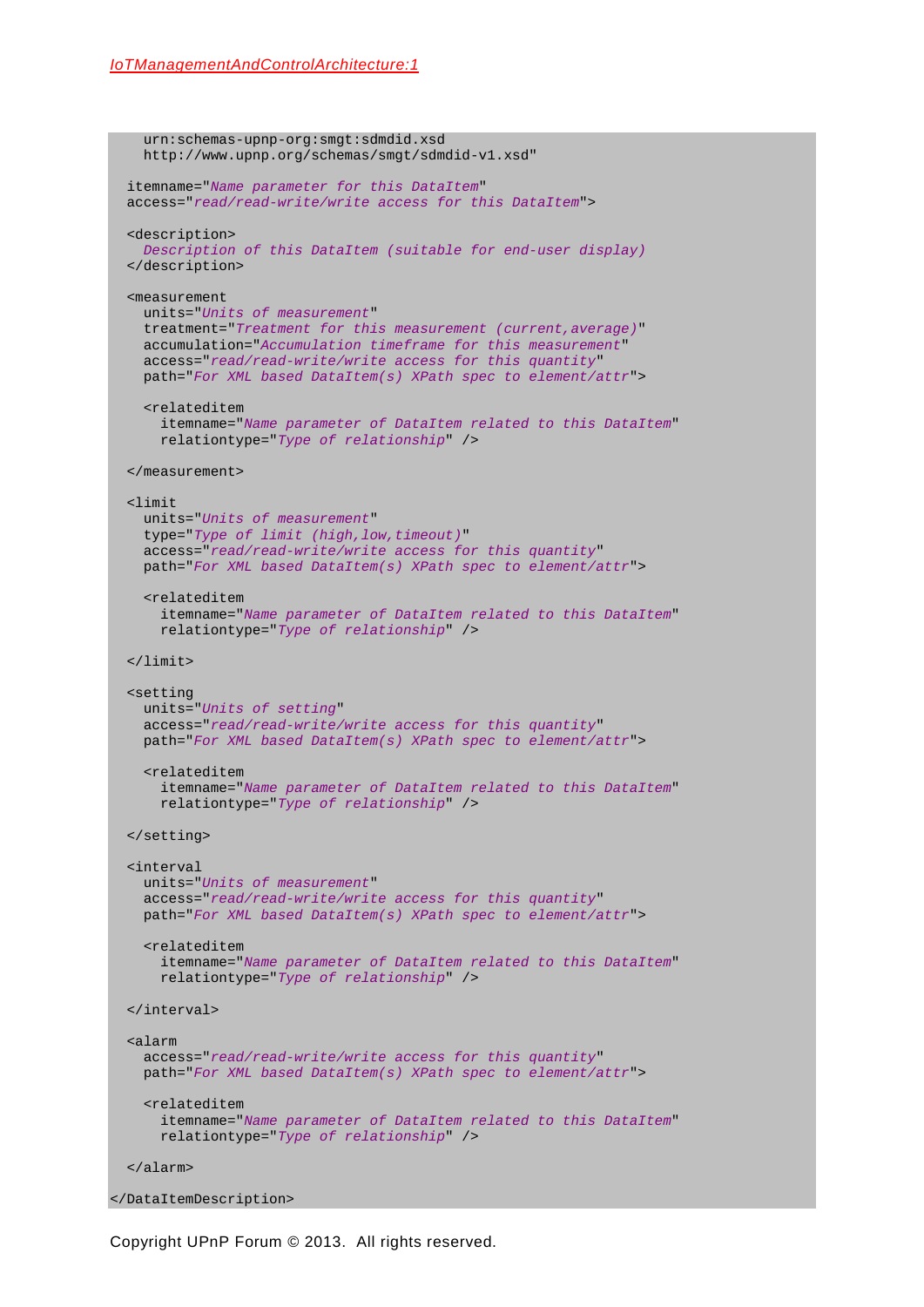### <?xml>

Allowed. Case sensitive.

### <DataItemDescription>

Required, XML. Shall include a namespace declaration for the DataItem Description Schema ("urn:schemas-upnp-org:smgt:sdmdid"). Shall include zero or more of the following elements:

### itemname

Required, xsd:string. Shall be equal to the name of the DataItem being described by this XML document.

access

Required. xsd:string. Shall identify whether any components of the DataItem can be read and/or written. The following table provides the allowed values for the access= attribute:

<span id="page-23-0"></span>

| <b>Allowed Values</b> | <b>Description</b>                                            |
|-----------------------|---------------------------------------------------------------|
| ro                    | Dataltem can be read and has no writable components.          |
| rw                    | Dataltem can be read and has one or more writable components. |
| WO                    | Dataltem can only be written.                                 |

### **Table 2 — access= attribute allowed values**

### <description>

Required. xsd:string. Shall provide a description of the corresponding DataItem (suitable for display to end-users).

### <measurement>

Allowed. XML. This element shall be present zero or more times. This element provides information when the corresponding DataItem (or DataItem CSV component) provides a measured scalar quantity.

units

Required, xsd:string. This attribute provides the units for the measured quantity. See subclause [4.5,](#page-29-0) "DataItem Description Units of Measurement" for allowed values for this attribute. Support of sensors which report in arbitrary units is not allowed unless otherwise such behaviour is specifically allowed by the corresponding SensorURN definition.

treatment

Required. xsd:string. This attribute describes the treatment of the measured quantity. The following table provides allowed values for this attribute

### **Table 3 — treatment= attribute allowed values (measurement)**

| <b>Allowed Values</b> | <b>Description</b>                                                                                                                                    |  |
|-----------------------|-------------------------------------------------------------------------------------------------------------------------------------------------------|--|
| current               | Measurement is the result from the last time the sensor was<br>read.                                                                                  |  |
| average               | Measurement is an averaged value. The accumulation=<br>value indicates if the average was for the current interval or<br>cumulative.                  |  |
| hiah                  | Measurement is the highest value detected. The<br>accumulation= value indicates if the sampling period was<br>for the current interval or cumulative. |  |
| low                   | Measurement is the lowest value detected. The<br>accumulation= value indicates if the sampling period was<br>for the current interval or cumulative.  |  |
| delta                 | Measurement is a change from the previous measurement.                                                                                                |  |
| pct-on                | Measurement is for percentage-on. The accumulation=<br>value indicates if the sampling period was for the current                                     |  |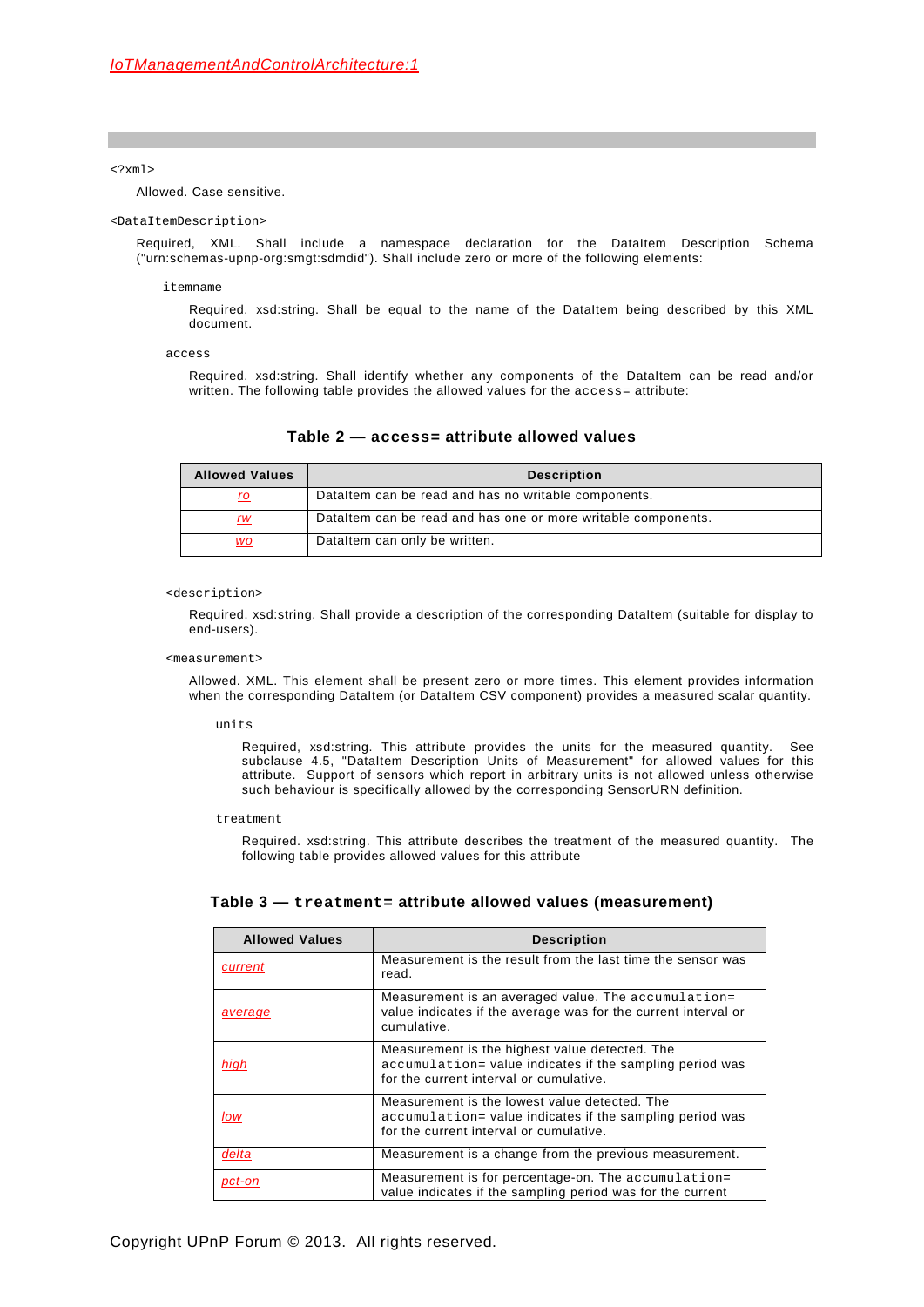|         | interval or cumulative.                                                                                                                             |
|---------|-----------------------------------------------------------------------------------------------------------------------------------------------------|
| pct-off | Measurement is for percentage-off. The accumulation=<br>value indicates if the sampling period was for the current<br>interval or cumulative.       |
| count   | Measurement is a simple (event) counter. The<br>accumulation= value indicates if the sampling period was<br>for the current interval or cumulative. |

accumulation

Required. xsd:string. This attribute describes the timeframe which applies to the measured quantity. The following table provides allowed values for this attribute:

### **Table 4 — accumulation= attribute allowed values (measurement)**

| <b>Allowed Values</b><br><b>Description</b> |                                                                                                                                                                                                                   |
|---------------------------------------------|-------------------------------------------------------------------------------------------------------------------------------------------------------------------------------------------------------------------|
| current                                     | This measurement is not accumulated. The measurement<br>provided is the last value obtained from for this Dataltem.                                                                                               |
| interval                                    | This measurement was accumulated over an interval. The<br>interval value is provided by the <relateditem> or<br/><interval> element.</interval></relateditem>                                                     |
| cumulative                                  | This measurement was accumulated, and is not reset at<br>interval boundaries. If the corresponding access attribute for<br>this measurement is " $rw$ ", then a write shall set the initial<br>accumulated value. |
|                                             |                                                                                                                                                                                                                   |

access

Required. xsd:string. Access for measurement component. See [Table 2,](#page-23-0) "access= attribute allowed values".

path

Allowed. xsd:string. For DataItems which are defined as XML documents, this attribute provides an XPath [\[8\]](#page-6-5) expression to locate the corresponding element or attribute with the DataItem's XML document.

<relateditem>

Allowed. XML. This allowed element may appear zero or more times. Each instance provides information about a separate DataItem which is related to the DataItem being described. If there are multiple related DataItems, then this element may be repeated to describe the related DataItems. If there are no applicable DataItems or the related fields included within this DataItem, then this element shall be omitted.

### itemname

Required, xsd:string. This attribute provides the name of the related DataItem. The DataItem name shall correspond to another named peer DataItem.

relationtype

Required, xsd:string. This attribute shall identify how the DataItem identified by the itemname= attribute is related this DataItem. The following allowed values describe the relationship to the separate peer DataItem identified.

| Table 5 - relationtype= allowed values (measurement) |  |  |
|------------------------------------------------------|--|--|
|------------------------------------------------------|--|--|

| <b>Allowed Value</b> | <b>Description</b>                                                           |  |
|----------------------|------------------------------------------------------------------------------|--|
| limit                | The related Dataltem provides a limiting value for the<br>measured Dataltem. |  |
| alarm                | The related Dataltem is an Alarm for the measured Dataltem.                  |  |
| setting              | The related DataItem provides a setting value for the                        |  |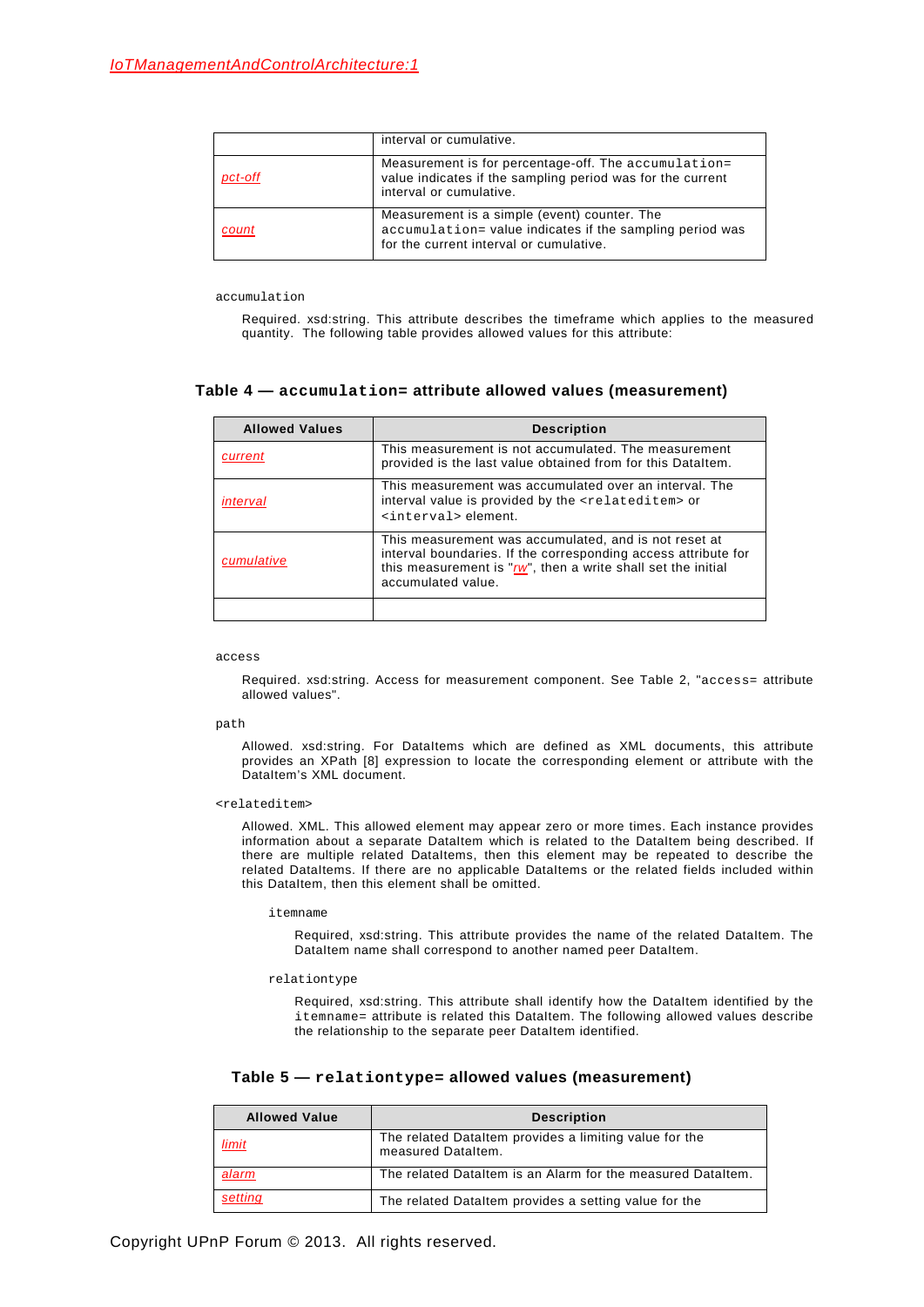|          | measured DataItem                                                                  |
|----------|------------------------------------------------------------------------------------|
| Interval | The related DataItem provides a measurement interval for the<br>measured Dataltem. |
|          |                                                                                    |

### <alarm>

Allowed. XML. This element may be present when the corresponding DataItem (or DataItem component) describes an alarm condition. The corresponding DataItem may provide a boolean value indicating whether an alarm condition is present or may provide a text string indicating the type of alarm.

access

Required, xsd:string. Access for an alarm component may be "*rw*" or "*ro*" depending if the Sensor anticipates the UPnP IoTManagementAndControl control point will explicitly reset the alarm.

path

Allowed, xsd:string. For DataItems which are defined as XML documents, this attribute provides an XPath [\[8\]](#page-6-5) expression to locate the corresponding element or attribute with the DataItem's XML document.

### <relateditem>

Allowed. XML. This allowed element may appear zero or more times. Each instance provides information about a separate DataItem which is related to the DataItem being described. If there are multiple related DataItems, then this element may be repeated to describe the related DataItems.

itemname

Required, xsd:string. This attribute provides the name of the related DataItem. The DataItem name shall correspond to another named peer DataItem.

### relationtype

Required, xsd:string. This attribute shall identify how the DataItem identified by the itemname= attribute is related this DataItem. The following allowed values describe the relationship to the separate peer DataItem identified.

### **Table 6 — relationtype= attribute (alarm)**

| <b>Allowed Value</b> | <b>Description</b>                                                                                                                  |  |
|----------------------|-------------------------------------------------------------------------------------------------------------------------------------|--|
| source               | The related Dataltem is a potential source for the alarm. The<br>referred Dataltem may be a measurement, limit or another<br>alarm. |  |
| reset interval       | Amount of time the alarm will remain active before being<br>automatically reset.                                                    |  |

<limit>

Allowed. XML. This element may be present zero or more times. This element provides information when the corresponding DataItem (or DataItem component) provides a limiting value for a measured quantity.

units

Required, xsd:string. This attribute provides the units for the limiting quantity. See subclause [4.5,](#page-29-0) "DataItem Description Units of Measurement" for allowed values for this attribute. Support of sensors which report in arbitrary units is prohibited unless otherwise such behaviour is specifically allowed by the corresponding SensorURN definition. In these cases the SensorURN shall provide the necessary scaling information to correctly interpret the sensor measurements.

### limittype

Required. xsd:string. This attribute describes the type of limit to be applied to the DataItem. The following allowed values describe the types of limits: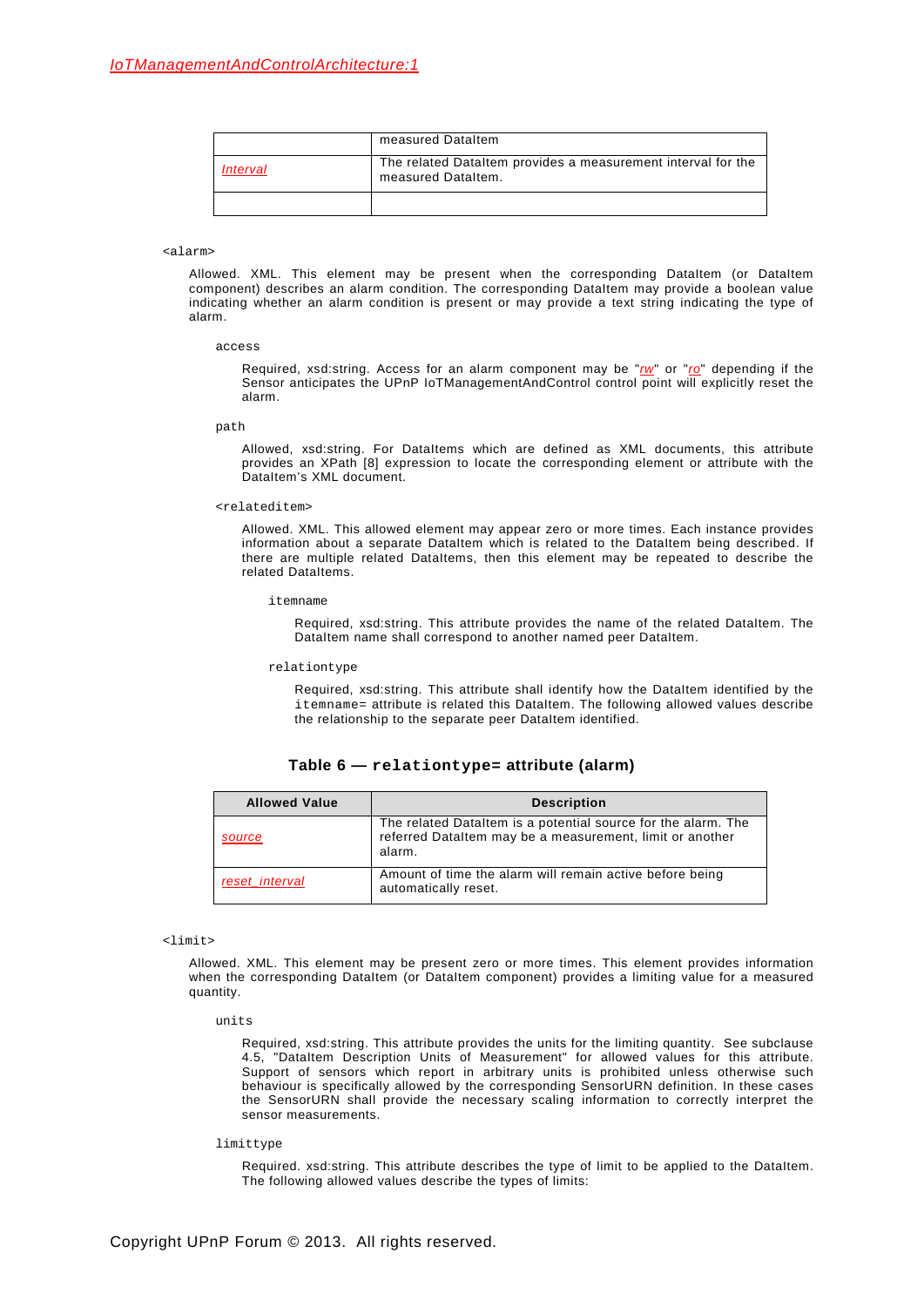| <b>Allowed Value</b> | <b>Description</b>                                                          |
|----------------------|-----------------------------------------------------------------------------|
| High                 | Limiting value is the highest acceptable value for the<br>measured quantity |
| Low                  | Limiting value is the lowest acceptable value for the<br>measured quantity  |
| Timeout              | Limiting value is a timeout.                                                |
|                      |                                                                             |

### **Table 7 — limittype= attribute (limit)**

### access

Required, xsd:string. Access for a limit component may be "*rw*" or "*ro*" depending control point is be permitted to modify the limit value.

path

Allowed, xsd:string. For DataItems which are defined as XML documents, this attribute provides an XPath [\[8\]](#page-6-5) expression to locate the corresponding element or attribute with the DataItem's XML document.

### <relateditem>

Allowed. XML. This allowed element may appear zero or more times. Each instance provides information about a separate DataItem which is related to the DataItem being described. If there are multiple related DataItem(s), then this element may be repeated to describe the related DataItems.

itemname

Required, xsd:string. This attribute provides the name of the related DataItem. The DataItem name shall correspond to another named DataItem available under the same DataItems Multiinstance node as this DataItem.

### relationtype

Required. xsd:string. This attribute shall identify how the DataItem identified by the itemname= attribute is related this DataItem. The following allowed values describe the relationship to the separate DataItem identified.

| <b>Allowed Value</b> | <b>Description</b>                                                                                                                           |  |
|----------------------|----------------------------------------------------------------------------------------------------------------------------------------------|--|
| measurement          | The related DataItem is a measurement to which this Limit<br>applies.                                                                        |  |
| alarm                | The related Dataltem is an Alarm for the measured Dataltem,<br>for example a master alarm which is set based on a<br>subsystem alarm status. |  |
|                      |                                                                                                                                              |  |

### <setting>

Allowed. XML. This element may be present zero or more times. This element provides information when the corresponding DataItem (or DataItem component) provides a measured scalar quantity.

units

Required, xsd:string. This attribute provides the units for the setting quantity. See subclause [4.5,](#page-29-0) "DataItem Description Units of Measurement" for allowed values for this attribute.

access

Required, xsd:string. Access for a setting component may be "*rw*" or "*ro*" depending if the Sensor anticipates the UPnP IoTManagementAndControl control point be permitted to modify the setting value.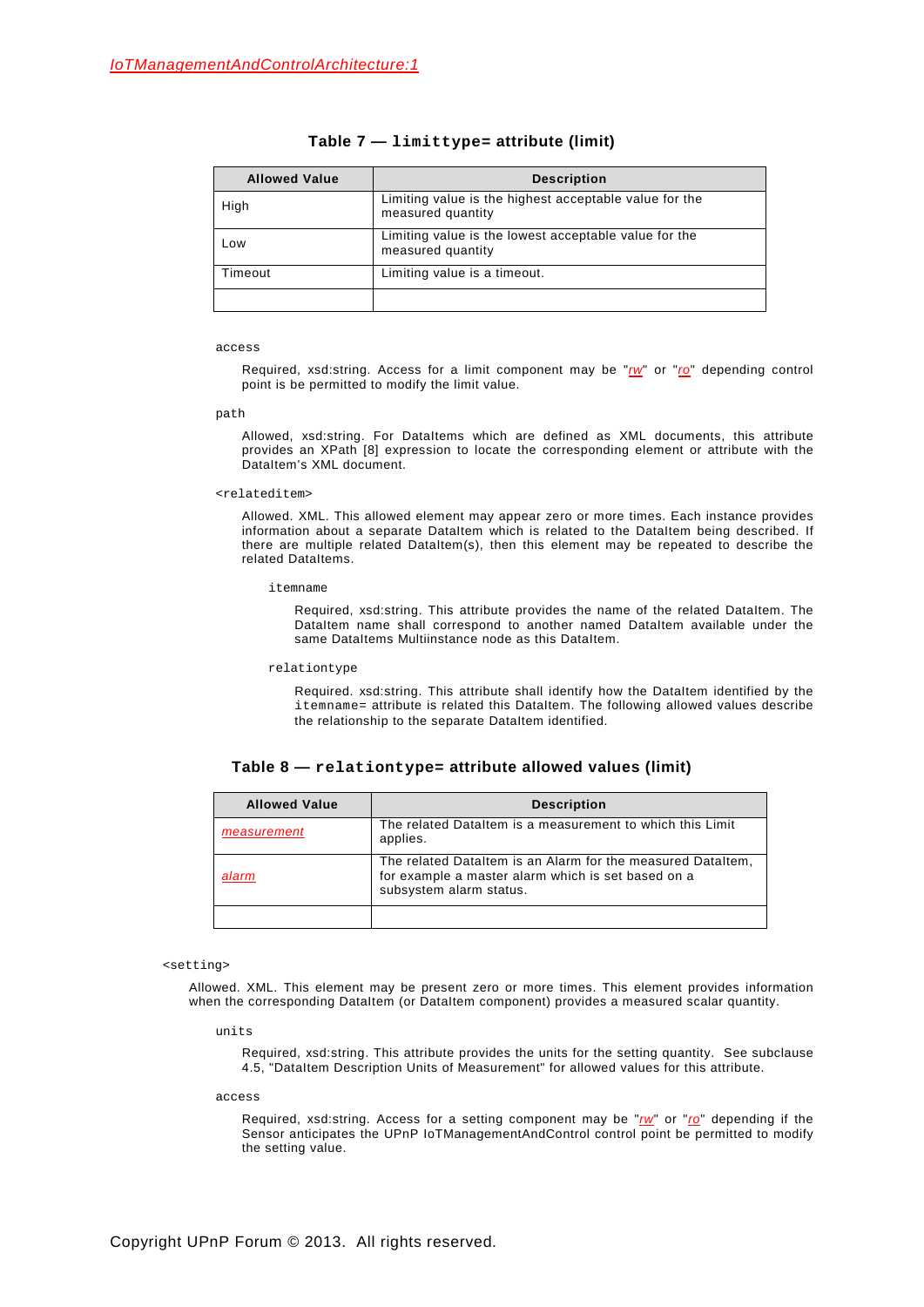### path

Allowed, xsd:string. For DataItems which are defined as XML documents, this attribute provides an XPath [\[8\]](#page-6-5) expression to locate the corresponding element or attribute with the DataItem's XML document.

### <relateditem>

Allowed, XML. This allowed element may appear zero or more times. Each instance provides information about a separate DataItem which is related to the DataItem being described. If there are multiple related DataItems, then this element may be repeated to describe the related DataItems.

itemname

Required, xsd:string. This attribute provides the name of the related DataItem. The DataItem name shall correspond to another named peer DataItem.

### relationtype

Required, xsd:string. This attribute shall identify how the DataItem identified by the itemname attribute is related this DataItem. The following allowed values describe the relationship to the peer DataItem .

### **Table 9 — relationtype= attribute allowed values (setting)**

| <b>Allowed Value</b> | <b>Description</b>                                                                                                                                                                      |  |
|----------------------|-----------------------------------------------------------------------------------------------------------------------------------------------------------------------------------------|--|
| measurement          | The related DataItem is a measurement directly related to the<br>setting contained in this DataItem. For example: a temperature<br>measurement related to a current thermostat setting, |  |
| monitor              | The related Dataltem is a measurement indirectly related to<br>the setting contained in this DataItem. Such as measurement<br>of heat-on time as related to a temperature setting.      |  |

<interval>

Allowed. XML. This element shall be present zero or more times. This DataItem provides a measurement interval for other related DataItem(s) (or DataItem components).

units

Required, xsd:string. This attribute provides the units for the measurement interval. The following table provides allowed values for this attribute.

| Table 10 — $\texttt{units=}$ attribute allowed values (interval) |  |  |
|------------------------------------------------------------------|--|--|
|------------------------------------------------------------------|--|--|

| <b>Allowed Value</b> | Description                                          |  |
|----------------------|------------------------------------------------------|--|
| duration             | An interval expressed per ISO-8601 duration notation |  |
|                      | An interval expressed in seconds.                    |  |

access

Required. xsd:string. Access for a setting component may be "*rw*" or "*ro*" depending if the Sensor anticipates the UPnP IoTManagementAndControl control point be permitted to modify the interval value.

path

Allowed, xsd:string. For DataItems which are defined as XML documents, this attribute provides an XPath [\[8\]](#page-6-5) expression to locate the corresponding element or attribute with the DataItem's XML document.

<relateditem>

Allowed, XML. This allowed element may appear zero or more times. Each instance provides information about a separate DataItem which is related to the DataItem being described. If there are multiple related DataItem(s), then this element may be repeated to describe the related DataItems.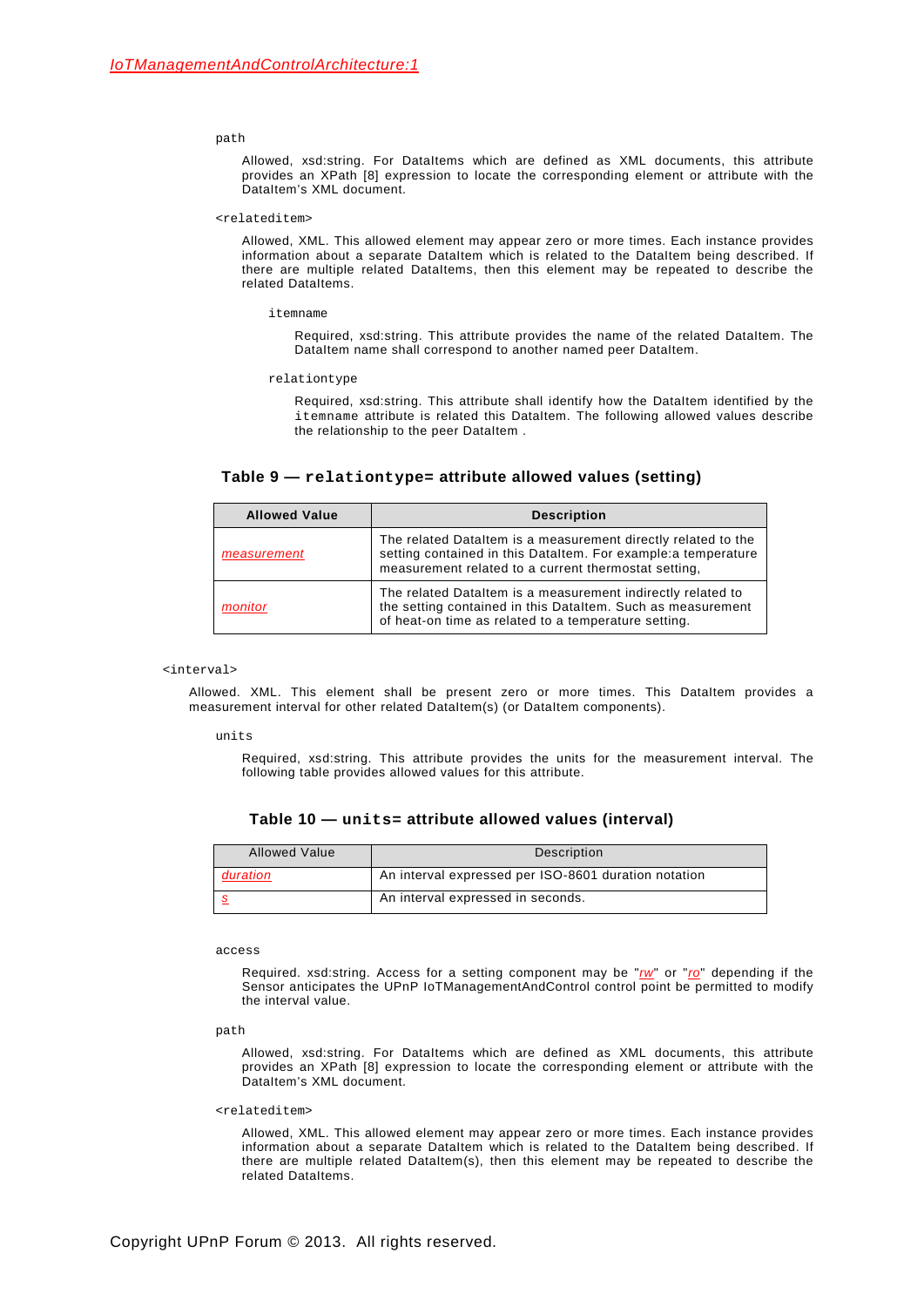itemname

Required, xsd:string. This attribute provides the name of the related DataItem. The DataItem name shall correspond to another named peer DataItem.

relationtype

Required, xsd:string. This attribute shall identify how the DataItem identified by the itemname= attribute is related this DataItem. The following allowed values describe the relationship to the separate DataItem identified.

**Table 11 — relationtype= attribute allowed values (interval)**

| <b>Allowed Value</b> | Description                                                                   |  |
|----------------------|-------------------------------------------------------------------------------|--|
| measurement          | The interval applies to the related measurement Dataltem.                     |  |
| alarm                | The interval applies to the related alarm, indicating a timeout<br>condition. |  |
|                      |                                                                               |  |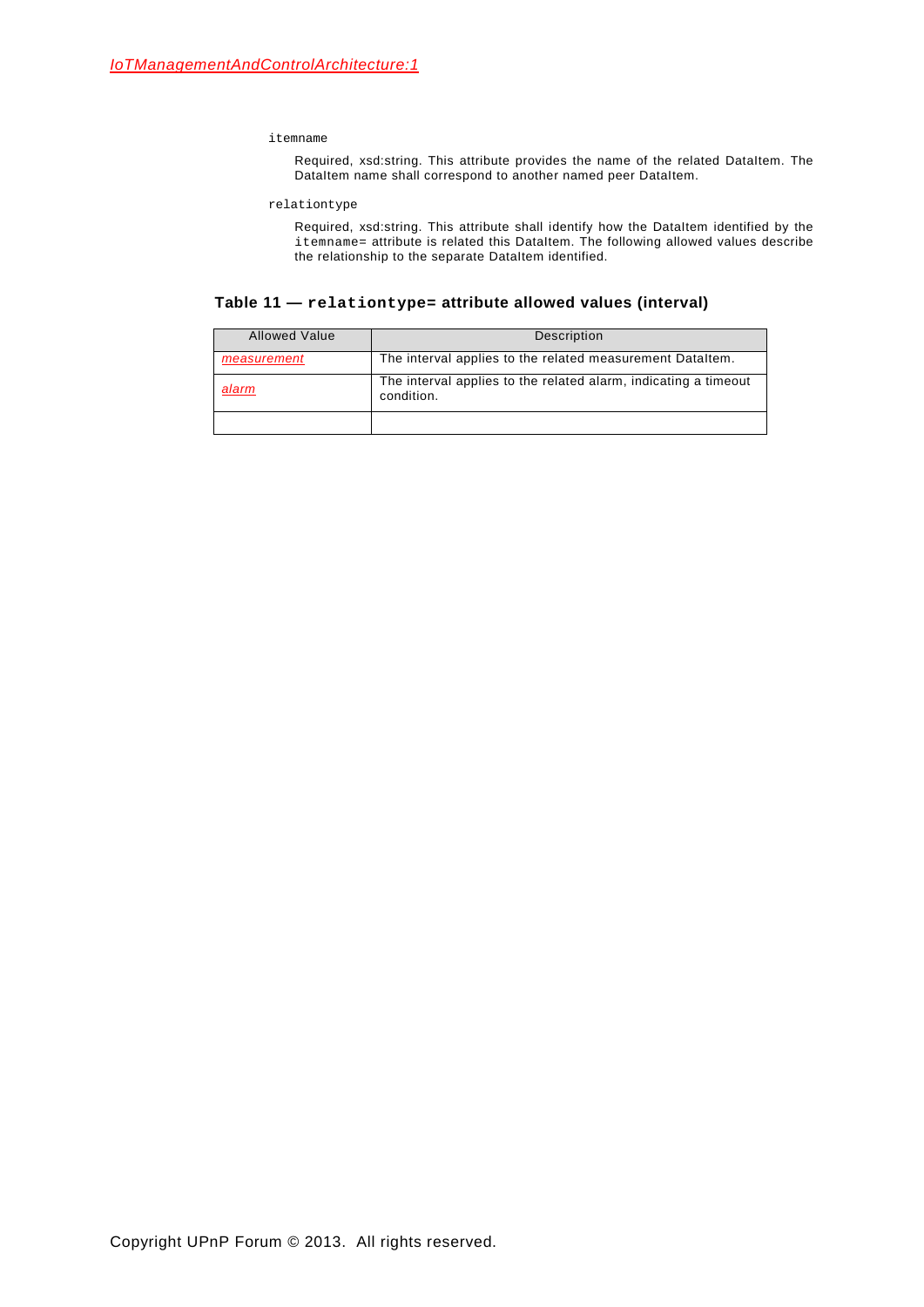#### <span id="page-29-0"></span> $4.5$ **DataItem Description Units of Measurement**

#### <span id="page-29-2"></span> $4.5.1$ **SI Prefixes**

| Prefix                          | Factor           |
|---------------------------------|------------------|
| $\overline{X}$                  | 10^24 - yotta    |
| $\underline{Z}$                 | 10^21 - zetta    |
| $\underline{\mathsf{E}}$        | $10^{4}18 - exa$ |
| $\underline{P}$                 | 10^15 - peta     |
| $\underline{\mathcal{T}}$       | 10^12 - tera     |
| $\underline{\mathcal{G}}$       | 10^9 - giga      |
| $\underline{M}$                 | 10^6 - mega      |
| $\underline{\kappa}$            | 10^3 - kilo      |
| $H_{\!\scriptscriptstyle\rm I}$ | 10^2 - hecto     |
| $Da$                            | 10^1 - deca      |
| $\underline{\mathsf{D}}$        | 10^-1 - deci     |
| $\underline{\mathcal{C}}$       | 10^-2 - centi    |
| $\underline{M}$                 | 10^-3 - mili     |
| $\underline{\upsilon}$          | 10^-6 - micro    |
| $\underline{n}$                 | 10^-9 - nano     |
| $\mathbf{p}$                    | 10^-12 - pico    |
| $\underline{f}$                 | 10^-15 - femto   |
| $\underline{a}$                 | 10^-18 - atto    |
| $\mathbf{z}$                    | 10^-21 - zepto   |
| $\overline{\mathbf{y}}$         | 10^-24 - yocto   |

## <span id="page-29-1"></span>**SI Base Units**

| <b>Unit Symbol</b> | <b>Definition</b> | Category           |
|--------------------|-------------------|--------------------|
| <u>m</u>           | meters            | length             |
| kq                 | kilogram          | mass               |
| $\underline{s}$    | seconds           | time               |
| $\Delta$           | ampere            | electric current   |
| $mol$              | mole              | amount             |
| <u>K</u>           | degrees Kelvin    | temperature        |
| <u>cd</u>          | candela           | luminous intensity |

# **SI Derived Units**

| <b>Unit Symbol</b> | <b>Definition</b> | Category    |
|--------------------|-------------------|-------------|
| N                  | newton            | force       |
| Pa                 | pascal            | pressure    |
| U                  | joules            | work/energy |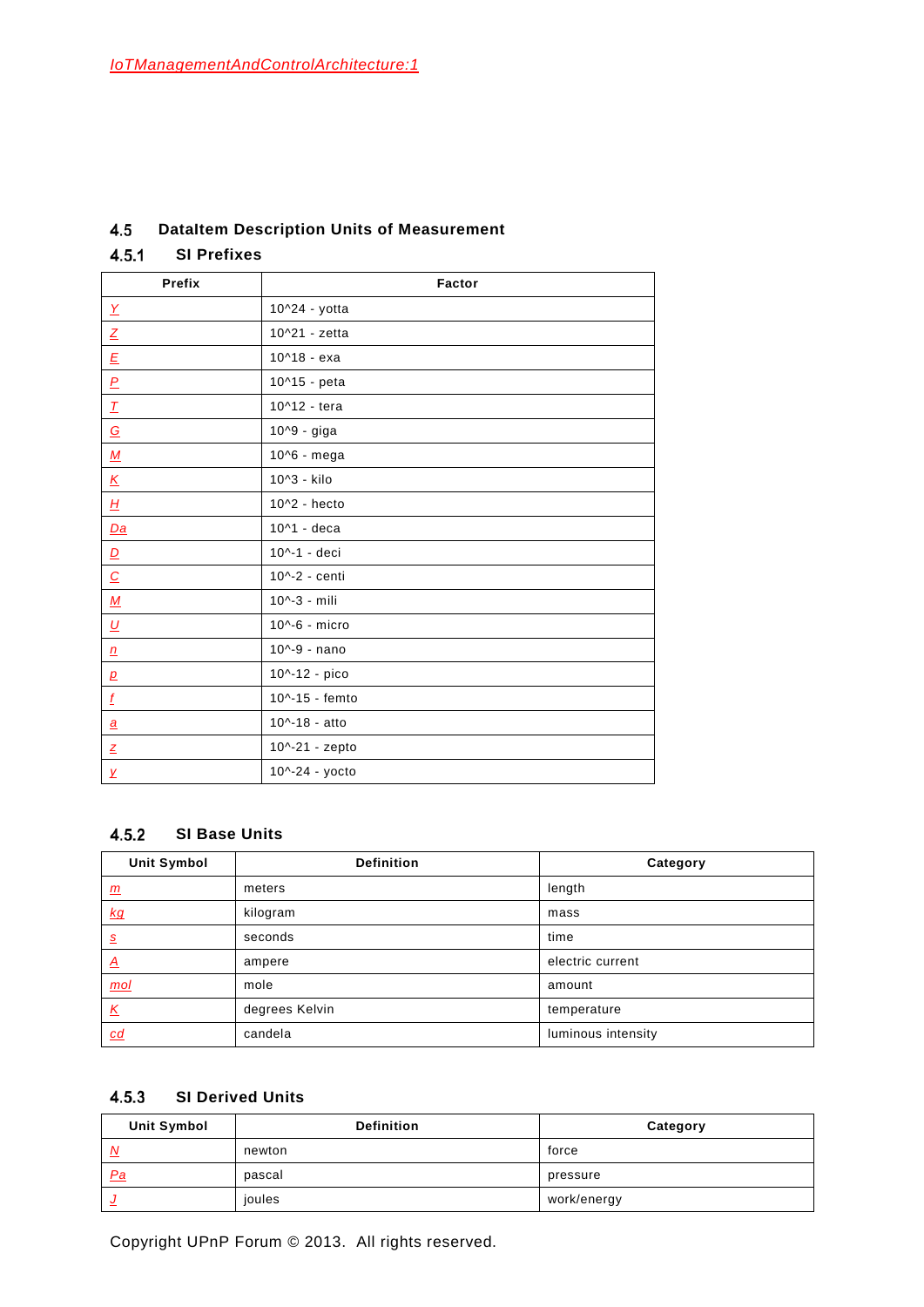| $\underline{\underline{W}}$        | watts           | power                               |
|------------------------------------|-----------------|-------------------------------------|
| Hz                                 | hertz           | frequency                           |
| $\overline{C}$                     | coulomb         | electric charge                     |
| $\cal E$                           | farad           | capacitance                         |
| $\underline{\mathsf{V}}$           | volt            | electric potential                  |
| $\overline{\mathsf{O}}$            | ohm             | electric resistance                 |
| $\underline{H}$                    | henry           | inductance                          |
| $\underline{\mathcal{S}}$          | siemens         | conductivity                        |
| $\underline{\mathcal{T}}$          | tesla           | magnetic field strength             |
| Wb                                 | weber           | magnetic flux                       |
| $\mathbf{m}$                       | lumen           | luminous flux                       |
| rad                                | radian          | angle                               |
| <u>sr</u>                          | steradian       | solid angle                         |
| <u>lx</u>                          | lux             | illuminance                         |
| $\overline{C}$                     | degrees Celsius | temperature                         |
| Bq                                 | Becquerel       | radioactivity (decay per unit time) |
| $\underline{G}\underline{V}$       | gray            | radioactivity (adsorbed dose)       |
| $\underline{\mathsf{S}\mathsf{v}}$ | sievert         | radioactivity (equivalent dose)     |

## <span id="page-30-0"></span>**Non-SI in common use**

| <b>Unit Symbol</b> | <b>Definition</b> | Category    |
|--------------------|-------------------|-------------|
| $\boldsymbol{q}$   | grams             | mass        |
|                    | litre             | volume      |
| <u>cal</u>         | calorie           | energy      |
| Cal                | 1000 calories     | energy      |
| kcal               | 1000 calories     | energy      |
| degC               | degrees Celsius   | temperature |

#### **British units in common use**  $4.5.5$

| <b>Unit Symbol</b>      | <b>Definition</b>      | Category    |
|-------------------------|------------------------|-------------|
| $\underline{\text{in}}$ | inch                   | length      |
| $ft$                    | foot                   | length      |
| yd                      | yard                   | length      |
| <u>mi</u>               | mile                   | length      |
| QZ                      | ounce                  | weight      |
| $\underline{Ib}$        | pound                  | weight      |
| $\mathbf{t}$            | ton                    | weight      |
| <u>psi</u>              | pounds per square inch | psi         |
| <b>Btu</b>              | british thermal units  | energy      |
| degF                    | degrees Fahrenheit     | temperature |

## **Coordinates**

| llnit Svmhol<br>$\ddotsc$ | .<br>rinition<br>the contract of the contract of the contract of the contract of the contract of the contract of the contract of | atedor |
|---------------------------|----------------------------------------------------------------------------------------------------------------------------------|--------|
|                           |                                                                                                                                  |        |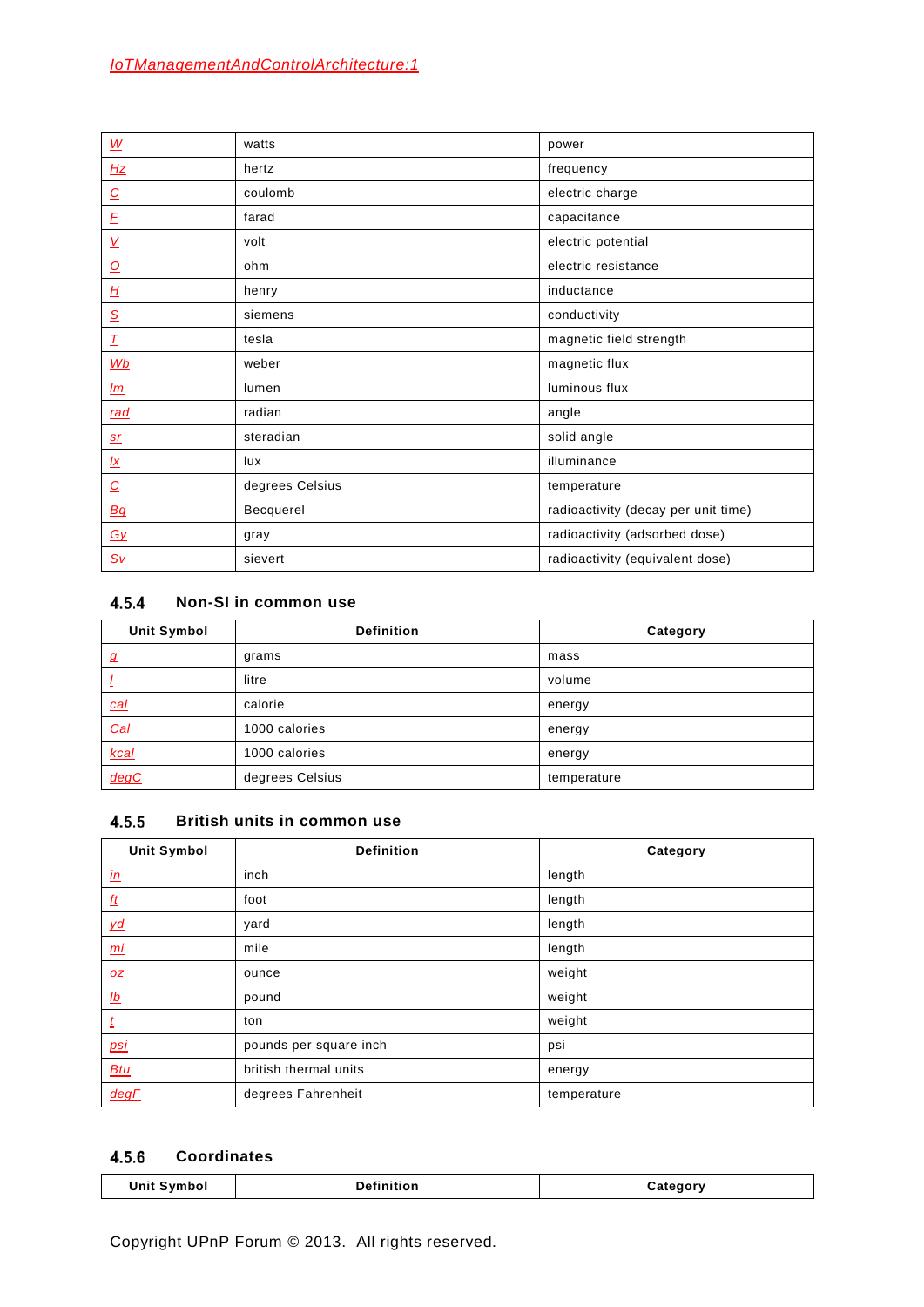| coord-dms | Coordinates<br>CSV(lat:deg,min,sec,lon:deg,min,sec) | location |
|-----------|-----------------------------------------------------|----------|
| coord-gps | Coordinates<br>CSV(lat:deg-float, lon:deg-float)    | location |

#### $4.5.7$ **Duration**

| Unit Symbol | <b>Definition</b>     | Category |
|-------------|-----------------------|----------|
| duration    | Duration per ISO-8601 | time     |

#### $4.5.8$ **Encoding**

The SI and Non-SI unit symbols listed in subclause [4.5.2](#page-29-1) and subclause [4.5.4](#page-30-0) may be used directly or with the scaling prefixes listed in subclause [4.5.1.](#page-29-2)

For example:

- "m" meters
- "km" kilometer
- "ml" milliliter
- "kW" kilowatt
- "nm" nanometer

British units may be used directly. For example:

- "oz" ounce
- "mi" mile
- "lb" pound

Other units may be derived by combination of the listed units:

- "m/s^2" acceleration
- "kW-h" energy
- "lb-ft" torque
- "N-m" torque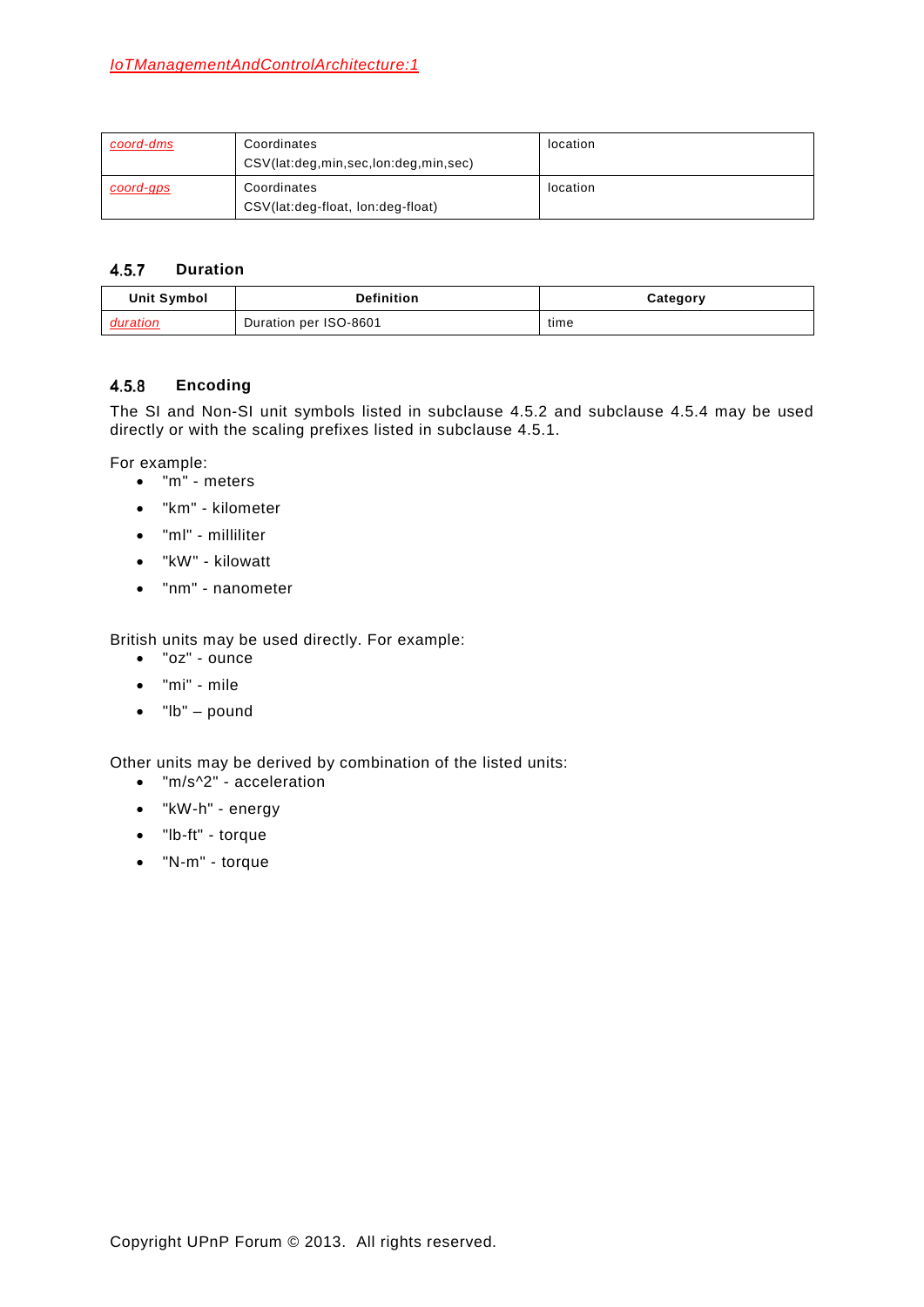#### 4.6 **Theory of Operation (informative)**

#### <span id="page-32-0"></span>**IoTManagementAndControl Device**  $4.6.1$

The following examples show discovery and connection to sensors managed by a IoTManagementAndControl device.

## **4.6.1.1 Discovering of the Data Model**

After detecting a UPnP IoTManagementAndControl Device a control point will typically check the supported data model. The *GetSupportedDatamodels()* action returns an XML document containing the currently supported Data Model definitions. The data model supported by the IoTManagementAndControl Device contains the following URI: urn:upnp-org:smgt:1

```
Request:
GetSupportedDataModels()
Response:
GetSupportedDataModels(
"<?xml version="1.0" encoding="UTF-8"?>
<cms:SupportedDataModels
   xmlns:cms="urn:schemas-upnp-org:dm:cms" 
   xmlns:xsi="http://www.w3.org/2001/XMLSchema-instance" 
   xsi:schemaLocation=
       "urn: schemas-upnp-org:dm:cms http://www.upnp.org/schemas/dm/cms.xsd">
   <SubTree>
      <URI>urn:upnp-org:smgt:1
      \langle/URI\rangle<Location>
         /UPnP/SensorMgt
      </Location>
      <URL>
      http://www.upnp.org/specs/smgt/UPnP-smgt-SensorDataModel-v1-Service.pdf
      \langle/URL>
      <Description>
         ... device vendor descriptive text ...
      </Description>
   </SubTree>
</cms:SupportedDataModels>" )
```
Next a control point calls the *GetSupportedParameters()* action using "/UPnP/SensorMgt/" as starting Node with *SearchDepth* set to ("0"), which indicates that the control point wants to read the entire sub-tree. Using this information the control point can determine which parameters are supported, including allowed or eco-system specific parameters.

```
Request:
GetSupportedParameters(
   "/UPnP/SensorMgt",
   0)
Response:
GetSupportedParameters(
   "<?xml version="1.0" encoding="UTF-8"?>
    <cms:StructurePathList 
      xmlns:cms="urn:schemas-upnp-org:dm:cms"
       xmlns:xsi="http://www.w3.org/2001/XMLSchema-instance"
      xsi:schemaLocation=
          "urn:schemas-upnp-org:dm:cms http://www.upnp.org/schemas/dm/cms.xsd">
   <StructurePath>
      /UPnP/SensorMgt/
   </StructurePath>
   <StructurePath>
      /UPnP/SensorMgt/SensorCollectionsNumberofEntries
```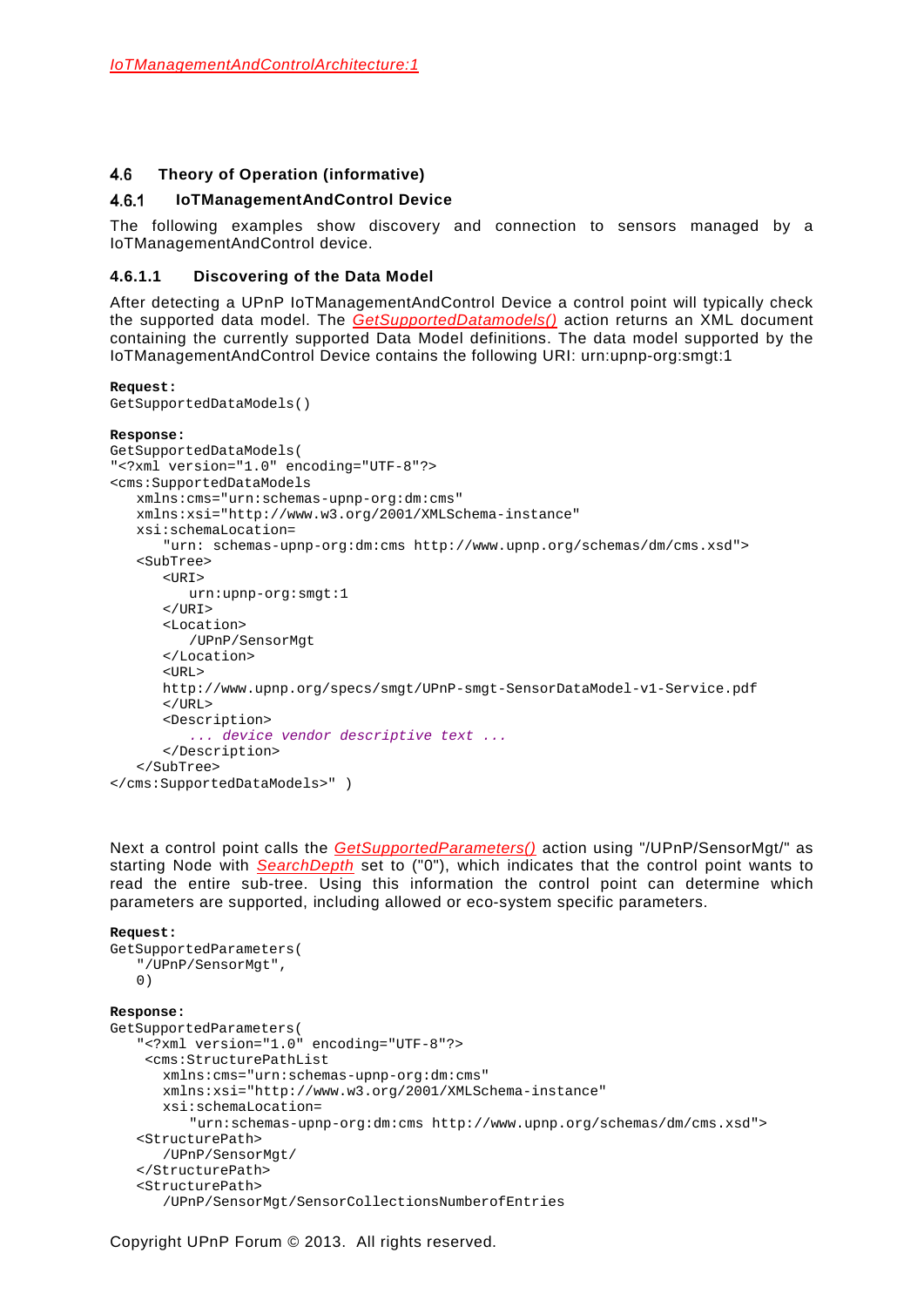</StructurePath> <StructurePath> /UPnP/SensorMgt/SensorCollections/#/ </StructurePath> <StructurePath> /UPnP/SensorMgt/SensorCollections/#/CollectionType </StructurePath> <StructurePath> /UPnP/SensorMgt/SensorCollections/#/CollectionFriendlyName </StructurePath> <StructurePath> /UPnP/SensorMgt/SensorCollections/#/CollectionInformation </StructurePath> <StructurePath> /UPnP/SensorMgt/SensorCollections/#/CollectionUniqueIdentifier </StructurePath> <StructurePath> /UPnP/SensorMgt/SensorCollections/#/SensorsNumberOfEntries </StructurePath> <StructurePath> /UPnP/SensorMgt/SensorCollections/#/Sensors/#/ </StructurePath> <StructurePath> /UPnP/SensorMgt/SensorCollections/#/Sensors/#/SensorID </StructurePath> <StructurePath> /UPnP/SensorMgt/SensorCollections/#/Sensors/#/SensorType </StructurePath> <StructurePath> /UPnP/SensorMgt/SensorCollections/#/Sensors/#/SensorUniqueIdentifier </StructurePath> <StructurePath> /UPnP/SensorMgt/SensorCollections/#/Sensors/#/SensorURNsNumberOfEntries </StructurePath> <StructurePath> /UPnP/SensorMgt/SensorCollections/#/Sensors/#/SensorURNs/#/ </StructurePath> <StructurePath> /UPnP/SensorMgt/SensorCollections/#/Sensors/#/SensorURNs/#/SensorURN </StructurePath> <StructurePath> /UPnP/SensorMgt/SensorCollections/#/Sensors/#/SensorURNs/#/DataItemsNumberOfEntr ies </StructurePath> <StructurePath> /UPnP/SensorMgt/SensorCollections/#/Sensors/#/SensorURNs/#/DataItems/#/ </StructurePath> <StructurePath> /UPnP/SensorMgt/SensorCollections/#/Sensors/#/SensorURNs/#/DataItems/#/Name </StructurePath> <StructurePath> /UPnP/SensorMgt/SensorCollections/#/Sensors/#/SensorURNs/#/DataItems/#/Type </StructurePath> <StructurePath> /UPnP/SensorMgt/SensorCollections/#/Sensors/#/SensorURNs/#/DataItems/#/Encoding </StructurePath> </cms:StructurePathList>")

Note: *GetSupportedParameters()* refers to *ConfigurationManagement::GetSupportedParameters()*

### **4.6.1.2 Obtaining SensorCollection and Sensor Information**

As a next step a control point typically queries the data model to determine which SensorCollections and Sensors are represented by the IoTManagementAndControl Device. A control point may, for example, provide a list of available SensorCollections to the user, and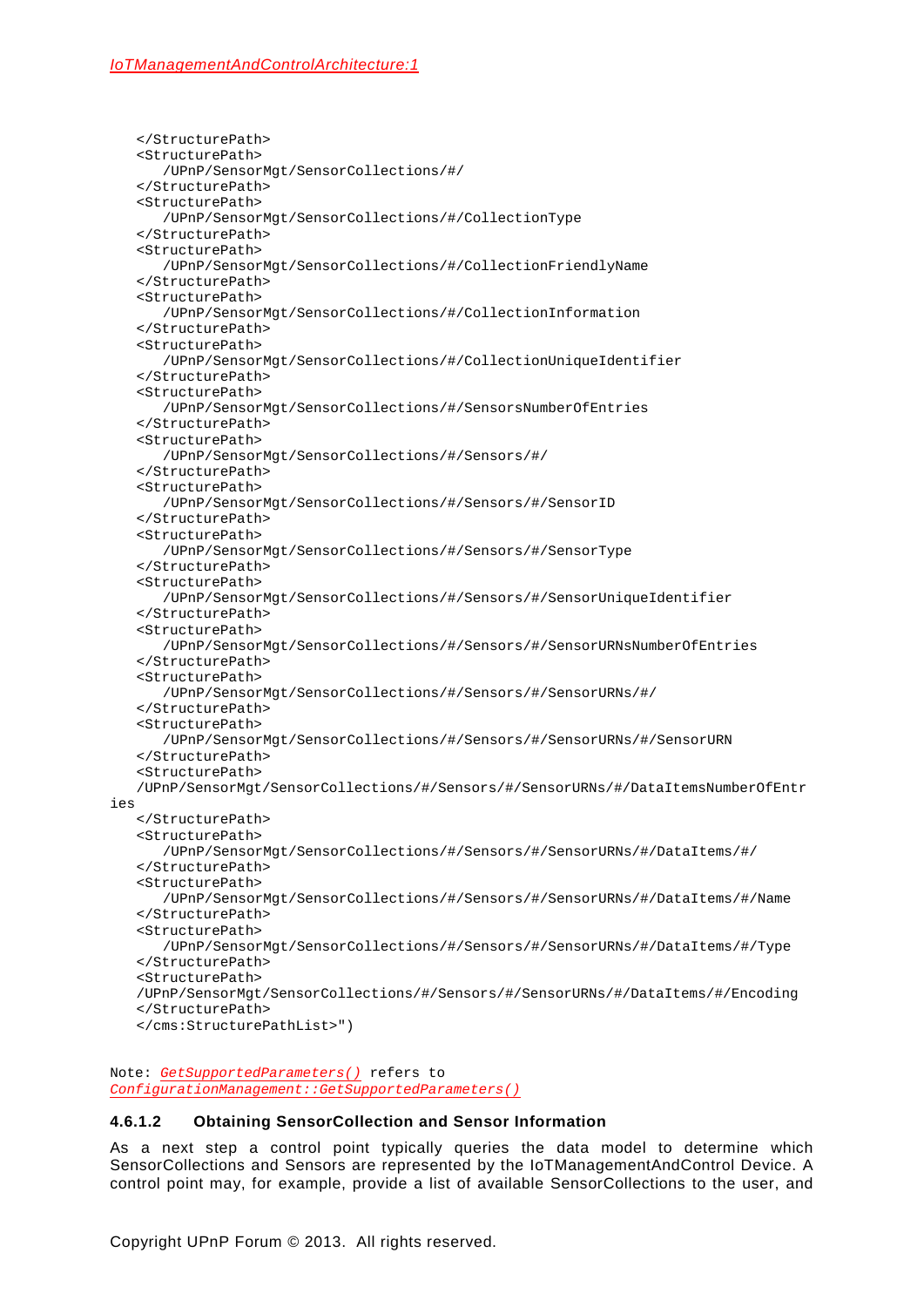allow the user to select a SensorCollection to obtain additional information. Alternatively, a control point may look for a specific type of sensor.

To determine which SensorCollections and Sensors are represented by the data model, the control point invokes the *GetInstances()* action. This action returns an XML formatted list of Instance Paths. Whereas the data model describes which type of information is available, instance paths refer to the actual number of instances present for each multi-instance node. The Fridge example, defined in the [Annex](#page-47-0) A, "Sample Device Illustration" contains one SensorCollection, two Sensors, two SensorURN and ten DataItem instances in total.

To obtain a list of SensorCollection instances the control point calls *GetInstances(*"/UPnP/SensorMgt/SensorCollections/",1*)* . The first argument defines the starting node, in this case the SensorCollections; setting the second argument, limits the SearchDepth to 1. Therefore, only SensorCollection instances will be returned by this call. The XML document returned by this call will contain a list of all SensorCollection instances. In the Fridge example, only one instance is present. The corresponding XML output is shown below.

### **Request:**

```
GetInstances(
   "/UPnP/SensorMgt",
   1)
Response:
GetInstances(
   "<?xml version="1.0" encoding="UTF-8"?>
    <cms:InstancePathList
       xmlns:cms="urn:schemas-upnp-org:dm:cms"
       xmlns:xsi="http://www.w3.org/2001/XMLSchema-instance"
       xsi:schemaLocation=
          "urn:schemas-upnp-org:dm:cms http://www.upnp.org/schemas/dm/cms.xsd">
      <InstancePath>
            /UPnP/SensorMgt/SensorCollectionsNumberOfEntries
       </InstancePath>
      <InstancePath>
           /UPnP/SensorMgt/SensorCollections/1/
       </InstancePath>
   </cms:InstancePathList>")
```
Note: *GetInstances()* refers to *ConfigurationManagement::GetInstances()*

Using the SensorCollection instances, the control point can construct a path to query which Sensor instances are available in a particular SensorCollection. For example, *GetInstances(* "/UPnP/SensorMgt/SensorCollections/1/Sensors/",1 *)* will return an XML document providing a list of Sensor instances for SensorCollection instance 1.

### **Request:**

```
GetInstances(
   "/UPnP/SensorMgt/SensorCollections/1/Sensors/",
   1)
Response:
GetInstances(
   "<?xml version="1.0" encoding="UTF-8"?>
    <cms:InstancePathList
       xmlns:cms="urn:schemas-upnp-org:dm:cms"
       xmlns:xsi="http://www.w3.org/2001/XMLSchema-instance"
       xsi:schemaLocation=
          "urn:schemas-upnp-org:dm:cms http://www.upnp.org/schemas/dm/cms.xsd">
      <InstancePath>
          /UPnP/SensorMgt/SensorCollections/1/SensorNumberOfEntries
       </InstancePath>
      <InstancePath>
          /UPnP/SensorMgt/SensorCollections/1/Sensor/1
       </InstancePath>
```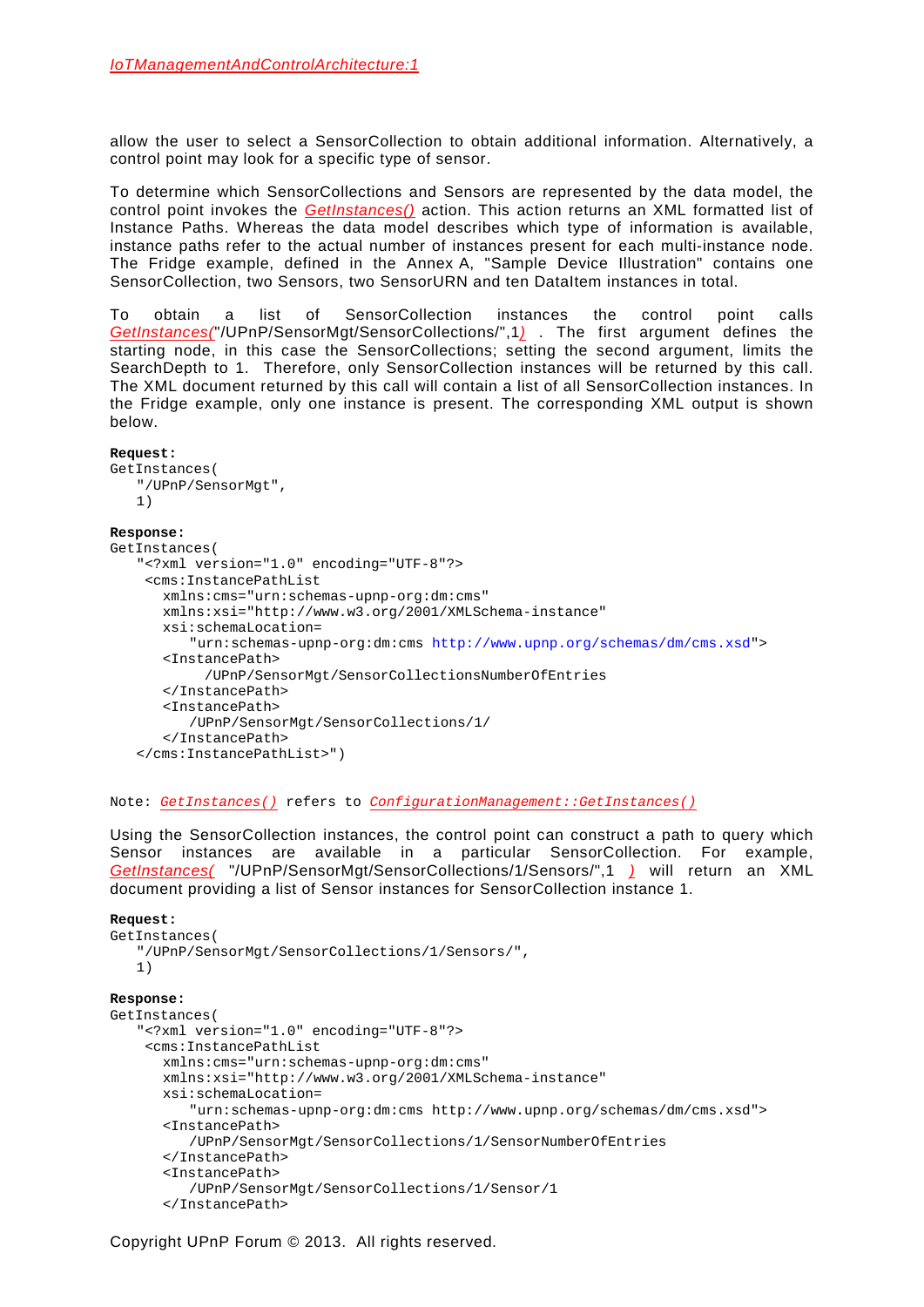```
</cms:InstancePathList>")
```
Note: *GetInstances()* refers to *ConfigurationManagement::GetInstances()*

Alternatively, a control point implementation may request SensorCollections and Sensor instances in a combined list by invoking *GetInstances(* "/UPnP/SensorMgt/SensorCollections/",3 *)*.

```
Request:
GetInstances(
   "/UPnP/SensorMgt/SensorCollections/1/Sensors/",
   3)
Response:
GetInstances(
   "<?xml version="1.0" encoding="UTF-8"?>
    <cms:InstancePathList
       xmlns:cms="urn:schemas-upnp-org:dm:cms"
       xmlns:xsi="http://www.w3.org/2001/XMLSchema-instance"
       xsi:schemaLocation=
         "urn:schemas-upnp-org:dm:cms http://www.upnp.org/schemas/dm/cms.xsd">
      <InstancePath>
          /UPnP/SensorMgt/SensorCollections/1/SensorNumberOfEntries
       </InstancePath>
      <InstancePath>
          /UPnP/SensorMgt/SensorCollections/1/Sensor/1
       </InstancePath>
      <InstancePath>
          /UPnP/SensorMgt/SensorCollections/1/Sensor/1/SensorID
       </InstancePath>
      <InstancePath>
          /UPnP/SensorMgt/SensorCollections/1/Sensor/1/SensorType
       </InstancePath>
      <InstancePath>
          /UPnP/SensorMgt/SensorCollections/1/Sensor/1/SensorURNsNumberOfEntries
       </InstancePath>
      <InstancePath>
          /UPnP/SensorMgt/SensorCollections/1/Sensor/1/SensorURNs/1
       </InstancePath>
      </cms:InstancePathList>")
```
Ultimately, a control point may obtain all instances represented by the sensor management device by using GetInstances("/UPnP/SensorMgt/",0) as *SearchDepth* 0 indicates unlimited search depth. It must be noted, however, that a IoTManagementAndControl device may represent a large number of Sensors.

Control points can request the current value of a parameter by combining the information obtained through the *GetParameters()* and the *GetInstances()* action. Using the *GetValues()*  action control points can request information on specific parameter, or request all parameters corresponding to a certain instance. The *ContentPathList* input parameter of the *GetValues()* action is used to specify a number of Instance paths for which values are requested. The result of the *GetValues()* action is an XML document which contains a set of parameter paths and corresponding values.

Invoking the *GetValues()* action using the XML document below requests the current value of the CollectionType and the CollectionFriendlyName for SensorCollection instance 1. In case of the Fridge example, the following XML document, which provides the values for the CollectionType and CollectionFriendlyName, is returned.

**Request:** GetValues(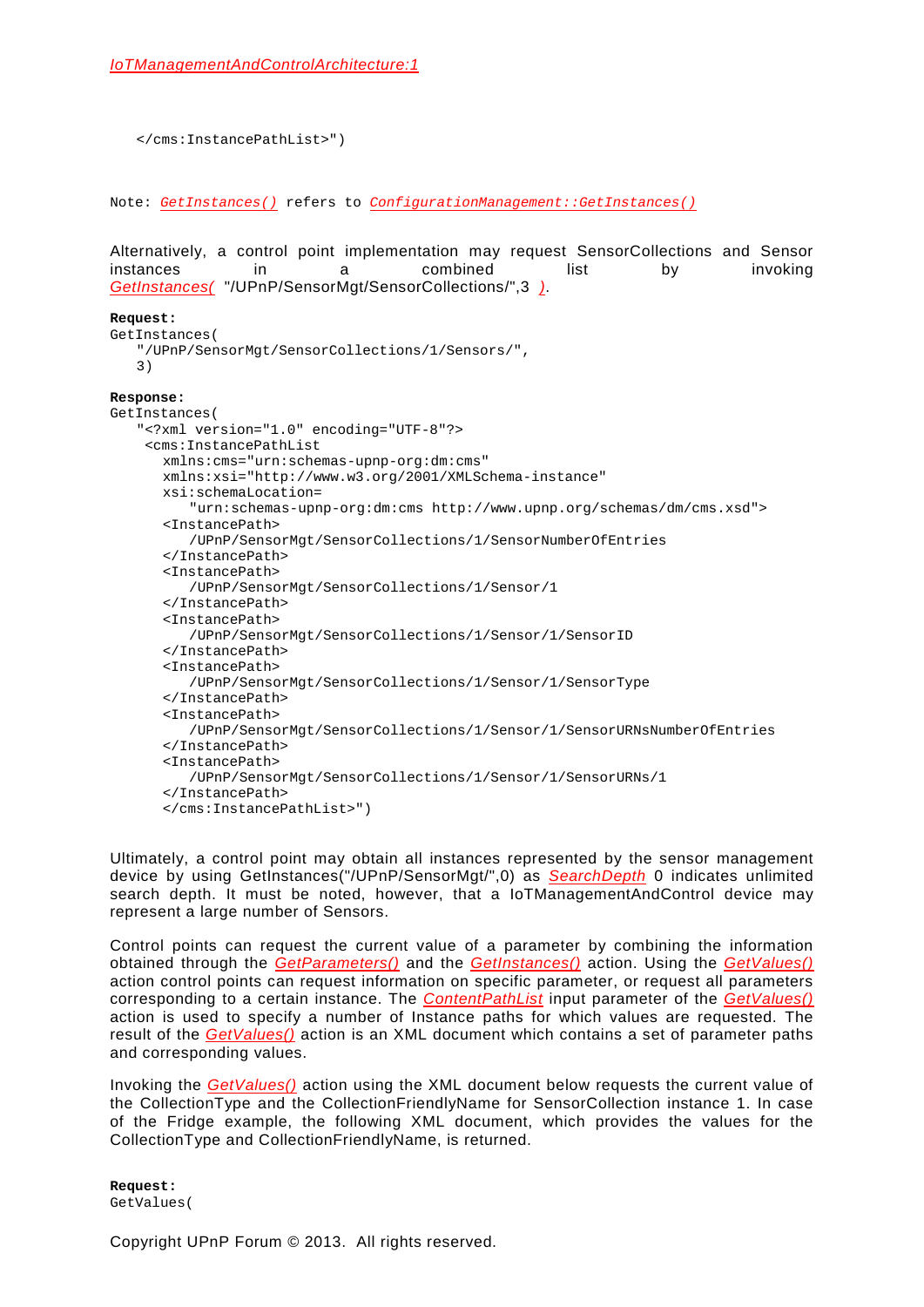```
"<?xml version="1.0" encoding="UTF-8"?>
    <cms:ContentPathList xmlns:cms="urn:schemas-upnp-org:dm:cms"
       xmlns:xsi="http://www.w3.org/2001/XMLSchema-instance"
      xsi:schemaLocation=
          "urn:schemas-upnp-org:dm:cms http://www.upnp.org/schemas/dm/cms.xsd" >
       <ContentPath>
          /UPnP/SensorMgt/SensorCollections/1/CollectionType
       </ContentPath>
       <ContentPath>
          /UPnP/SensorMgt/SensorCollections/1/CollectionFriendlyName
       </ContentPath>
   </cms:ContentPathList>" )
Response:
GetValues(
   "<?xml version="1.0" encoding="UTF-8"?>
   <cms:ParameterValueList
       xmlns:cms="urn:schemas-upnp-org:dm:cms"
       xmlns:xsi="http://www.w3.org/2001/XMLSchema-instance"
       xsi:schemaLocation=
         "urn:schemas-upnp-org:dm:cms http://www.upnp.org/schemas/dm/cms.xsd">
      <Parameter>
```

```
 <ParameterPath>
       /UPnP/SensorMgt/SensorCollections/1/CollectionType
    </ParameterPath>
    <Value>
      urn:upnp-org:smgt-sct:refrigerator:AcmeSensorsCorp-com
      :AcmeIntegratedController:FrigidaireCorp:rf217acrs
    </Value>
</Parameter>
<Parameter>
    <ParameterPath>
       /UPnP/SensorMgt/SensorCollections/1/CollectionFriendlyName
    </ParameterPath>
    <Value>
       Your Refrigerator
    </Value>
</Parameter>
```
### Note: *GetValues()* refers to *ConfigurationManagement::GetValues()*

In a similar fashion parameters can be modified by a control point using the *SetValues()* action. The access attribute determines if a parameter can be written or is read-only. In the latter case the *SetValues()* action will return error 706 "Read-only violation".

### **4.6.1.3 Reading and writing sensor data**

</cms:ParameterValueList>" )

The previous section detailed the reading and writing of data model parameter values. These parameter values provide information about the sensors and the type of data these sensors can produce. The actual data values provided by a sensor are accessed using the SensorTransportGeneric service.

The SensorTransportGeneric service offers two approaches to read data from or write data to a sensor.

In the first case a control point can setup a connection to a specific sensor identified by its *SensorID* and *SensorURN* by invoking the *ConnectSensor()* action. The *SensorID*, and *SensorURN* input arguments can be obtained for a specific sensor instance using the *GetInstances()* and *GetValues()* actions described in the previous sections.

Since a SensorURN can provide multiple types of sensor data as described by the corresponding DataItem(s), the *SensorRecordInfo* argument is used to select which data to report.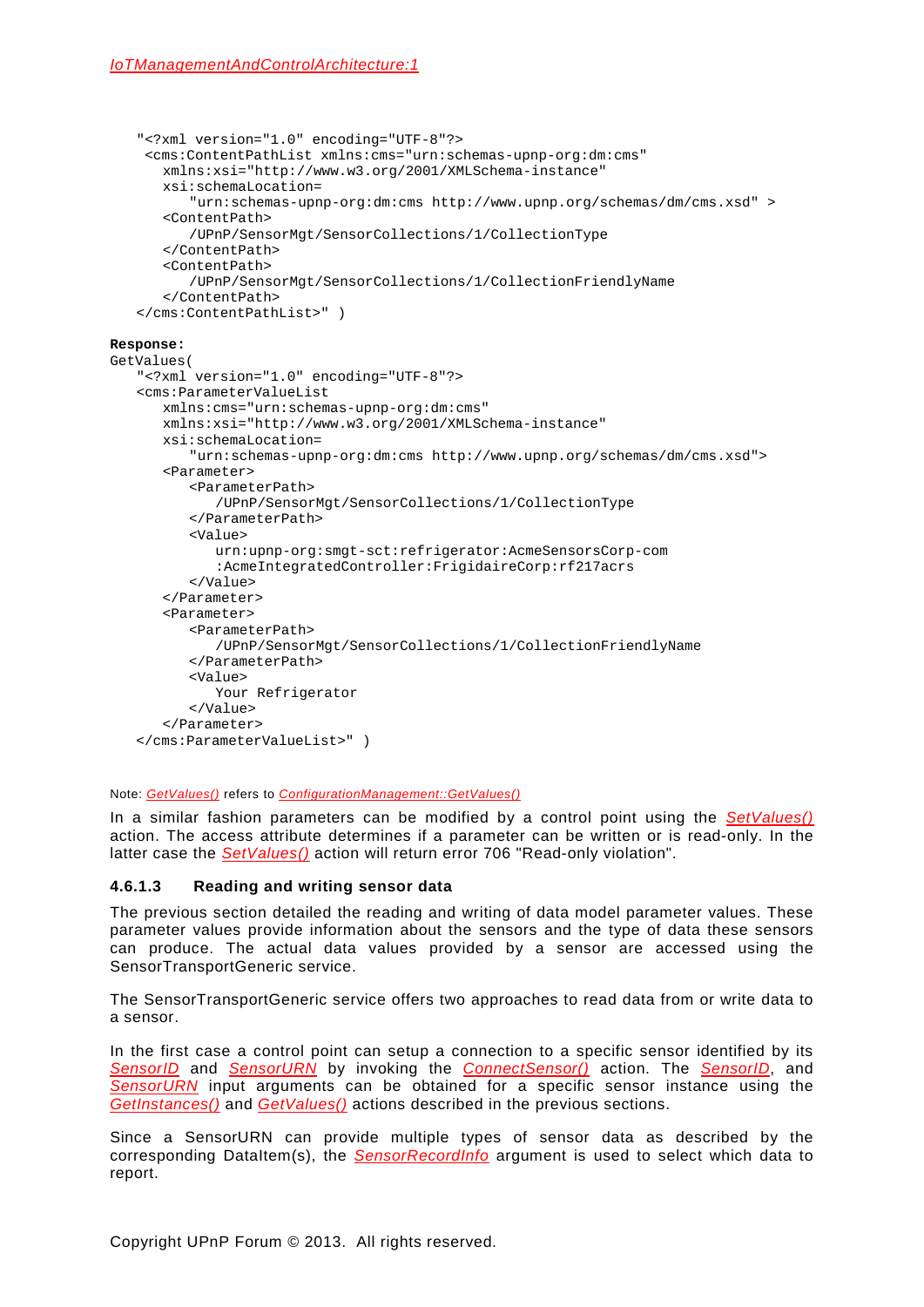### **4.6.1.4 Obtaining sensor data via transport connection**

To setup an HTTP connection to read the energy consumption of the Fridge described in the [Annex](#page-47-0) A, "Sample Device Illustration", the *ConnectSensor()* action is invoked in the following example. The action returns the *TransportConnectionID* output argument. Subsequently the control point can receive data items on the URL provided by the *TransportURL* argument.

### **Request:**

```
ConnectSensor(
   "Sensor0001",
   "MyControlPoint",
   "upnp-org:smgt-surn:refrigerator:AcmeSensorsCorp-com
    :AcmeIntegratedController:FrigidaireCorp:rf217acrs:monitor",
   "<?xml version="1.0" encoding="UTF-8"?>
    <SensorRecordInfo xmlns="urn:schemas-upnp-org:smgt:srecinfo"
       xmlns:xsi="http://www.w3.org/2001/XMLSchema-instance"
      xsi:schemaLocation=
          "urn:schemas-upnp-org:smgt:srecinfo 
            http://www.upnp.org/schemas/smgt/srecinfo.xsd" >
       <sensorrecord>
          <field name="ClientID" />
          <field name="AccumulatedPowerUsed" />
       </sensorrecord> 
    </SensorRecordInfo>", 
   0, 
   "http://192.168.1.111:49153/SensorMgt/" );
```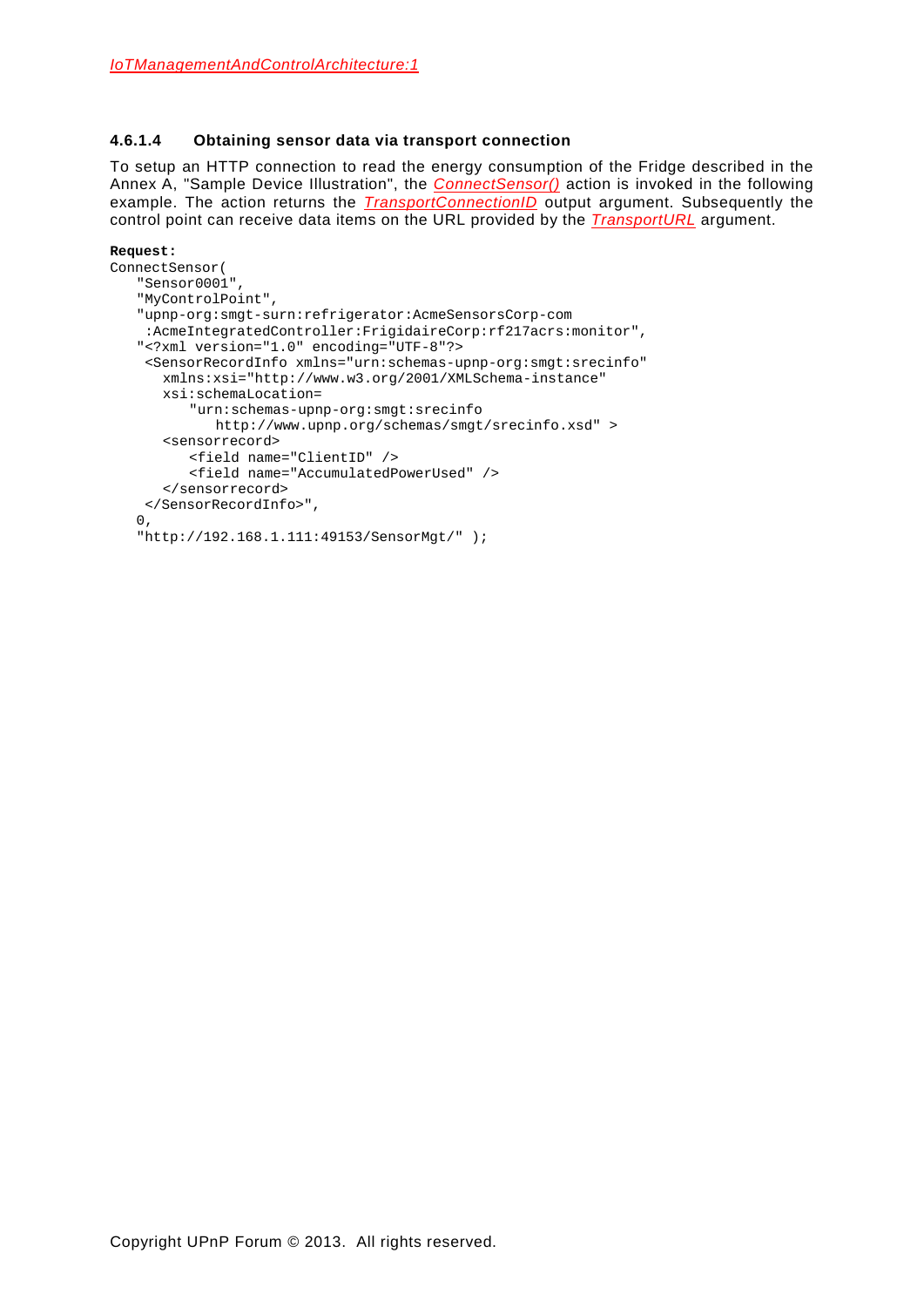```
Response:
ConnectSensor(
   "1ec4b930-b57b-11e2-9e96-0800200c9a66" )
```
Note: *ConnectSensor()* refers to *SensorTransportGeneric::ConnectSensor()*

In this example the *SensorDataTypeEnable* argument is set to ("0"), which indicates that the provided data records would not include type, encoding and namespace attributes. The ClientID argument set to "MyControlPoint" is used to set the value corresponding DataItem of the indicated Sensor. Using the transport URL provided, the Sensor will provide DataRecord(s) as shown below.

```
HTTP:(HTTP-POST to transport URL)
POST /SensorMgt HTTP/1.1
Host: example.com
Content-Type: text/xml
Content-Length: 417
<?xml version="1.0" encoding="UTF-8"?>
<DataRecords xmlns="urn:schemas-upnp-org:ds:drecs"
   xmlns:xsi="http://www.w3.org/2001/XMLSchema-instance"
   xsi:schemaLocation="urn:schemas-upnp-org:ds:drecs 
      http://www.upnp.org/schemas/ds/drecs-v1.xsd">
   <datarecord>
      <field name="ClientID"> 
         MyControlPoint
      </field>
      <field name="AccumulatedPowerUsed"> 
         42
      </field>
   </datarecord>
</DataRecords>
```
### **4.6.1.5 Obtaining sensor data via SOAP action**

To read data from or write data to a sensor using the second alternative, the *ReadSensor()* and *WriteSensor()* actions are available. Instead of setting up a connection, a single set of data items is read or written in each call. To read the energy consumption of the Fridge, the *ReadSensor()* action is called using the following input arguments.

### **Request:**

```
ReadSensor(
   "Sensor0001",
   "MyControlPoint",
   "urn:upnp-org:smgt-surn:refrigerator:AcmeSensorsCorp-com
   :AcmeIntegratedController:FrigidaireCorp:rf217acrs:monitor",
   "<?xml version="1.0" encoding="UTF-8"?>
   <SensorRecordInfo xmlns:cms="urn:schemas-upnp-org:dm:cms"
       xmlns:xsi="http://www.w3.org/2001/XMLSchema-instance"
       xsi:schemaLocation=
          "urn:schemas-upnp-org:smgt:srecinfo
            http://www.upnp.org/schemas/smtg/srecinfo.xsd" >
       <sensorrecord>
          <field name="AccumulatedPowerUsed" />
       </sensorrecord> 
   </SensorRecordInfo>", 
   0,1)
Response:
ReadSensor(
   "<?xml version="1.0" encoding="UTF-8"?>
    <DataRecords xmlns="urn:schemas-upnp-org:ds:drecs"
      xmlns:xsi="http://www.w3.org/2001/XMLSchema-instance"
```

```
xsi:schemaLocation=
```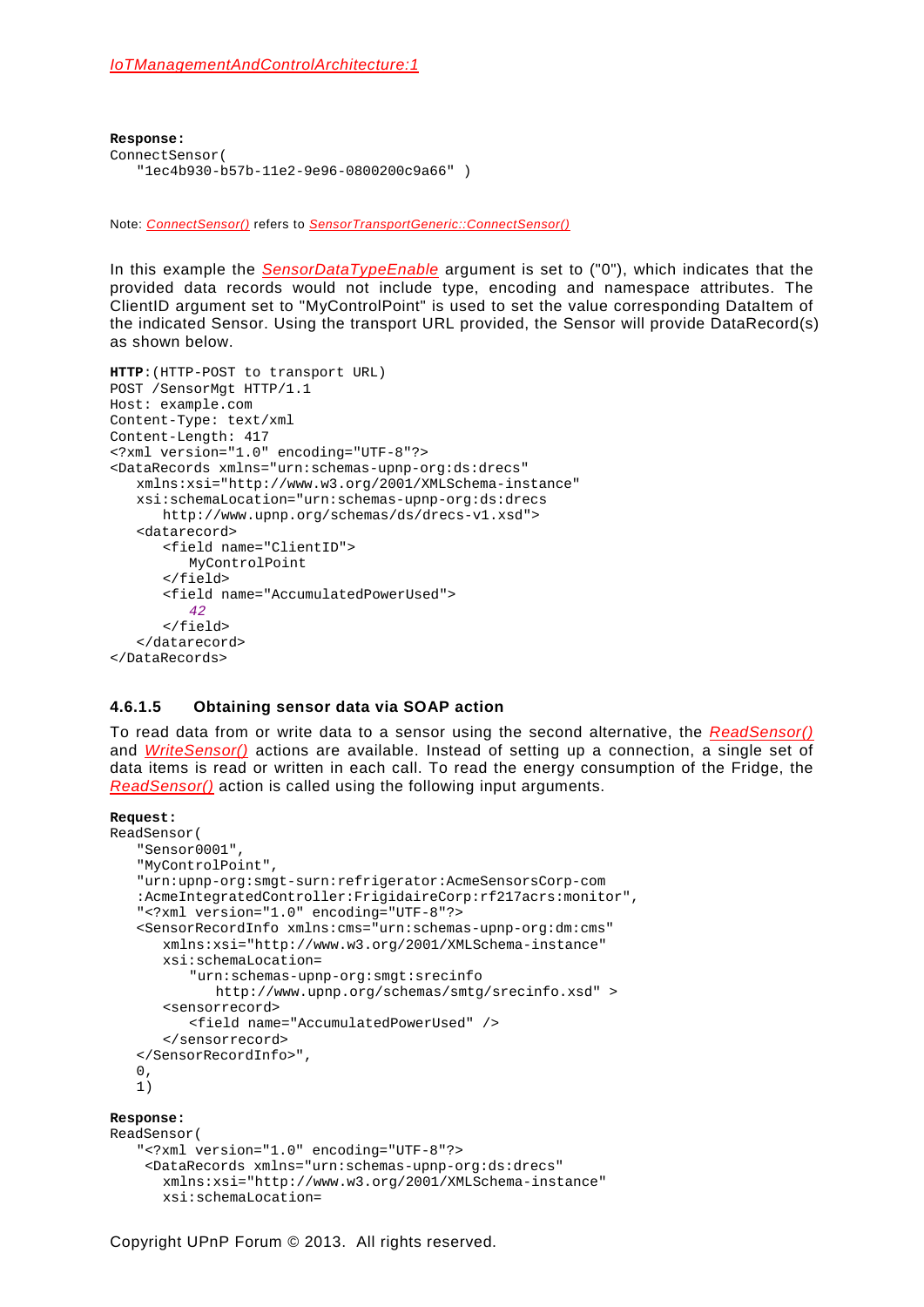```
"urn:schemas-upnp-org:ds:drecs 
            http://www.upnp.org/schemas/ds/drecs-v1.xsd">
      <datarecord>
         <field name="AccumulatedPowerUsed">42</field>
      </datarecord>
      </DataRecords>",
      "" 
)
```
Note: *ReadSensor()* refers to *SensorTransportGeneric::ReadSensor()*

#### $4.6.2$ **Configuring the DataStore service**

In this example configuring the DataStore service to accept data from a sensor connected to a IoTManagementAndControl device is shown.

### **4.6.2.1 Obtaining Sensor Information**

This example continues the sample discussed in subclause [4.6.1,](#page-32-0) "IoTManagementAndControl Device".

```
Request:
```

```
GetValues(
   "<?xml version="1.0" encoding="UTF-8"?>
    <cms:ContentPathList xmlns:cms="urn:schemas-upnp-org:dm:cms"
       xmlns:xsi="http://www.w3.org/2001/XMLSchema-instance"
      xsi:schemaLocation=
          "urn:schemas-upnp-org:dm:cms http://www.upnp.org/schemas/dm/cms.xsd" >
       <ContentPath>
          /UPnP/SensorMgt/SensorCollections/1/Sensor/1/SensorURNs/1/SensorURN
       </ContentPath>
      <!-- Following paths are repeated for each DataItem -->
       <ContentPath>
           /UPnP/SensorMgt/SensorCollections/1/Sensor/1/SensorURNs/1/SensorURN/1
         /DataItems/1/Name
       </ContentPath>
       <ContentPath>
          /UPnP/SensorMgt/SensorCollections/1/Sensor/1/SensorURNs/1/SensorURN/1
          /DataItems/1/Type
       </ContentPath>
       <ContentPath>
           /UPnP/SensorMgt/SensorCollections/1/Sensor/1/SensorURNs/1/SensorURN/1
          /DataItems/1/Encoding
       </ContentPath>
       <ContentPath>
           /UPnP/SensorMgt/SensorCollections/1/Sensor/1/SensorURNs/1/SensorURN/1
          /DataItems/1/Description
       </ContentPath>
   </cms:ContentPathList>" )
```
### **Response:**

```
GetValues(
   "<?xml version="1.0" encoding="UTF-8"?>
    <cms:ParameterValueList
       xmlns="urn:schemas-upnp-org:dm:cms"
       xmlns:xsi="http://www.w3.org/2001/XMLSchema-instance"
       xsi:schemaLocation=
         "urn:schemas-upnp-org:dm:cms http://www.upnp.org/schemas/dm/cms.xsd">
      <Parameter>
          <ParameterPath>
              /UPnP/SensorMgt/SensorCollections/1/Sensor/1/SensorURNs/1/SensorURN
          </ParameterPath>
          <Value>
            urn:upnp-org:smgt-surn:refrigerator:AcmeSensorsCorp-com
             :AcmeIntegratedController:FrigidaireCorp:rf217acrs:monitor
           </Value>
      </Parameter>
```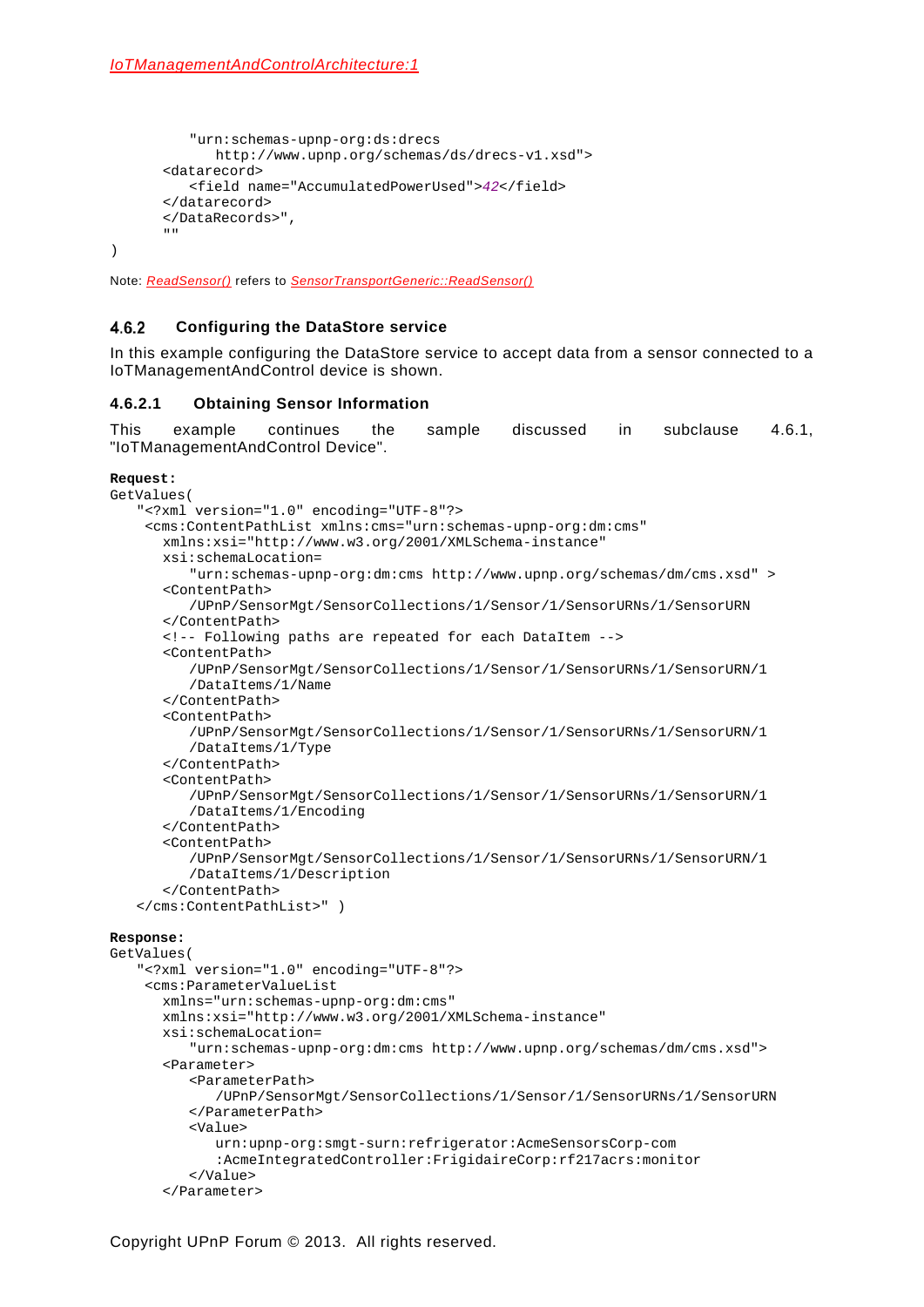```
<Parameter>
       <ParameterPath>
          /UPnP/SensorMgt/SensorCollections/1/Sensor/1/SensorURNs/1/SensorURN/1
          /DataItems/1/Name
       </ParameterPath>
       <Value>
          AccumulatedPowerUsed
       </Value>
   </Parameter>
   <Parameter>
       <ParameterPath>
           /UPnP/SensorMgt/SensorCollections/1/Sensor/1/SensorURNs/1/SensorURN/1
          /DataItems/1/Type
       </ParameterPath>
       <Value>
          uda:ui4
       </Value>
   </Parameter>
   <Parameter>
       <ParameterPath>
           /UPnP/SensorMgt/SensorCollections/1/Sensor/1/SensorURNs/1/SensorURN/1
          /DataItems/1/Encoding
       </ParameterPath>
       <Value>
          string
       </Value>
   </Parameter>
   <Parameter>
       <ParameterPath>
           /UPnP/SensorMgt/SensorCollections/1/Sensor/1/SensorURNs/1/SensorURN/1
          /DataItems/1/Description
       </ParameterPath>
       <Value>
          <!-- Note this document would be XML-escaped prior to insertion --> 
          <!-- into this document -->
           <?xml version="1.0" encoding="UTF-8"?>
          <DataItemDescription
             xmlns="urn:schemas-upnp-org:ds:sdmdid"
              xmlns:xsd="http://www.w3.org/2001/XMLSchema"
              xmlns:xsi="http://www.w3.org/2001/XMLSchema-instance"
              xsi:schemaLocation="
                 urn:schemas-upnp-org:smgt:sdmdid.xsd
                    http://www.upnp.org/schemas/ds/sdmdid.xsd"
              itemname="AccumulatedPowerUsed"
             access="rw">
              <description>
                 Accumulated Power Consumption (KWh)
              </description>
              <measurement
                 units="kW-h"
                 access="rw"
                 treatment="current"
                 accumulation="cumulative" />
          </DataItemDescription>
       </Value>
   </Parameter>
</cms:ParameterValueList>" )
```
Note: *GetValues()* refers to *ConfigrationManagement::GetValues()*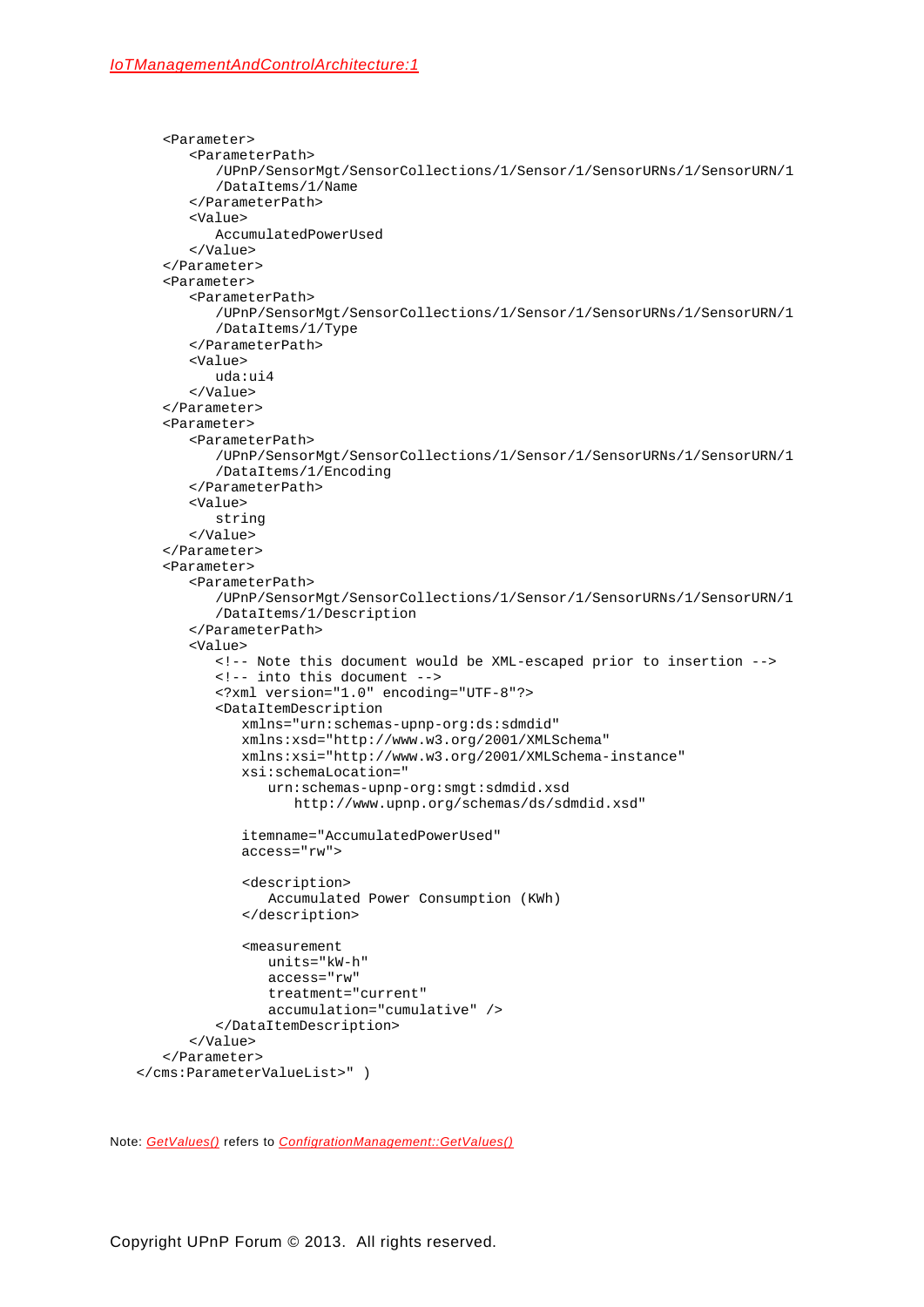### **4.6.2.2 Creating a DataStore table**

Once information about a sensor is collected a DataTable can be created in the DataStore service based on this information.

### **Request:**

```
CreateDataStoreTable(
   "<DataStoreTableInfo
    <?xml version="1.0" encoding="UTF-8"?>
    <DataTableInfo xmlns="urn:schemas-upnp-org:ds:dtinfo"
         xmlns:xsi="http://www.w3.org/2001/XMLSchema-instance"
         xsi:schemaLocation="urn:schemas-upnp-org:ds:dtinfo 
             http://www.upnp.org/schemas/ds/dtinfo.xsd" 
         tableGUID="" 
         tableURN=
             "urn:upnp-org:smgt-surn:refrigerator:AcmeSensorsCorp-com
              :AcmeIntegratedController:FrigidaireCorp:rf217acrs:monitor"
         updateID=""
      >
      <datatableretain duration="P6M" />
      <datarecord>
         <field name="ReceiveTimestamp"
                 type="uda:dateTime"
                 encoding="ascii"
                 required="0" />
          <field name="AccumulatedPowerUsed" 
                 type="uda:ui4"
                 encoding="ascii" 
                 required="1" />
         <field name="FreezerTemp" 
                 type="uda:i4"
                 encoding="ascii" 
                 required="1" />
          <field name="GroceryTemp" 
                 type="uda:i4"
                 encoding="ascii" 
                 required="1" />
         <field name="VegetableTemp" 
                 type="uda:i4"
                 encoding="ascii" 
                 required="1" />
         <field name="DoorAlarm" 
                 type="uda:i4"
                 encoding="ascii" 
                 required="1" />
         <field name="PowerFaultAlarm" 
                 type="uda:i4"
                 encoding="ascii" 
                 required="1" />
          <field name="StatusInterval-Stored" 
                 type="xsd:duration"
                 encoding="ascii"
                 tableprop="1"
                 required="0" />
          </datarecord>
      </DataTableInfo>" )
Response:
CreateDataStoreTable(
```
Note: *CreateDataStoreTable()* refers to *DataStore::CreateDataStoreTable()*

"1c8a54c0-b5d7-11e2-9e96-0800200c9a66" )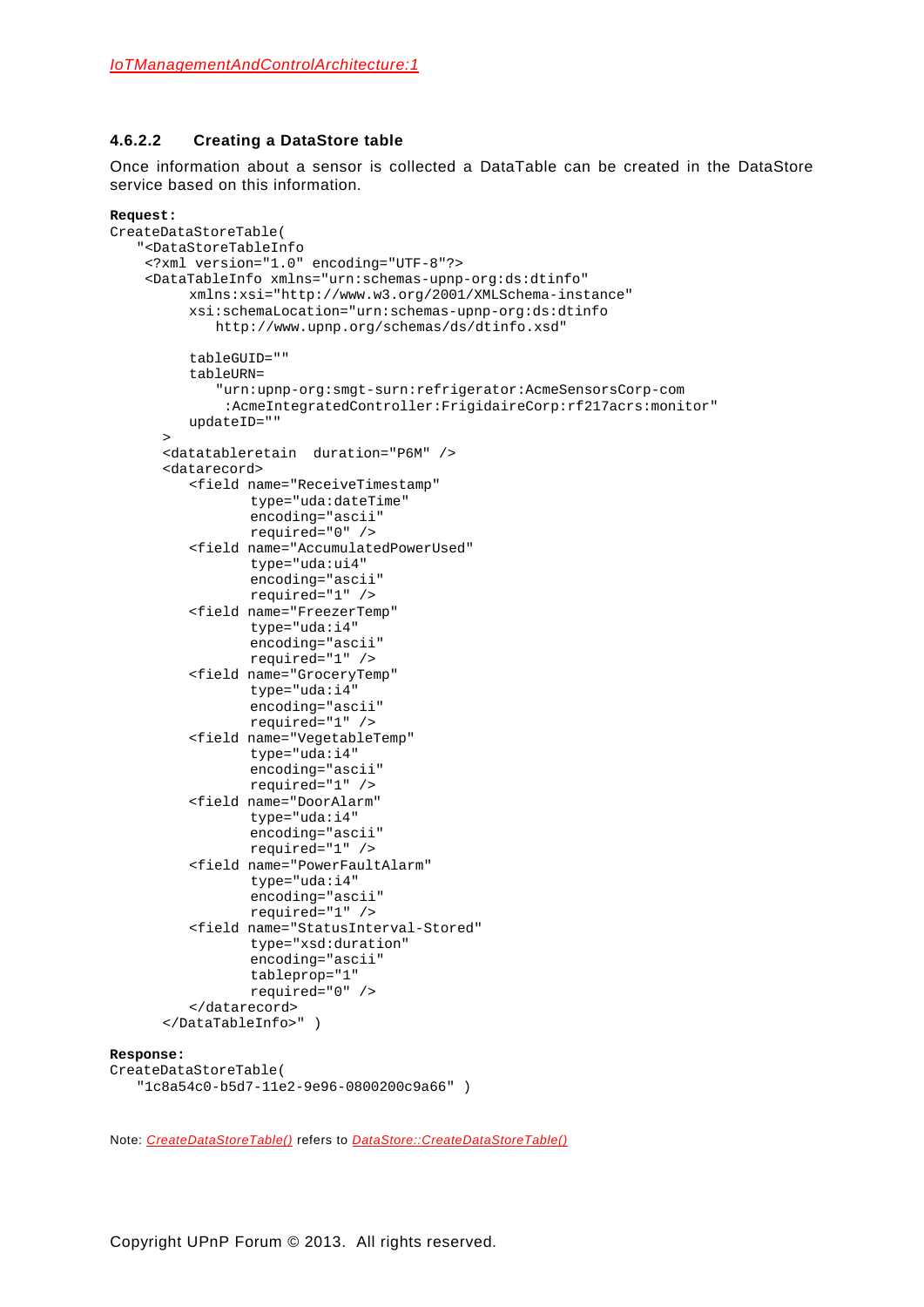The DataItem Description document (for each DataItem) can be stored in the DataTable Dictionary as follows:

### **Request:**

```
SetDataStoreTableKeyValue(
   "1c8a54c0-b5d7-11e2-9e96-0800200c9a66",
   "ItemDescription-AccumulatedPowerUsed"
   "<?xml version="1.0" encoding="UTF-8"?>
    <DataItemDescription
      xmlns="urn:schemas-upnp-org:smgt:sdmdid"
       xmlns:xsd="http://www.w3.org/2001/XMLSchema"
       xmlns:xsi="http://www.w3.org/2001/XMLSchema-instance"
       xsi:schemaLocation="
           urn:schemas-upnp-org:smgt:sdmdid.xsd
           http://www.upnp.org/schemas/ds/sdmdid.xsd"
       itemname="AccumulatedPowerUsed" 
      access="rw">
       <description>
           Accumulated Power Consumption (KWh)
       </description>
       <measurement
          units="kW-h"
           access="rw"
          treatment="current"
          accumulation="cumulative" />
   </DataItemDescription>" )
Response:
```

```
SetDataStoreTableKeyValue()
```
Note: *SetDataStoreTableKeyValue()* refers to *DataStore::SetDataStoreKeyValue()*

In addition the StatusInterval DataItem item is stored in the DataTable Dictionary since it is unlikely to change. This item is supplied by the DataTable Dictionary when read.

### **Request:**

```
SetDataStoreTableKeyValue(
   "1c8a54c0-b5d7-11e2-9e96-0800200c9a66",
   "StatusInterval-Stored"
   "PT300S" )
Response:
```

```
SetDataStoreTableKeyValue()
```
### **4.6.2.3 Getting information about a DataStore table**

A summary of DataTable(s) available in the DataStore service can be obtained as shown following example:

```
Request:
GetDataStoreInfo()
Response:
GetDataStoreInfo(
   "<?xml version="1.0" encoding="UTF-8"?>
    <DataStoreInfo xmlns="urn:schemas-upnp-org:ds:dsinfo"
      xmlns:xsi="http://www.w3.org/2001/XMLSchema-instance"
      xsi:schemaLocation="urn:schemas-upnp-org:ds:dsinfo 
         http://www.upnp.org/schemas/ds/dsinfo.xsd">
      <datastoretables>
```

```
<datastoretable
```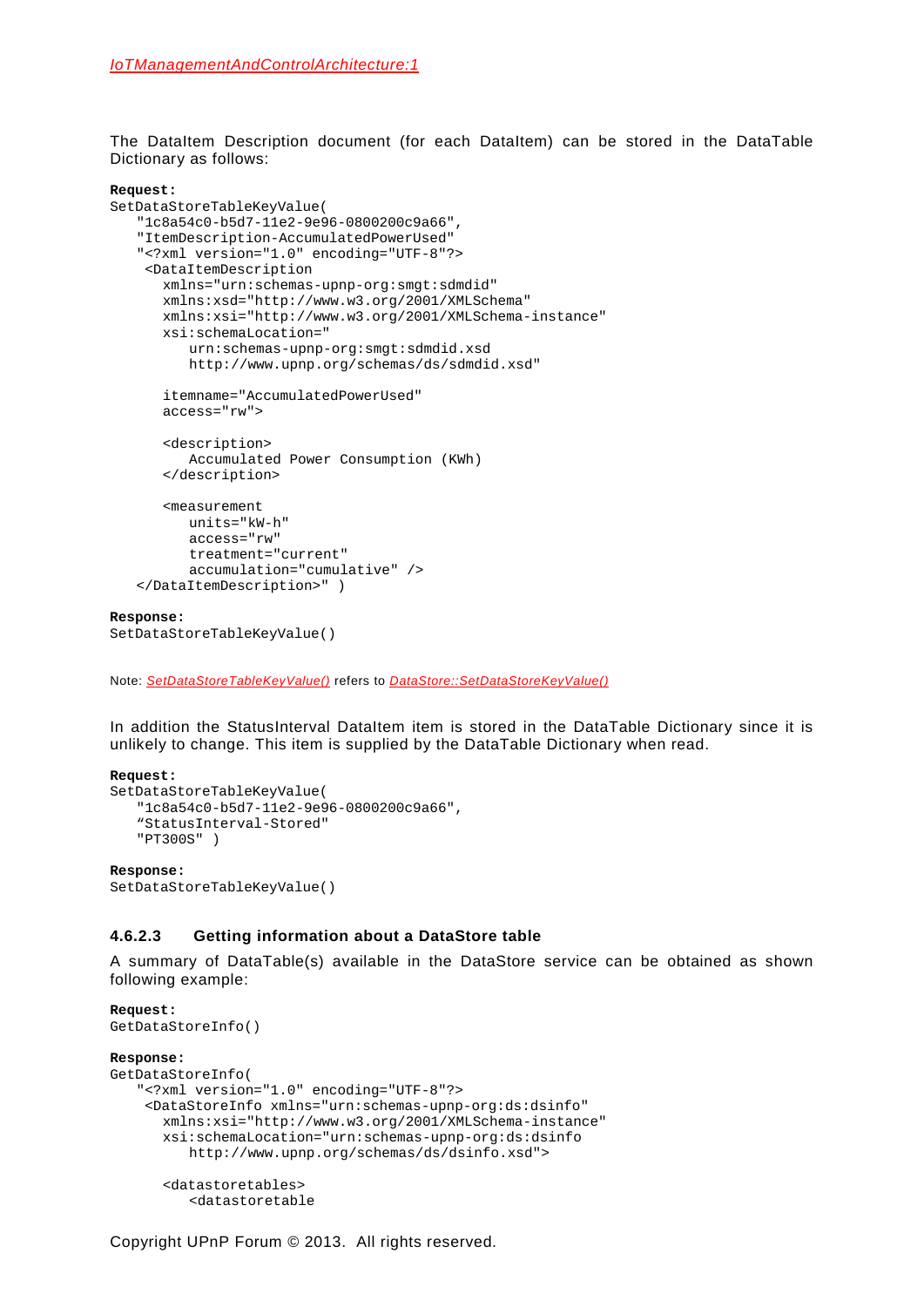```
tableGUID=
             "urn:upnp-org:smgt-surn:refrigerator:AcmeSensorsCorp-com
             :AcmeIntegratedController:FrigidaireCorp:rf217acrs:monitor"
         tableURN="1c8a54c0-b5d7-11e2-9e96-0800200c9a66" 
         updateID="7">
      </datastoretable>
   </datastoretables>
</DataStoreInfo>
```
Note: *GetDataStoreInfo()* refers to *DataStore::GetDataStoreInfo()*

Information about a specific DataTable can be obtained as shown following example:

### **Request:**

```
GetDataStoreTableInfo(
   "1c8a54c0-b5d7-11e2-9e96-0800200c9a66",
```
### **Response:**

```
GetDataStoreTableInfo(
   "<?xml version="1.0" encoding="UTF-8"?>
    <DataTableInfo xmlns="urn:schemas-upnp-org:ds:dtinfo"
         xmlns:xsi="http://www.w3.org/2001/XMLSchema-instance"
         xsi:schemaLocation="urn:schemas-upnp-org:ds:dtinfo 
            http://www.upnp.org/schemas/ds/dtinfo.xsd" 
         tableGUID="1c8a54c0-b5d7-11e2-9e96-0800200c9a66"
         tableURN=
             "urn:upnp-org:smgt-surn:refrigerator:AcmeSensorsCorp-com
             :AcmeIntegratedController:FrigidaireCorp:rf217acrs:monitor"
         updateID="7">
         <datatableretain duration="P6M" />
         <datarecord>
                      <field name="ReceivedTimestamp" 
                      type="uda:dateTime"
                      encoding="ascii" 
                      required="0" />
             <field name="AccumulatedPowerUsed" 
                      type="uda:ui4"
                      encoding="ascii" 
                      required="1" />
             <field name="FreezerTemp" 
                      type="uda:i4"
                      encoding="ascii" 
                      required="1" />
             <field name="GroceryTemp" 
                      type="uda:i4"
                      encoding="ascii" 
                      required="1" />
             <field name="VegetableTemp" 
                      type="uda:i4"
                      encoding="ascii" 
                      required="1" />
             <field name="DoorAlarm" 
                      type="uda:i4"
                      encoding="ascii" 
                      required="1" />
             <field name="PowerFaultAlarm" 
                      type="uda:i4"
                      encoding="ascii" 
                      required="1" />
             <field name="StatusInterval-Stored" 
                      type="xsd:duration"
                      encoding="ascii"
```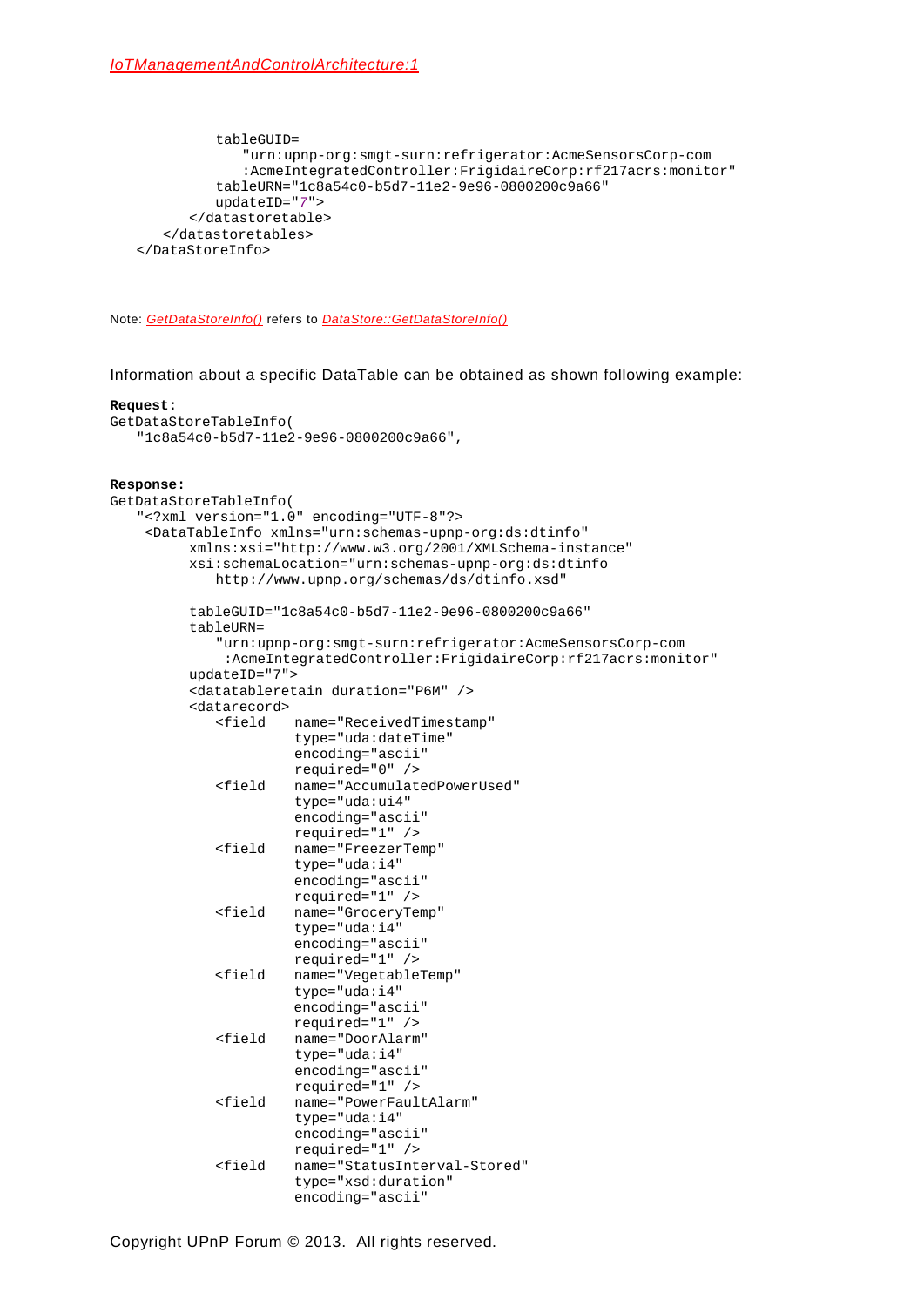```
tableprop="1"
                required="0" />
   </datarecord>
</DataTableInfo>" )
```
Note: *GetDataStoreTableInfo()* refers to *DataStore::GetDataStoreTableInfo()*

### **4.6.2.4 Establishing a connection to a DataStore table**

Once a DataTable is created, a URL to allow IoTManagementAndControl sensors to access the DataTable can be obtained by providing the *DataTableID* as follows:

### **Request:**

```
GetDataStoreTransportURL(
   "1c8a54c0-b5d7-11e2-9e96-0800200c9a66" )
```
### **Response:**

```
GetDataStoreTransportURL(
   "http://192.168.1.60/DataStoreTables/1c8a54c0-b5d7-11e2-9e96-0800200c9a66/1/" )
```
Note: *GetDataStoreTransportURL()* refers to *DataStore::GetDataStoreTransportURL()*

The DataStore transport URL is provided to the IoTManagementAndControl device SensorTransportGeneric service as follows. A *TransportConnectionID* is returned to allow for termination of this specific transport connection.

### **Request:**

```
ConnectSensor(
   "Sensor0001",
   "SensorConnection_1",
   "urn:upnp-org:smgt-surn:refrigerator:AcmeSensorsCorp-com
    :AcmeIntegratedController:FrigidaireCorp:rf217acrs:monitor",
   "<?xml version="1.0" encoding="utf-8"?>
    <SensorRecordInfo
      xmlns="urn:schemas-upnp-org:smgt:srecinfo"
      xmlns:xsi="http://www.w3.org/2001/XMLSchema-instance"
      xsi:schemaLocation="urn:schemas-upnp-org:smgt:srecinfo
         http://www.upnp.org/schemas/smgt/srecinfo-v1.xsd">
      <sensorrecord>
         <field name="ReceiveTimestamp" />
         <field name="AccumulatedPowerUsed" />
         <field name="FreezerTemp" />
         <field name="GroceryTemp" />
         <field name="VegetableTemp" />
         <field name="DoorAlarm" />
         <field name="PowerFaultAlarm" />
      </sensorrecord>
   </SensorRecordInfo>"
   0,"http://192.168.1.60/DataStoreTables/1c8a54c0-b5d7-11e2-9e96-0800200c9a66/1/" )
Response:
ConnectSensor(
   "6f306300-b5e0-11e2-9e96-0800200c9a66" )
```
Note: *ConnectSensor()* refers to *SensorTransportGeneric::ConnectSensor()*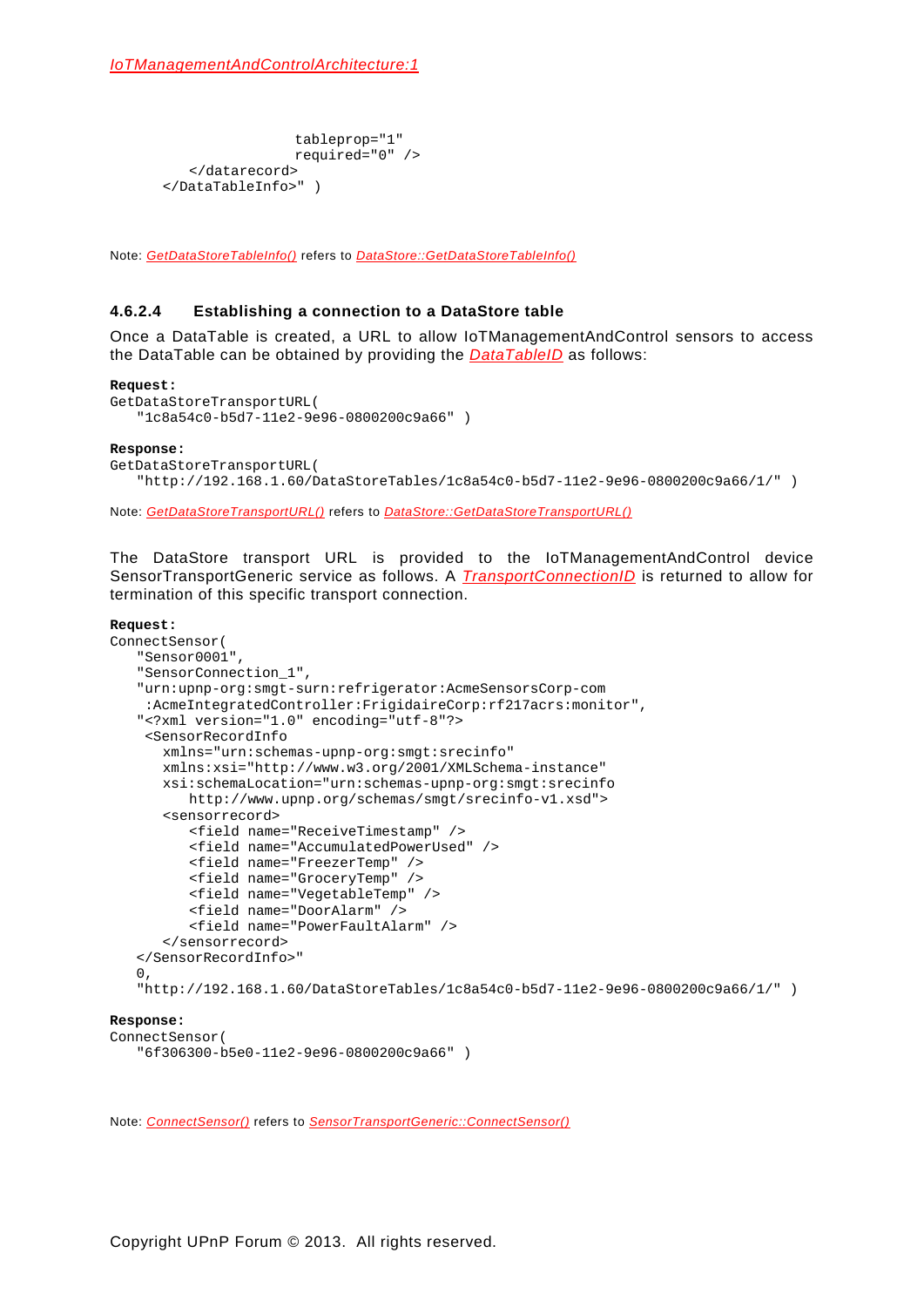Once the *ConnectSensor()* action completes, the IoTManagementAndControl device can connect to the DataStore and issue HTTP-POST request to deliver DataRecord(s) directly to the connected DataTable.

```
HTTP-POST to:
   http://192.168.1.60/DataStoreTables/1c8a54c0-b5d7-11e2-9e96-0800200c9a66/1/)
POST DataStoreTables/1c8a54c0-b5d7-11e2-9e96-0800200c9a66/1/ HTTP/1.1
Host: example.com
Content-Type: text/xml
Content-Length: 417
<?xml version="1.0" encoding="UTF-8"?>
<DataRecords xmlns="urn:schemas-upnp-org:ds:drecs"
   xmlns:xsi="http://www.w3.org/2001/XMLSchema-instance"
   xsi:schemaLocation="urn:schemas-upnp-org:ds:drecs 
      http://www.upnp.org/schemas/ds/drecs-v1.xsd">
   <datarecord>
      <field name="ReceivedTimestamp">2013-07-01T10:00:00</field>
      <field name="AccumulatedPowerUsed">42</field>
      <field name="FreezerTemp">-10</field>
      <field name="GroceryTemp">5</field>
      <field name="VegetableTemp">10</field>
      <field name="DoorAlarm">0</field>
      <field name="PowerFaultAlarm">0</field>
   </datarecord>
   <datarecord>
      <field name="ReceivedTimestamp">2013-07-01T10:05:00</field>
      <field name="AccumulatedPowerUsed">65</field>
      <field name="FreezerTemp">-10</field>
      <field name="GroceryTemp">5</field>
      <field name="VegetableTemp">10</field>
      <field name="DoorAlarm">1</field>
      <field name="PowerFaultAlarm">0</field>
   </datarecord>
</DataRecords>
```
## **4.6.2.5 Retrieving information from a DataStore table**

The following example show reading the DataTable records using a defined time range:

### **Request:**

```
ReadDataStoreTableRecords(
   "1c8a54c0-b5d7-11e2-9e96-0800200c9a66",
   "<?xml version="1.0" encoding="UTF-8"?>
    <DataRecordFilter xmlns="urn:schemas-upnp-org:ds:dsfilter"
      xmlns:xsi="http://www.w3.org/2001/XMLSchema-instance"
      xsi:schemaLocation="urn:schemas-upnp-org:ds:dsfilter 
         http://www.upnp.org/schemas/ds/dsfilter.xsd">
      <filterset>
         <filter condition="ReceiveTimestamp > 2013-07-01T00:00:00" />
         <filter condition="ReceiveTimestamp < 2013-07-02T00:00:00" />
      </filterset>
    </DataRecordFilter>"
   "0",
   0,1 )
Response:
ReadDataStoreTableRecords(
   "<?xml version="1.0" encoding="UTF-8"?>
    <DataRecords xmlns="urn:schemas-upnp-org:ds:drecs"
      xmlns:xsi="http://www.w3.org/2001/XMLSchema-instance"
      xsi:schemaLocation="urn:schemas-upnp-org:ds:drecs 
         http://www.upnp.org/schemas/ds/drecs-v1.xsd">
      <datarecord>
         <field name="ReceivedTimestamp">2013-07-01T10:00:00</field>
```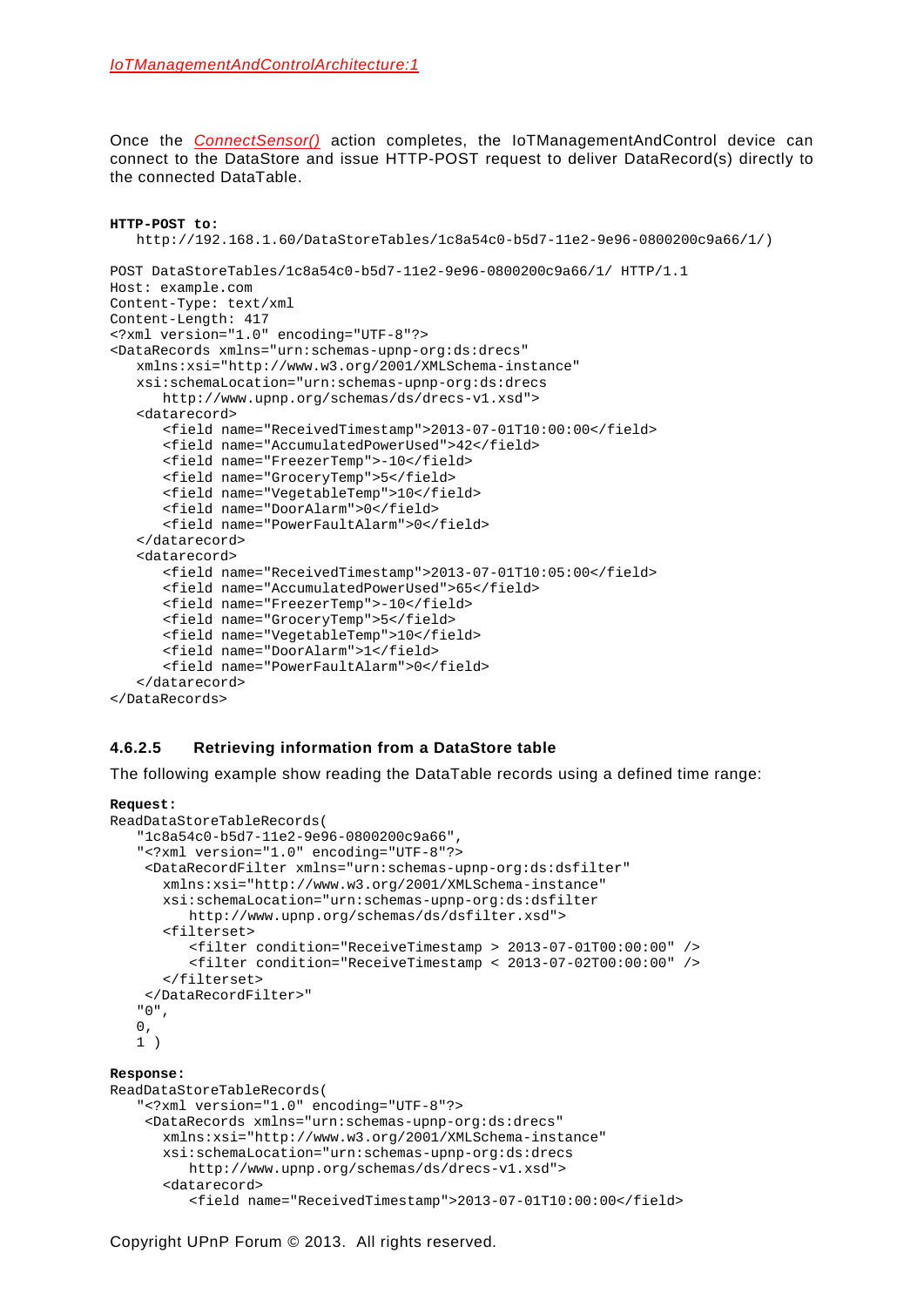```
<field name="AccumulatedPowerUsed">42</field>
      <field name="FreezerTemp">-10</field>
      <field name="GroceryTemp">5</field>
      <field name="VegetableTemp">10</field>
      <field name="DoorAlarm">0</field>
      <field name="PowerFaultAlarm">0</field>
      <field name="StatusInterval-Stored">PT300S</field>
   </datarecord>
   <datarecord>
      <field name="ReceivedTimestamp">2013-07-01T10:05:00</field>
      <field name="AccumulatedPowerUsed">65</field>
      <field name="FreezerTemp">-10</field>
      <field name="GroceryTemp">5</field>
      <field name="VegetableTemp">10</field>
      <field name="DoorAlarm">1</field>
      <field name="PowerFaultAlarm">0</field>
      <field name="StatusInterval-Stored">PT300S</field>
   </datarecord>
   ... Additional DataRecord(s) for timerange requested ...
</DataRecords>",
"0" )
```
Note: Element values and attributes containing XML markup character(s) such as the DataRecord <field> element(s) or the condition= attribute of the <filter> element need to be included in their XML escaped representation.

Note: *ReadDataStoreTableRecords()* refers to *DataStore::ReadDataStoreTableRecords()*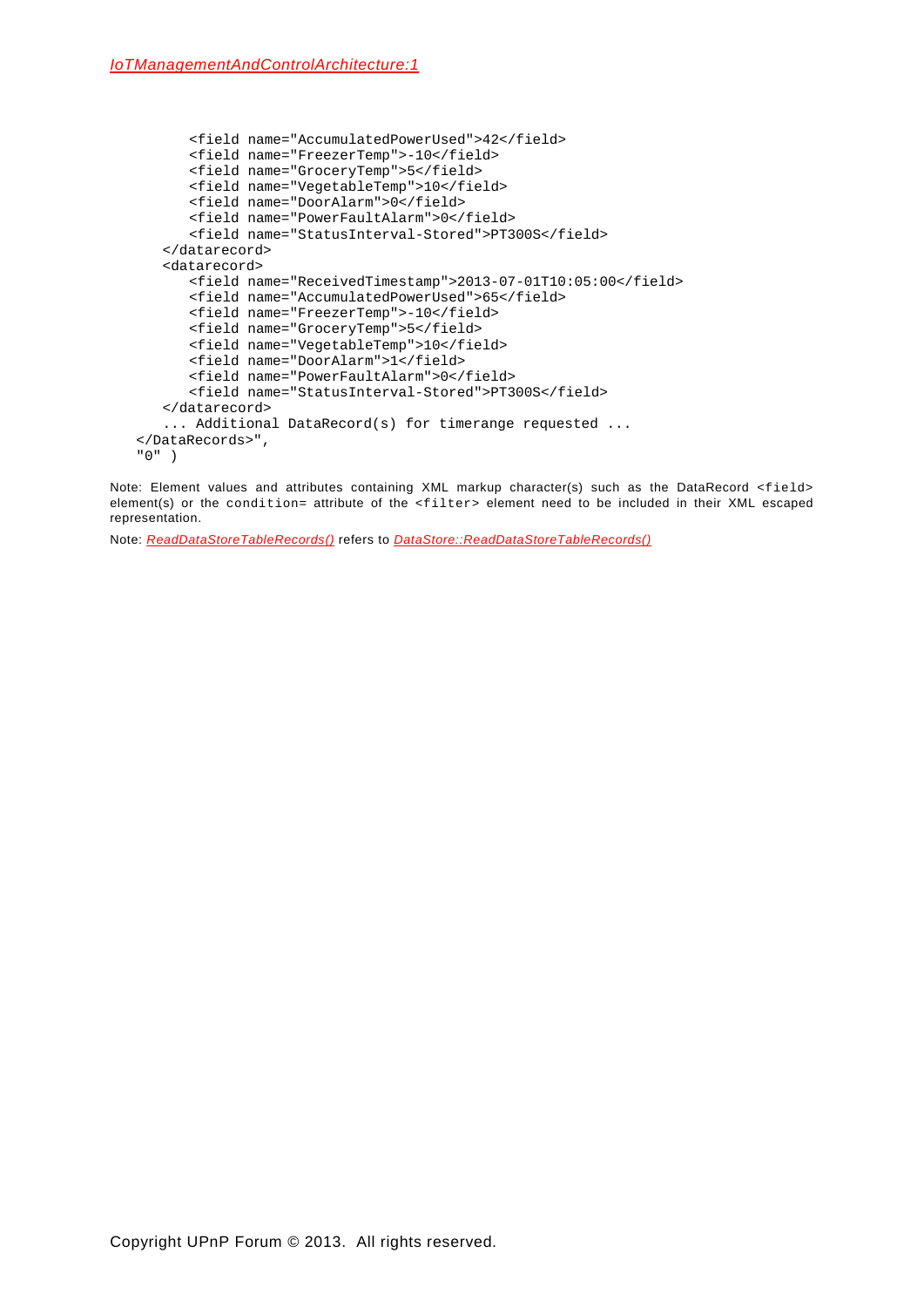<span id="page-47-0"></span>

# **Annex A Sample Device Illustration (informative)**

## **Figure A.1 — Sample Device**

| <b>Parameters</b>                | Value                                                                                                                   |
|----------------------------------|-------------------------------------------------------------------------------------------------------------------------|
| /UPnP/SensorMgt                  |                                                                                                                         |
| SensorCollectionsNumberofEntries | 1                                                                                                                       |
| SensorCollections/               |                                                                                                                         |
| 1/CollectionID                   | Collection0001                                                                                                          |
| 1/CollectionType                 | urn:upnp-org:smgt-sct:refrigerator:AcmeSensorsCorp-<br>com:AcmeIntegratedController:FrigidaireCorp:rf217acrs            |
| 1/CollectionFriendlyName         | "Your Refrigerator"                                                                                                     |
| 1/CollectionInformation          | "Vendor Refrigerator Model RF217ACRS"                                                                                   |
| 1/CollectionUniqueIdentifier     | "123456789"                                                                                                             |
| 1/CollectionSpecific             |                                                                                                                         |
| 1/SensorsNumberofEntries         | $\overline{2}$                                                                                                          |
| 1/Sensors/                       |                                                                                                                         |
| 1/SensorID                       | Sensor0001                                                                                                              |
| 1/SensorType                     | urn:upnp-org:smgt-st:refrigerator:AcmeSensorsCorp-<br>com:AcmeIntegratedController:FrigidaireCorp:rf217acrs:<br>monitor |
| 1/SensorUpdateRequest            | 0                                                                                                                       |
| 1/SensorPollingInterval          | $\mathbf 0$                                                                                                             |
| 1/SensorReportChangeOnly         | $\mathbf 0$                                                                                                             |
| 1/SensorsRelatedNumberofEntries  | 1                                                                                                                       |
| 1/SensorGroupsNumberofEntries    | $\mathbf{1}$                                                                                                            |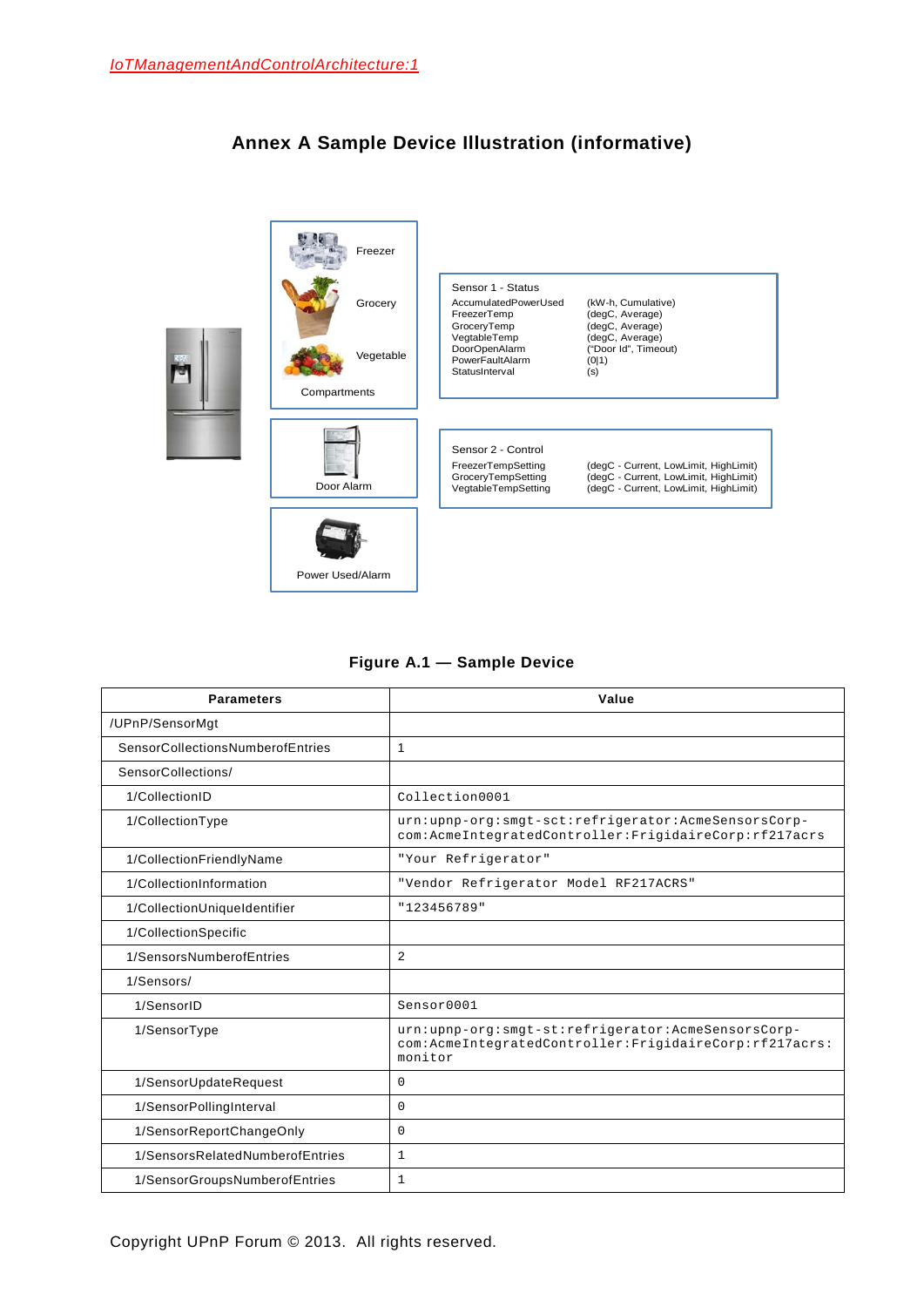| 1/SensorPermissionsNumberOfEntries | $\mathbf{1}$                                                                                                              |
|------------------------------------|---------------------------------------------------------------------------------------------------------------------------|
| 1/SensorsRelated/                  |                                                                                                                           |
| 1/SensorPath                       | SensorCollections/1/Sensor/2                                                                                              |
| 1/SensorGroups                     |                                                                                                                           |
| 1/SensorGroup                      | ApplianceStatus                                                                                                           |
| 1/SensorDefaultPermissions/        |                                                                                                                           |
| 1/SensorDefaultRole                | Basic                                                                                                                     |
| 1/SensorDefaultPermissions         | smgt:ViewSensor, smgt:ReadSensor, smgt:ConnectSensor                                                                      |
| 1/SensorSpecific                   |                                                                                                                           |
| 1/SensorURNsNumberOfEntries        | $\mathbf{1}$                                                                                                              |
| 1/SensorURNs                       |                                                                                                                           |
| 1/SensorURN                        | urn:upnp-org:smgt-surn:refrigerator:AcmeSensorsCorp-<br>com:AcmeIntegratedController:FrigidaireCorp:rf217acrs:<br>monitor |
| 1/DataItemsNumberOfEntries         | 9                                                                                                                         |
| 1/DataItems/                       |                                                                                                                           |
| 1/Name                             | AccumulatedPowerUsed                                                                                                      |
| 1/Type                             | uda:ui4                                                                                                                   |
| 1/Encoding                         | ascii                                                                                                                     |
| 1/Description                      | See Annex A.1.1.1                                                                                                         |
| 2/Name                             | FreezerTemp                                                                                                               |
| 2/Type                             | uda: i4                                                                                                                   |
| 2/Encoding                         | ascii                                                                                                                     |
| 2/Description                      | See Annex A.1.1.2                                                                                                         |
| 3/Name                             | GroceryTemp                                                                                                               |
| 3/Type                             | uda: i4                                                                                                                   |
| 3/Encoding                         | ascii                                                                                                                     |
| 3/Description                      | See Annex A.1.1.2                                                                                                         |
| 4/Name                             | VegetableTemp                                                                                                             |
| 4/Type                             | uda:i4                                                                                                                    |
| 4/Encoding                         | ascii                                                                                                                     |
| 4/Description                      | See Annex A.1.1.2                                                                                                         |
| 5/Name                             | DoorOpenAlarm                                                                                                             |
| 5/Type                             | uda:boolean                                                                                                               |
| 5/Encoding                         | ascii                                                                                                                     |
| 5/Description                      | See Annex A.1.1.4                                                                                                         |
| 6/Name                             | PowerFaultAlarm                                                                                                           |
| 6/Type                             | uda:boolean                                                                                                               |
| 6/Encoding                         | ascii                                                                                                                     |
| 6/Description                      | See Annex A.1.1.5                                                                                                         |
| 7/Name                             | StatusInterval                                                                                                            |
| 7/Type                             | xsd:duration                                                                                                              |
| 7/Encoding                         | ascii                                                                                                                     |
| 7/Description                      | See Annex A.1.1.3                                                                                                         |
| 8/Name                             | ReceivedTimestamp                                                                                                         |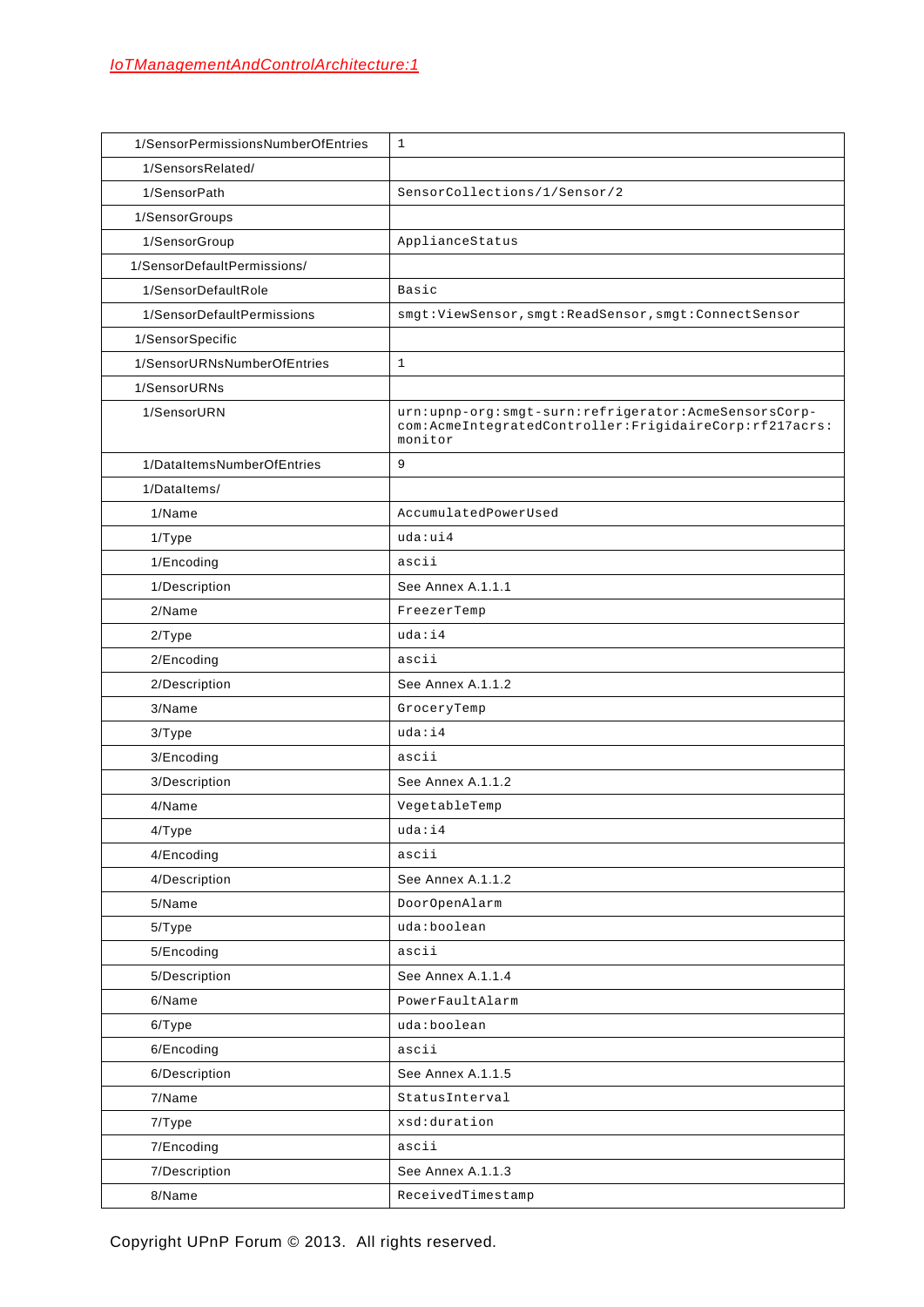| 8/Type                      | xsd:dateTime                                                                                                                 |
|-----------------------------|------------------------------------------------------------------------------------------------------------------------------|
| 8/Encoding                  | ascii                                                                                                                        |
| 8/Description               |                                                                                                                              |
| 9/Name                      | ClientID                                                                                                                     |
| 9/Type                      | xsd:string                                                                                                                   |
| 9/Encoding                  | $utf - 8$                                                                                                                    |
| 9/Description               |                                                                                                                              |
| 2/SensorID                  | Sensor0002                                                                                                                   |
| 2/SensorType                | urn:upnp-org:smgt-surn:refrigerator:AcmeSensorsCorp-<br>com: AcmeIntegratedController: FrigidaireCorp: rf217acrs:<br>setting |
| 2/SensorUpdateRequest       | $\mathsf 0$                                                                                                                  |
| 2/SensorPollingInterval     | $\mathsf 0$                                                                                                                  |
| 2/SensorReportChangeOnly    | $\mathbf 0$                                                                                                                  |
| 2/SensorsRelated/           |                                                                                                                              |
| 1/SensorPath                | SensorCollections/1/Sensor/1                                                                                                 |
| 2/SensorGroups              |                                                                                                                              |
| 1/SensorGroup               | ApplianceControl                                                                                                             |
| 2/SensorDefaultPermissions/ |                                                                                                                              |
| 1/SensorDefaultRole         |                                                                                                                              |
| 1/SensorDefaultPermissions  |                                                                                                                              |
| 2/SensorSpecific            |                                                                                                                              |
| 2/SensorURNsNumberOfEntries | $\mathbf{1}$                                                                                                                 |
| 2/SensorURNs                |                                                                                                                              |
| 1/SensorURN                 | urn:upnp-org:smgt-surn:refrigerator:vendor-<br>com: rf217acrs: control                                                       |
| 1/DataItemsNumberOfEntries  | 3                                                                                                                            |
| 1/DataItems/                |                                                                                                                              |
| 1/Name                      | FreezerTempSetting                                                                                                           |
| $1/T$ ype                   | uda:i4,uda:i4,uda:i4                                                                                                         |
| 1/Encoding                  | Ascii                                                                                                                        |
| 1/Description               | See Annex A.1.1.6                                                                                                            |
| 2/Name                      | GroceryTempSetting                                                                                                           |
| 2/Type                      | uda:i4,uda:i4,uda:i4                                                                                                         |
| 2/Encoding                  | Ascii                                                                                                                        |
| 2/Description               | See Annex A.1.1.6                                                                                                            |
| 3/Name                      | VegetableTempSetting                                                                                                         |
| 3/Type                      | uda:i4,uda:i4,uda:i4                                                                                                         |
| 3/Encoding                  | ascii                                                                                                                        |
| 3/Description               | See Annex A.1.1.6                                                                                                            |
|                             |                                                                                                                              |

# **A.1.1 Sample DataItem Descriptions Documents**

# <span id="page-49-0"></span>**A.1.1.1 AccumulatedPowerUsed**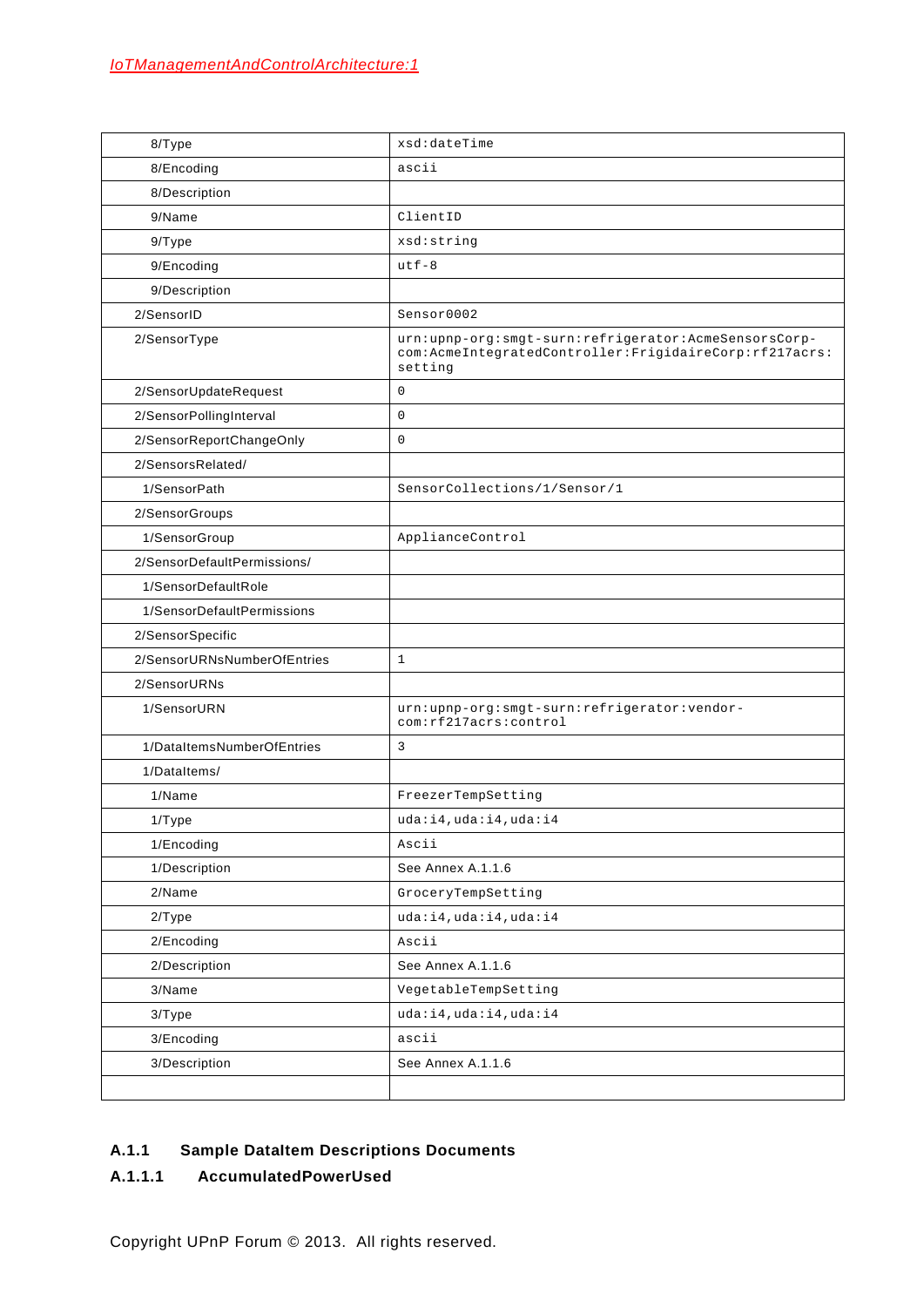```
<?xml version="1.0" encoding="UTF-8"?>
<DataItemDescription
  xmlns="urn:schemas-upnp-org:smgt:sdmdid"
  xmlns:xsd="http://www.w3.org/2001/XMLSchema"
  xmlns:xsi="http://www.w3.org/2001/XMLSchema-instance"
  xsi:schemaLocation="
     urn:schemas-upnp-org:smgt:sdmdid
    http://www.upnp.org/schemas/smgt/sdmdid.xsd"
   itemname="AccumulatedPowerUsed"
   access="rw">
   <description>
    Accumulated Power Consumption (KWh)
   </description>
   <measurement
    units="kW-h"
    access="rw"
    treatment="current"
     accumulation="cumulative" />
```

```
</DataItemDescription>
```
### <span id="page-50-0"></span>**A.1.1.2 FreezerTemp (also GroceryTemp, VegetableTemp)**

```
<?xml version="1.0" encoding="UTF-8"?>
<DataItemDescription
  xmlns="urn:schemas-upnp-org:smgt:sdmdid"
  xmlns:xsd="http://www.w3.org/2001/XMLSchema"
  xmlns:xsi="http://www.w3.org/2001/XMLSchema-instance"
  xsi:schemaLocation="
     urn:schemas-upnp-org:smgt:sdmdid
     http://www.upnp.org/schemas/smgt/sdmdid.xsd"
   itemname="FreezerTemp"
  access="ro">
   <description>
    Freezer (Avg) Compartment Temperature
   </description>
   <measurement
    units="degC"
     access="ro"
    treatment="average"
     accumulation="interval">
     <relateditem 
       itemname="StatusInterval"
       relationtype="interval" />
   </measurement>
</DataItemDescription>
```
### <span id="page-50-1"></span>**A.1.1.3 StatusInterval**

```
<?xml version="1.0" encoding="UTF-8"?>
<DataItemDescription
  xmlns="urn:schemas-upnp-org:smgt:sdmdid"
   xmlns:xsd="http://www.w3.org/2001/XMLSchema"
  xmlns:xsi="http://www.w3.org/2001/XMLSchema-instance"
  xsi:schemaLocation="
     urn:schemas-upnp-org:smgt:sdmdid
     http://www.upnp.org/smgt/sdmdid.xsd"
```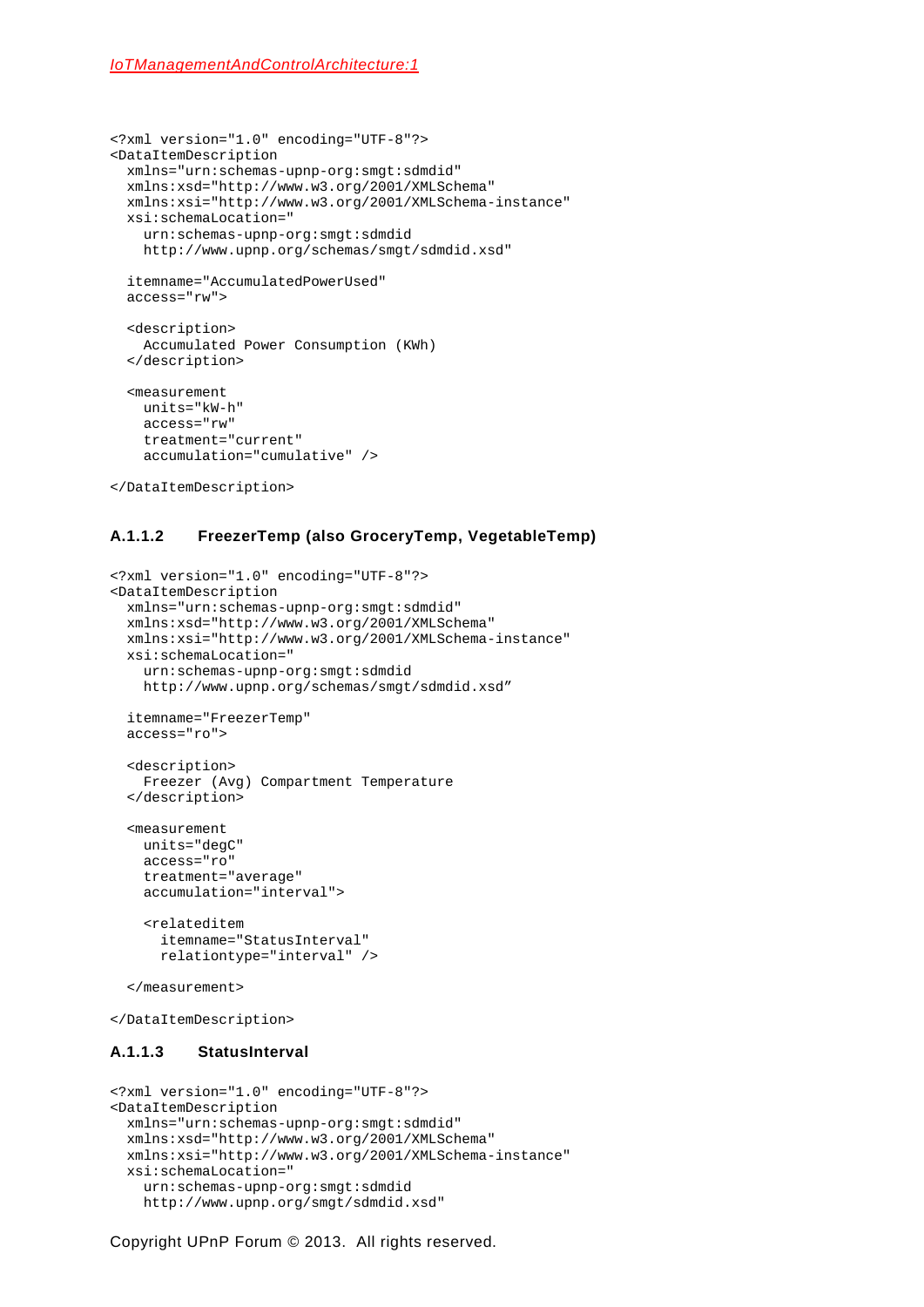```
 itemname="StatusInterval"
 access="ro">
 <description>
   Status Monitoring Interval (sec)
 </description>
 <interval
  units="duration"
   access="ro">
   <relateditem 
    itemname="FreezerTemp"
    relationtype="measurement" />
   <relateditem 
     itemname="GroceryTemp"
     relationtype="measurement" />
   <relateditem 
     itemname="VegetableTemp"
     relationtype="measurement" />
```
</interval>

</DataItemDescription>

### <span id="page-51-0"></span>**A.1.1.4 DoorOpenAlarm**

```
<?xml version="1.0" encoding="UTF-8"?>
<DataItemDescription
  xmlns="urn:schemas-upnp-org:smgt:sdmdid"
  xmlns:xsd="http://www.w3.org/2001/XMLSchema"
  xmlns:xsi="http://www.w3.org/2001/XMLSchema-instance"
  xsi:schemaLocation="
     urn:schemas-upnp-org:smgt:sdmdid
    http://www.upnp.org/schemas/smgt/sdmdid.xsd"
   itemname="DoorOpenAlarm"
  access="ro">
   <description>
    Door Open Alarm (Door Name, Timeout)
   </description>
   <alarm />
   <limit units="s"
          limittype="timeout" 
          access="ro" />
</DataItemDescription>
```
### <span id="page-51-1"></span>**A.1.1.5 PowerFaultAlarm**

```
<?xml version="1.0" encoding="UTF-8"?>
<DataItemDescription
  xmlns="urn:schemas-upnp-org:smgt:sdmdid"
   xmlns:xsd="http://www.w3.org/2001/XMLSchema"
  xmlns:xsi="http://www.w3.org/2001/XMLSchema-instance"
  xsi:schemaLocation="
     urn:schemas-upnp-org:smgt:sdmdid
     http://www.upnp.org/schemas/smgt/sdmdid.xsd"
   itemname="PowerFaultAlarm"
   access="ro">
   <description>
     Power Fault Alarm
```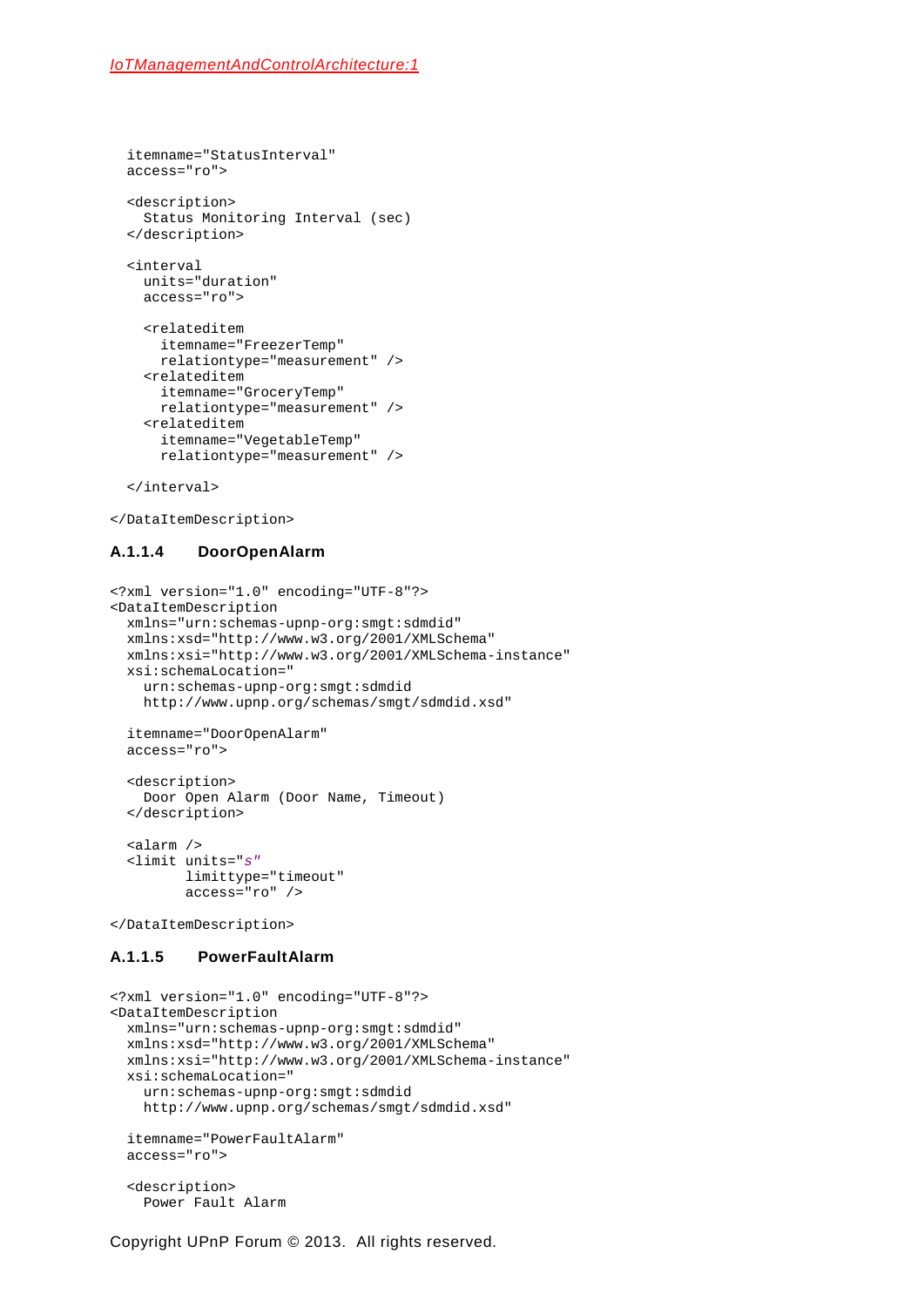```
 </description>
```
<alarm>

```
 <relateditem 
   itemname="StatusInterval"
   relationtype="reset_interval" />
```
</alarm>

```
</DataItemDescription>
```
### <span id="page-52-0"></span>**A.1.1.6 FreezerTempSetting, GroceryTempSetting, VegtableTempSetting**

```
<?xml version="1.0" encoding="UTF-8"?>
<DataItemDescription
  xmlns="urn:schemas-upnp-org:smgt:sdmdid"
  xmlns:xsd="http://www.w3.org/2001/XMLSchema"
  xmlns:xsi="http://www.w3.org/2001/XMLSchema-instance"
  xsi:schemaLocation="
    urn:schemas-upnp-org:smgt:sdmdid
    http://www.upnp.org/schemas/smgt/sdmdid.xsd"
   itemname="FreezerTempSetting"
  access="rw">
   <description>
    Freezer Temperature Control
   </description>
   <setting units="degC"
            access="rw" />
   <measurement
    units="degC"
    treatment="average"
    accumulation="interval"
     access="ro" />
   <limit units="degC" 
          limittype="low" 
          access="ro" />
   <limit units="degC" 
          limittype="high" 
          access="ro" />
</DataItemDescription>
```